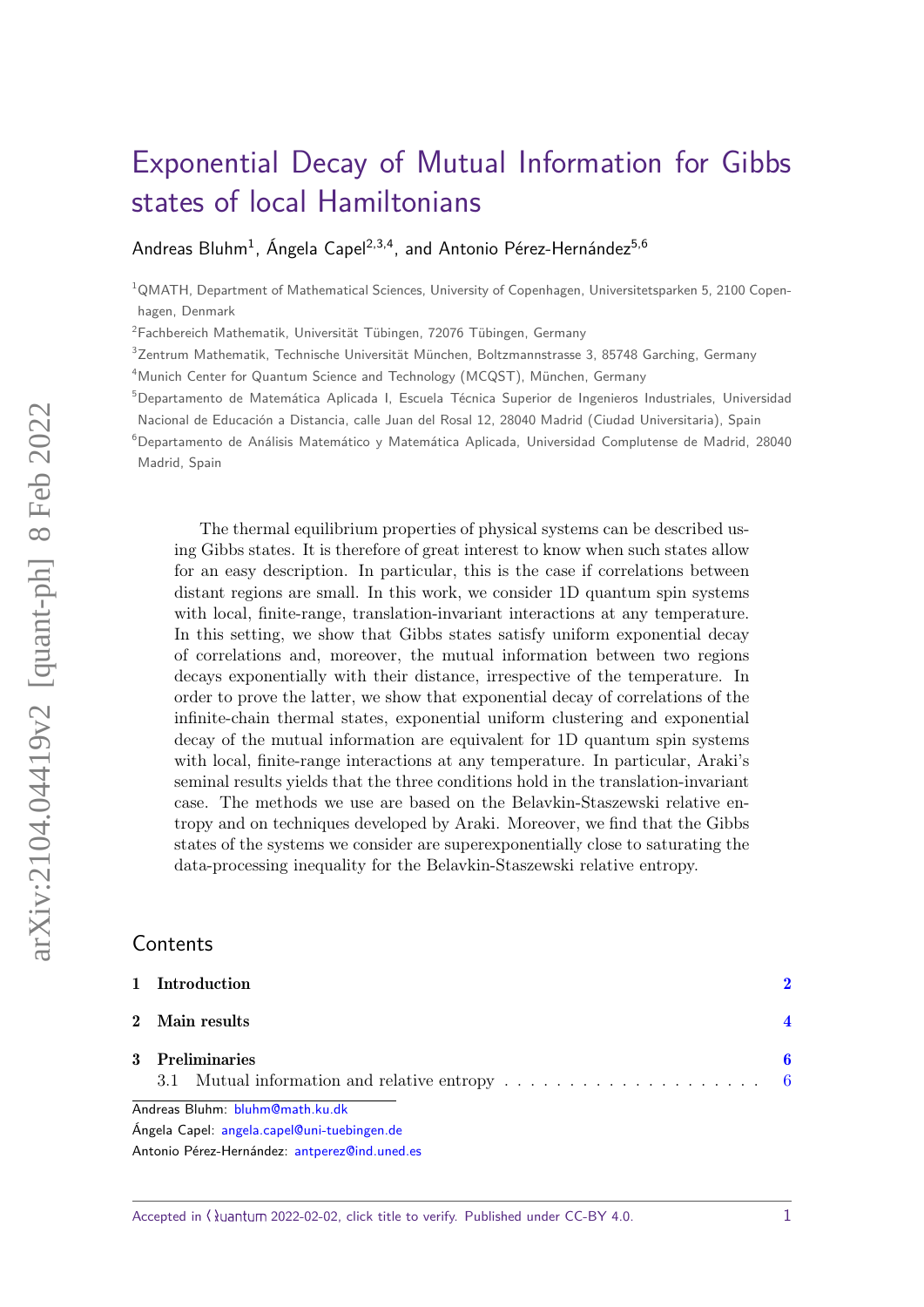<span id="page-1-2"></span>

|                | Quantum spin chains $\ldots \ldots \ldots \ldots \ldots \ldots \ldots \ldots \ldots \ldots \ldots$<br>3.2        |           |
|----------------|------------------------------------------------------------------------------------------------------------------|-----------|
|                | Locality estimates in $1D \ldots \ldots \ldots \ldots \ldots \ldots \ldots \ldots \ldots \ldots \qquad 9$<br>3.3 |           |
|                | 3.4                                                                                                              |           |
| 4              | Locality of observables                                                                                          | 12        |
| $5^{\circ}$    | Approximate factorization of the Gibbs state                                                                     | <b>16</b> |
| 6              | Correlations in finite intervals vs the infinite chain                                                           | 19        |
| $7\phantom{.}$ | Local indistinguishability and clustering                                                                        | 23        |
| 8              | Decay of mutual information for Gibbs states of local Hamiltonians                                               | 25        |
|                | 8.1                                                                                                              | 28        |
|                | 8.2                                                                                                              | <b>28</b> |
|                | 8.3                                                                                                              | <b>29</b> |
|                | 8.4                                                                                                              | 30        |
|                | 8.5                                                                                                              | <b>32</b> |
| 9              | <b>Final remarks and Conclusions</b>                                                                             | 34        |

# <span id="page-1-0"></span>1 Introduction

The thermal equilibrium properties of quantum systems can be described by quantum Gibbs states. Such states inherit the locality properties of their associate Hamiltonian, featuring locality of correlations and allowing for an efficient description in certain cases. A typical measure of correlations in many-body systems is the *operator* or *covariance correlation*, defined for a quantum state  $\rho_{ABC} \in \mathcal{B}(\mathcal{H}_A \otimes \mathcal{H}_B \otimes \mathcal{H}_C)$ :

$$
Corr_{\rho}(A:C) := \sup_{O_A, O_C} |\text{Tr}[O_A \otimes O_C(\rho_{AC} - \rho_A \otimes \rho_C)]|,
$$

where the supremum is taken over all operator norm-one operators  $O_A$  and  $O_C$  supported on subsystems *A* and *C*, respectively, and  $\rho_X$  is the reduced state of  $\rho_{ABC}$  on *X* for  $X \in$ {*A, C, AC*}. When these correlations are spatially localized, there are efficient methods to approximate Gibbs states of local Hamiltonians using tensor network methods [\[18,](#page-37-0) [37\]](#page-38-0).

In his seminal work in 1969, Araki showed that for any infinite 1D quantum spin system with finite-range and translation-invariant interactions, bipartite correlation functions decay exponentially with the distance between *A* and *C* [\[2\]](#page-36-0). This opened a new field of research that has been exceptionally active in the last years. Remarkably, Araki's result was extended for different correlation functions to higher dimensional systems above a threshold temperature in a series of papers [\[22,](#page-37-1) [31,](#page-38-1) [39,](#page-38-2) [44\]](#page-39-0), both for classical and quantum systems. In a recent work [\[24\]](#page-37-2), the exponential decay of correlations property was related to the absence of complex zeroes of the partition function close to the real axis. Moreover, it is known that systems with a positive *spectral gap* exhibit exponential decay of correlations [\[29\]](#page-38-3).

From an information-theoretic point of view, the most prominent measure of correlations is however the *mutual information*, defined for  $\rho_{AC} \in \mathcal{B}(\mathcal{H}_A \otimes \mathcal{H}_C)$  by

<span id="page-1-1"></span>
$$
I_{\rho}(A:C) := D(\rho_{AC}||\rho_A \otimes \rho_C), \qquad (1)
$$

where  $D(\rho||\sigma) := \text{Tr}[\rho(\log \rho - \log \sigma)]$  is the Umegaki relative entropy between  $\rho$  and  $\sigma$ [\[45\]](#page-39-1). Indeed, it is shown in [\[21\]](#page-37-3) that this measure quantifies the total amount of correlation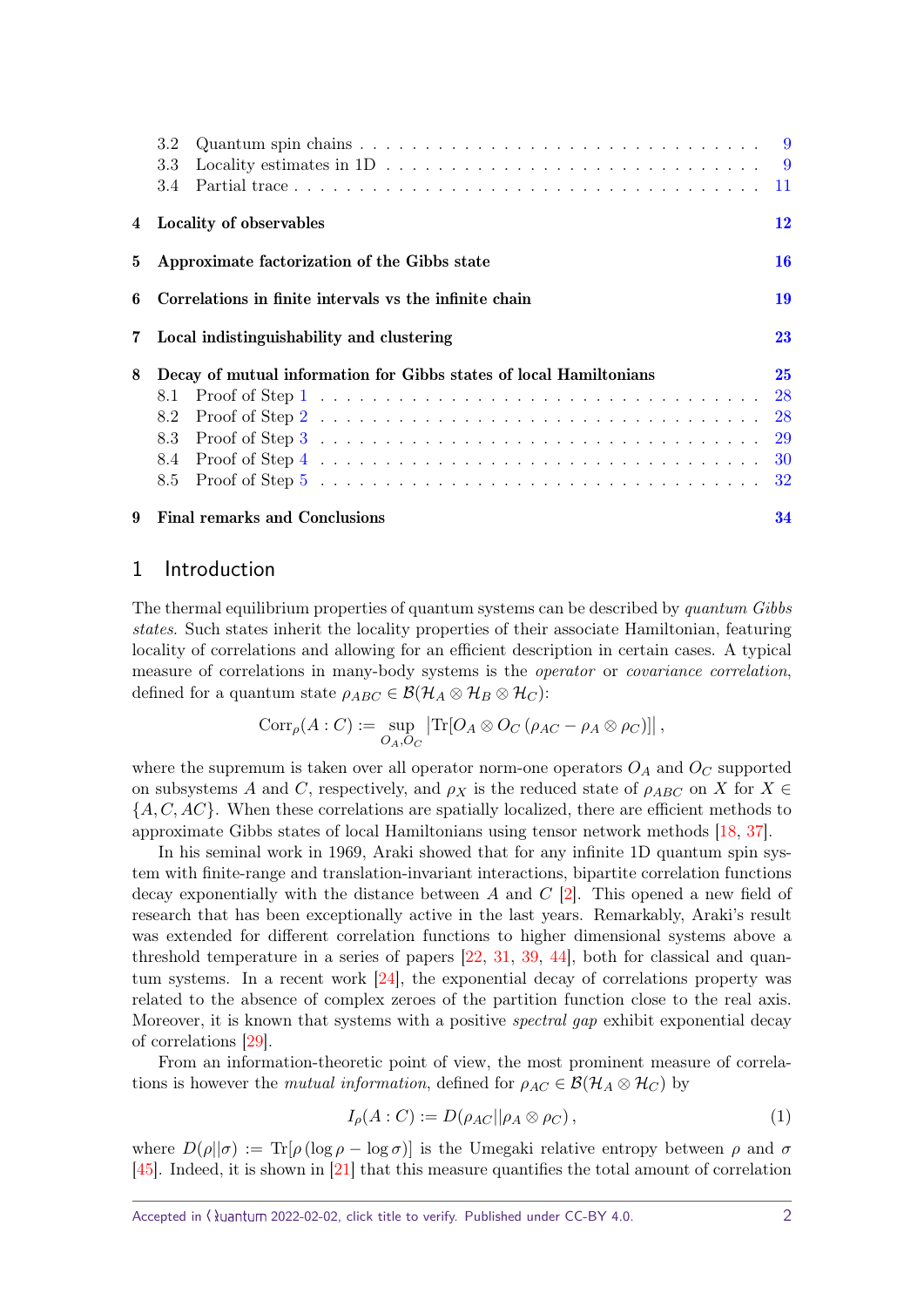<span id="page-2-0"></span>between subsystems *A* and *C* via an operational interpretation. It moreover has several desirable properties, e.g., it inherits positivity and data processing from the relative entropy. Note that estimates on the decay of the mutual information are stronger than those on the decay of the operator correlation function, since

$$
I_{\rho}(A: C) \ge \frac{1}{2} || \rho_{AC} - \rho_A \otimes \rho_C ||_1^2 \ge \frac{1}{2} \operatorname{Corr}_{\rho}(A: C)^2,
$$

by Pinsker's inequality [\[40\]](#page-38-4) and the duality of Schatten *p*-norms [\[8\]](#page-37-4). Furthermore, it is well known that, in the context of data hiding, it is possible to find a state whose operator correlation is arbitrarily small, whereas it is still highly correlated in terms of the mutual information [\[26,](#page-38-5) [27\]](#page-38-6). The mutual information has attracted significant attention in the past years, because it satisfies an area law [\[46\]](#page-39-2), i.e., the correlations between adjacent systems scale only as the boundary between them. The connection between area laws and exponential decay of correlations was subsequently explored in [\[11,](#page-37-5) [12\]](#page-37-6). See also the recent papers [\[34,](#page-38-7) [42\]](#page-38-8) for related results on the area law in more general settings and for different quantities. Furthermore, it is known that systems with the so-called *rapid mixing* property exhibit exponential decay of mutual information [\[29\]](#page-38-3).

Another information-theoretic quantity that has been thoroughly studied in the context of decay of correlations is the conditional mutual information (CMI for short), given for a state  $\rho_{ABC} \in \mathcal{B}(\mathcal{H}_A \otimes \mathcal{H}_B \otimes \mathcal{H}_C)$  by

$$
I_{\rho}(A:C|B) := S(\rho_{AB}) + S(\rho_{BC}) - S(\rho_B) - S(\rho_{ABC}),
$$

where  $S(\rho) := -\text{Tr}[\rho \log \rho]$  is the von Neumann entropy. As shown in [\[20,](#page-37-7) [43\]](#page-39-3), this quantity is related to the approximate recoverability of a state, and thus it is widely used as a measure of independence in quantum systems. Building on Araki's results, Kato and Brandão showed in [\[30\]](#page-38-9) that the CMI of any Gibbs state in the setting of [\[2\]](#page-36-0) decays subexponentially. This was subsequently improved in a joint work with Kuwahara to exponential decay and extended to generic graphs in [\[33\]](#page-38-10), provided the system is at high-enough temperature and the interactions are short ranged. Additionally, in [\[1\]](#page-36-1), an exponential decay of the CMI for injective matrix product states (MPS) in finite 1D lattices with finite bond dimension and open boundary conditions was obtained. See also [\[17\]](#page-37-8), in which the authors presented the conjecture that the CMI for any matrix product density operator (MPDO) should decay exponentially. To support the conjecture, the authors were able to prove it in some cases of interest. In particular, the conjecture implies that the parent Hamiltonians of such MPDOs are (quasi-)local.

In this work, we build on Araki's result to prove an exponential decay of the (unconditional) mutual information at any temperature for quantum Gibbs states in 1D. This should be compared to the previous work by Kuwahara et al. [\[33\]](#page-38-10), in which an exponential decay of the conditional mutual information was shown above a threshold temperature for arbitrary lattices.

The main novelty in the approach we follow is the use of another of the possible extensions of the Kullback-Leibler divergence to the quantum setting, namely the Belavkin-*Staszewski relative entropy* (BS-entropy for short)  $\vert 6 \vert$ . The interest in this quantity has increased in the past few years, with a comprehensive study of the fundamental properties of the maximal *f*-divergences [\[28,](#page-38-11) [36\]](#page-38-12), of which the BS-entropy is a prominent example. Recently, a recovery condition and a strengthened data-processing inequality for such divergences has been obtained [\[9\]](#page-37-9), as well as some weak quasi-factorization results for the BS-entropy [\[10\]](#page-37-10). Remarkably, a subclass of maximal *f*-divergences, namely the geometric Rényi divergences, has found applications in estimating channel capacities [\[19\]](#page-37-11). In the current paper, we present other important applications of geometric Rényi divergences and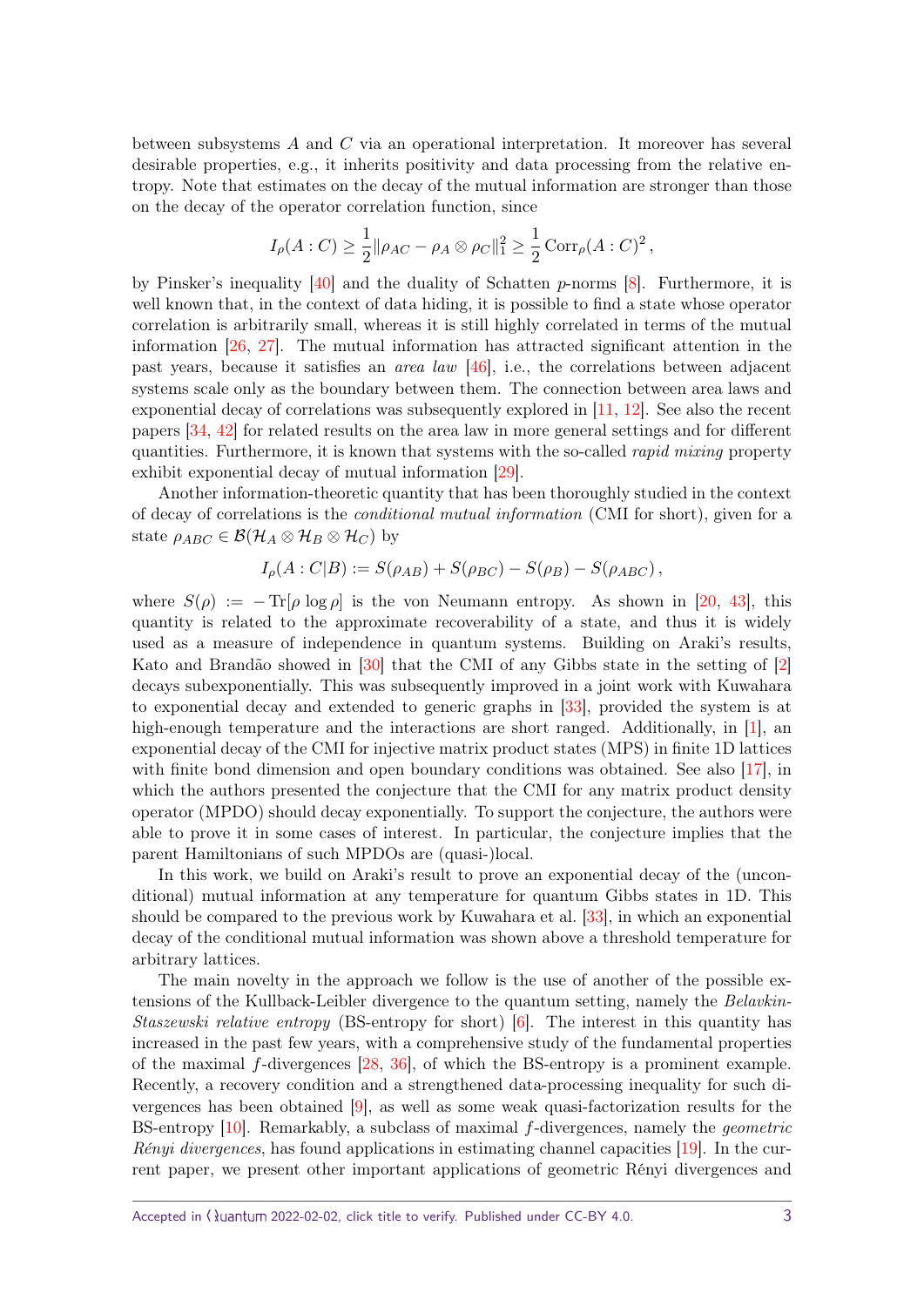<span id="page-3-2"></span>the BS-entropy in the fields of quantum many-body systems and quantum information theory. In particular, we define a BS-mutual information in the same spirit as [\(1\)](#page-1-1) and show that it exhibits an exponential decay under some reasonable assumptions.

The rest of the paper is organized as follows: In Section [2,](#page-3-0) we list the main results of the present article. Some basic notions and preliminary results are reviewed in Section [3.](#page-5-0) In Section [4,](#page-11-0) we provide norm estimates on some local observables that are necessary for the rest of the article. They are in particular used in Section [5](#page-15-0) to prove one of the main results of the paper, namely a faster-than-exponential (i.e. superexponential) decay for the distance of a quantum Gibbs state from being BS-recoverable. In Section [6,](#page-18-0) we prove another main result regarding the exponential decay of correlations (on a finite interval) of a Gibbs state with the distance between two spatially separated regions in 1D. This condition is further used in Section [7](#page-22-0) to show the local indistinguishability of such states. Subsequently, in Section [8](#page-24-0) we prove our third main result: an exponential decay for the BS-mutual information of a Gibbs state with the distance between two spatially separated regions in 1D. Finally, we conclude our manuscript with a discussion of our results in Section [9.](#page-33-0)

#### <span id="page-3-0"></span>2 Main results

The main results of this paper concern the BS-entropy and some other quantities derived from it. The BS-entropy for two strictly positive states  $\rho$  and  $\sigma$  is given by

$$
\widehat{D}(\rho||\sigma) := \text{Tr}[\rho \log(\rho^{1/2} \sigma^{-1} \rho^{1/2})].
$$

It relates to the (Umegaki) relative entropy by means of the following inequality [\[38\]](#page-38-13)

$$
\widehat{D}(\rho\|\sigma) \geq D(\rho\|\sigma)\,,
$$

which is strict if, and only if,  $[\rho, \sigma] \neq 0$  [\[28\]](#page-38-11). In particular, for a bipartite Hilbert space  $\mathcal{H}_{AC} = \mathcal{H}_{A} \otimes \mathcal{H}_{C}$  and a positive state  $\rho_{AC} \in \mathcal{B}(\mathcal{H}_{AC})$ , we can define the BS-mutual information in an analogous way to the usual mutual information, and clearly the following inequality holds:

$$
I_{\rho}(A:C) \leq I_{\rho}(A:C) := D(\rho_{AC} || \rho_A \otimes \rho_C).
$$

This basic inequality allows us to obtain an estimate for the mutual information via estimating the BS-mutual information.

The first main result of the paper is the so-called *exponential uniform clustering* for Gibbs states.

**Theorem I.** We consider a quantum spin system on  $\mathbb{Z}$  with local, finite-range, translationinvariant (non-commuting) interactions. In this setting, there exists a positive function  $\ell \mapsto \varepsilon(\ell)$  exhibiting exponential decay such that for every finite interval  $I \subset \mathbb{Z}$  split into three subintervals  $I = ABC$ , where *B* shields *A* from *C*, the Gibbs state  $\rho = e^{-H_I} / \text{Tr}(e^{-H_I})$ satisfies that the associated covariance correlation decays exponentially with the size of *B*, namely

<span id="page-3-1"></span>
$$
Corr_{\rho}(A:C) \le \varepsilon(|B|). \tag{2}
$$

We remark that the previous condition, which appears later in the main text as The-orem [6.2,](#page-19-0) holds at any inverse temperature  $\beta > 0$ . As far as we know, there is no proof for this condition in this setting in any previous paper (although it was shown to hold in any dimension for high-enough temperature in [\[31\]](#page-38-1)). It was a necessary condition for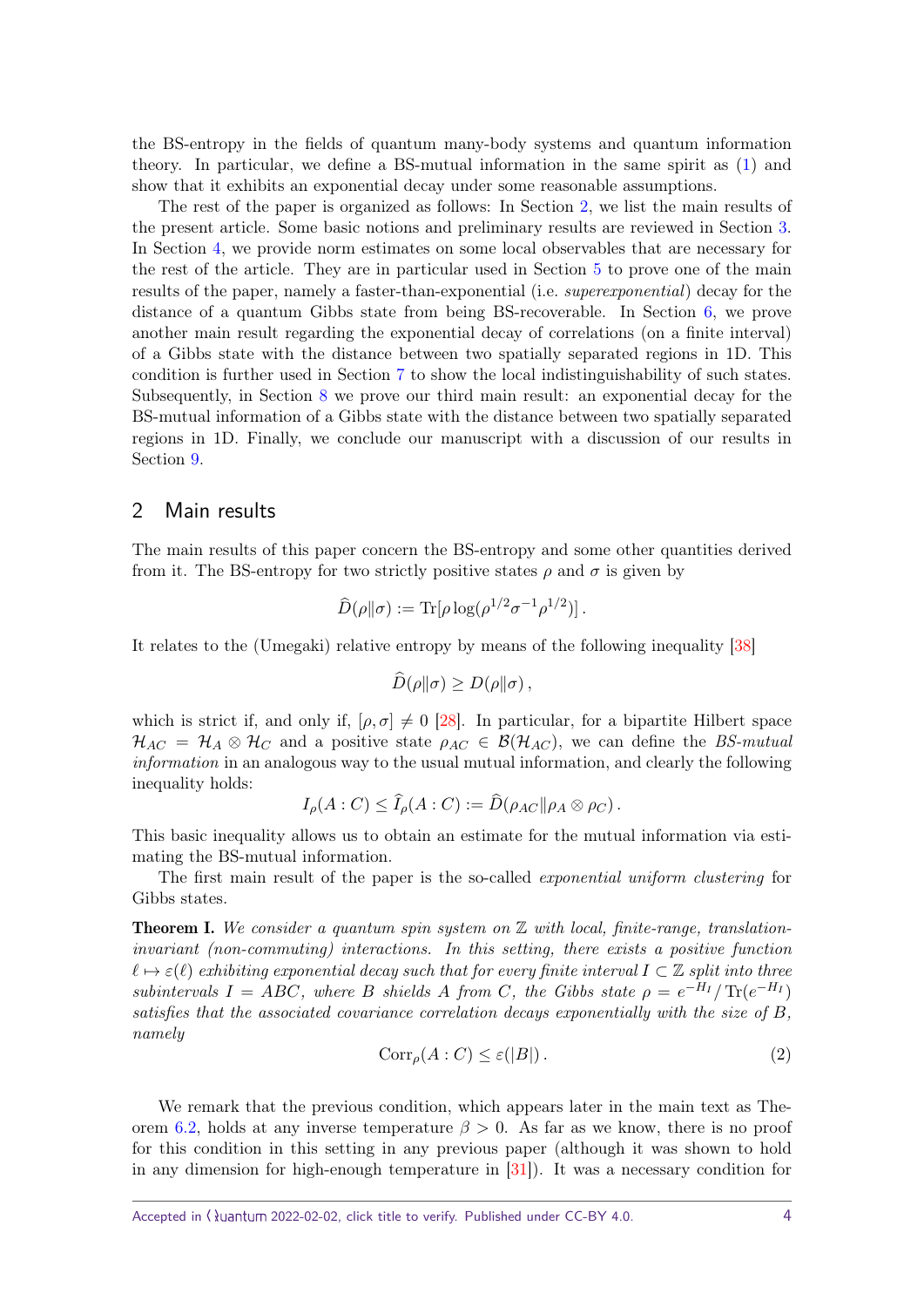<span id="page-4-0"></span>some of the main results in [\[30\]](#page-38-9) and [\[13\]](#page-37-12), where the authors claimed that it directly follows from Araki's result on infinite-chain exponential decay of correlations. However, it is not obvious how the former result follows from the latter, and that is the reason for including a proof of such a result in the current manuscript.

Next, building on the fact that any Gibbs state of a local, finite-range, translationinvariant Hamiltonian in 1D satisfies exponential uniform clustering, we prove exponential decay of the mutual information for such states.

**Theorem II.** Under the conditions of Theorem I, there is a positive function  $\ell \mapsto \delta_1(\ell)$ , depending on the local interactions and  $\varepsilon(\ell)$  in [\(2\)](#page-3-1), that exhibits exponential decay and satisfying

$$
I_{\rho}(A:C) \leq \widehat{I}_{\rho}(A:C) \leq \delta_1(|B|).
$$

This result appears in the main text as Theorem [8.2](#page-25-1) and builds heavily on the wellknown methods of Araki for complex-time evolutions and finite-range interactions that constitute a generalization of the classical Lieb-Robinson bounds [\[2,](#page-36-0) [41\]](#page-38-14). Throughout the paper, we will absorb  $\beta$  in the Hamiltonian so that it is an implicit parameter of the interaction strength *J*. Given an arbitrary finite-range Hamiltonian *H*, all our results hold for the Gibbs state  $\rho = e^{-H}/\text{Tr}(e^{-H})$  associated to it; thus, they actually hold for every finite temperature  $\beta > 0$ . The previous theorem should be compared to [\[30,](#page-38-9) Corollary 5], which shows that the CMI of a Gibbs state in the above setting decays subexponentially in the distance  $|B|$ . Considering the (unconditional) mutual information instead, we can improve the decay to being exponential.

Let us remark, that our results allow to formally complete the equivalence between several different notions of decay of correlations for Gibbs states of local, finite-range Hamiltonians in 1D (not necessarily translation-invariant). More specifically, we show for such states that the following three conditions are equivalent:



Figure 1: Equivalence between three different forms of decay of correlations in 1D.

Dashed lines indicate implications that were previously known or straightforward consequences of well-known results, while the reverse implications are formally proved in Theorems [8.2](#page-25-1) and [6.2,](#page-19-0) respectively. The translation-invariant condition is applied to deduce from Araki's result [\[2\]](#page-36-0) that (i)-(iii) hold. For further detail, we refer the reader to Section [9](#page-33-0) and the diagram in Figure [7](#page-35-0) therein.

The use of the BS-entropy in our methods yields another result of independent interest, namely that the distance of a Gibbs state from being BS-recoverable (i.e. from saturating the data-processing inequality for the BS-entropy) decays superexponentially with the size of the middle system. More specifically, by the data-processing inequality, the following holds for any quantum channel  $\mathcal T$  and any positive states  $\rho$  and  $\sigma$ :

$$
\widehat{D}(\rho||\sigma) \geq \widehat{D}(\mathcal{T}(\rho)||\mathcal{T}(\sigma)),
$$

and by the results of [\[9\]](#page-37-9), equality in the previous inequality is equivalent to

$$
\rho = \sigma \, \mathcal{T}^* \left( \mathcal{T}(\sigma)^{-1} \mathcal{T}(\rho) \right) \,,
$$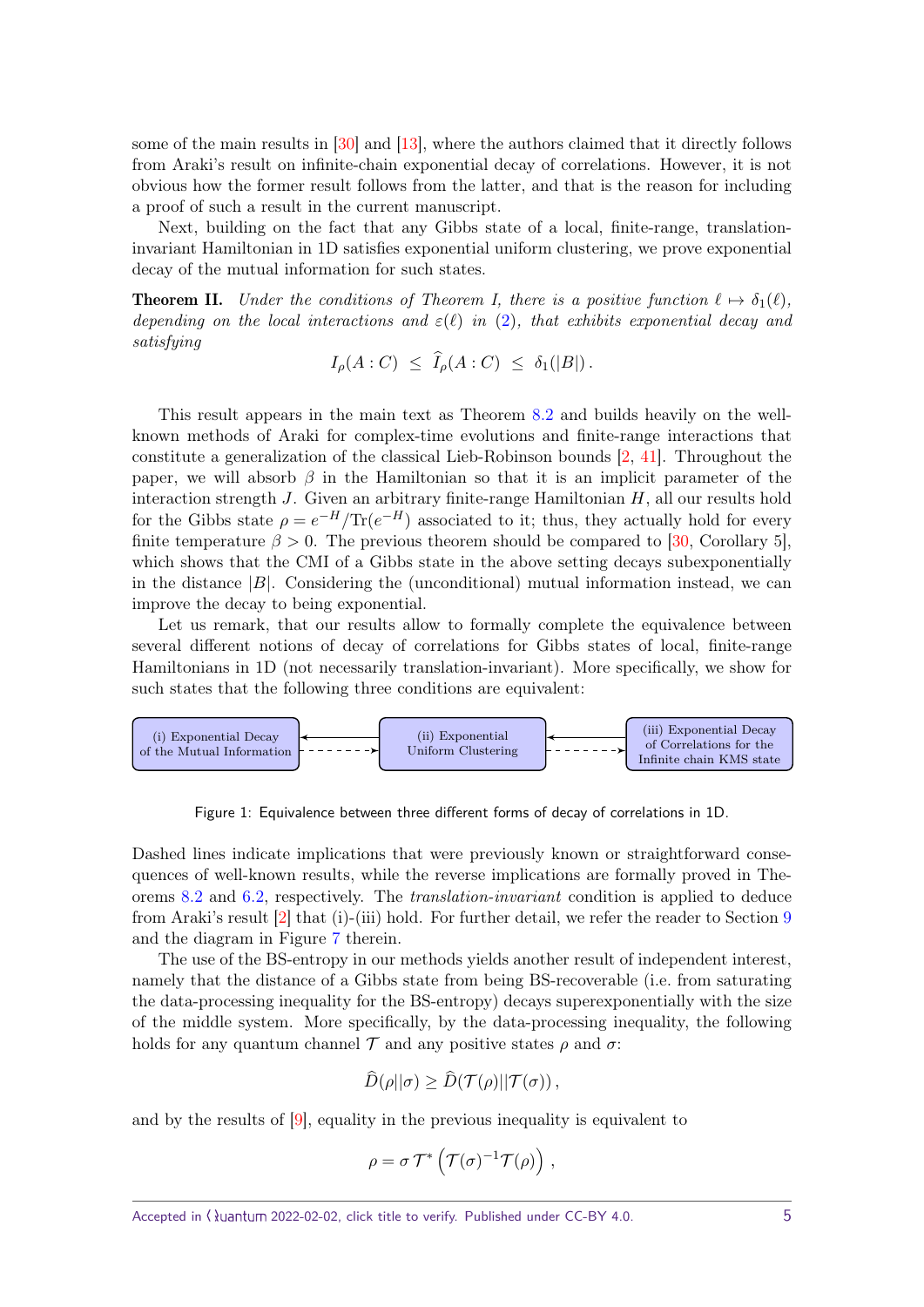<span id="page-5-2"></span>where the map  $\mathcal{B}_{\mathcal{T}}^{\sigma}(\cdot) := \sigma \mathcal{T}^* \left( \mathcal{T}(\sigma)^{-1}(\cdot) \right)$  is called *BS-recovery condition*. This map represents the analogue to the Petz recovery map for the saturation in the data-processing inequality for the Umegaki relative entropy, although the former is not a quantum channel. Furthermore, another one of the main results of [\[9\]](#page-37-9) is a strengthened version of the data-processing inequality for the BS-entropy in terms of the distance of a state to be BS-recoverable, i.e., to satisfying the latter equality. That result in particular shows that if there is almost-saturation of the DPI for the BS-entropy, then the state is close to being BS-recoverable. The converse implication, though, is as far as we know an open problem. The result below might shed some light on this question for a particular class of states.

If we consider  $\mathcal{H}_{ABC} = \mathcal{H}_A \otimes \mathcal{H}_B \otimes \mathcal{H}_C$ , the quantum channel  $\text{Tr}_A(\cdot) 1_A/d_A \otimes \text{id}_{BC}$ , a positive state  $\rho_{ABC} \in \mathcal{B}(\mathcal{H}_{ABC})$ , and if we define  $\sigma_{ABC} = \rho_{AB} \otimes \mathbb{1}_C/d_C$ , we say that  $\rho_{ABC}$ is a BS-recoverable state if it is a fixed point of the BS-recovery condition composed with this quantum channel, i.e., if

$$
\rho_{ABC} = \rho_{AB} \rho_B^{-1} \rho_{BC}.
$$

We are now in the position to informally state our third main result.

**Theorem III.** Under the conditions of Theorem I, there is a positive function  $\ell \mapsto \delta_2(\ell)$ , depending only on the local interactions and exhibiting superexponential decay, such that for every three adjacent and finite intervals *ABC*, where *B* shields *A* from *C*, the associated Gibbs state *ρABC* satisfies

$$
\|\rho_{ABC} - \rho_{AB}\rho_B^{-1}\rho_{BC}\|_1 \leq \delta_2(|B|).
$$

This result appears in the main text as Theorem [5.1](#page-15-1) and its proof also follows from the aforementioned Araki's methods. It should be compared to [\[30,](#page-38-9) Theorem 4], which shows that Gibbs states in the above setting are subexponentially close to being recoverable. Replacing the Petz recovery map by the BS-recovery condition, we find that the Gibbs states are superexponentially close to fulfilling the latter. A natural question that arises from this result is, since Gibbs states in the conditions above are close to being BSrecoverable, whether there is almost saturation on the DPI of the BS-entropy for such states. This is left for future work. Additionally to the theorems mentioned above, we include some other results of independent interest in this text.

We expect that the techniques we developed, based on the BS-entropy, can also be useful in other contexts, such as for deriving area laws in quantum many-body systems (see e.g. [\[42\]](#page-38-8)). Indeed, the main technique in the proof of exponential decay of the mutual information, namely Proposition [8.1,](#page-25-2) is to show that tracing out *B* in a Gibbs state on an interval *ABC* leads to the reduced state being exponentially close in operator norm to a product state, where the decay is with  $|B|$ . This finding is one of the key ingredients in the proof that Davies generators in 1D which converge to a Gibbs state of a local, finite-range, translation-invariant, commuting Hamiltonian, at any temperature, satisfy a positive modified logarithmic Sobolev inequality, and hence exhibit rapid mixing [\[3,](#page-36-3) [4\]](#page-36-4).

#### <span id="page-5-0"></span>3 Preliminaries

#### <span id="page-5-1"></span>3.1 Mutual information and relative entropy

A class of important tools for quantum information theory which we will use in this work are the generalizations of the classical Kullback-Leiber (KL) divergence [\[32\]](#page-38-15) to the quantum setting. The generalization is not unique and therefore the KL-divergence can be extended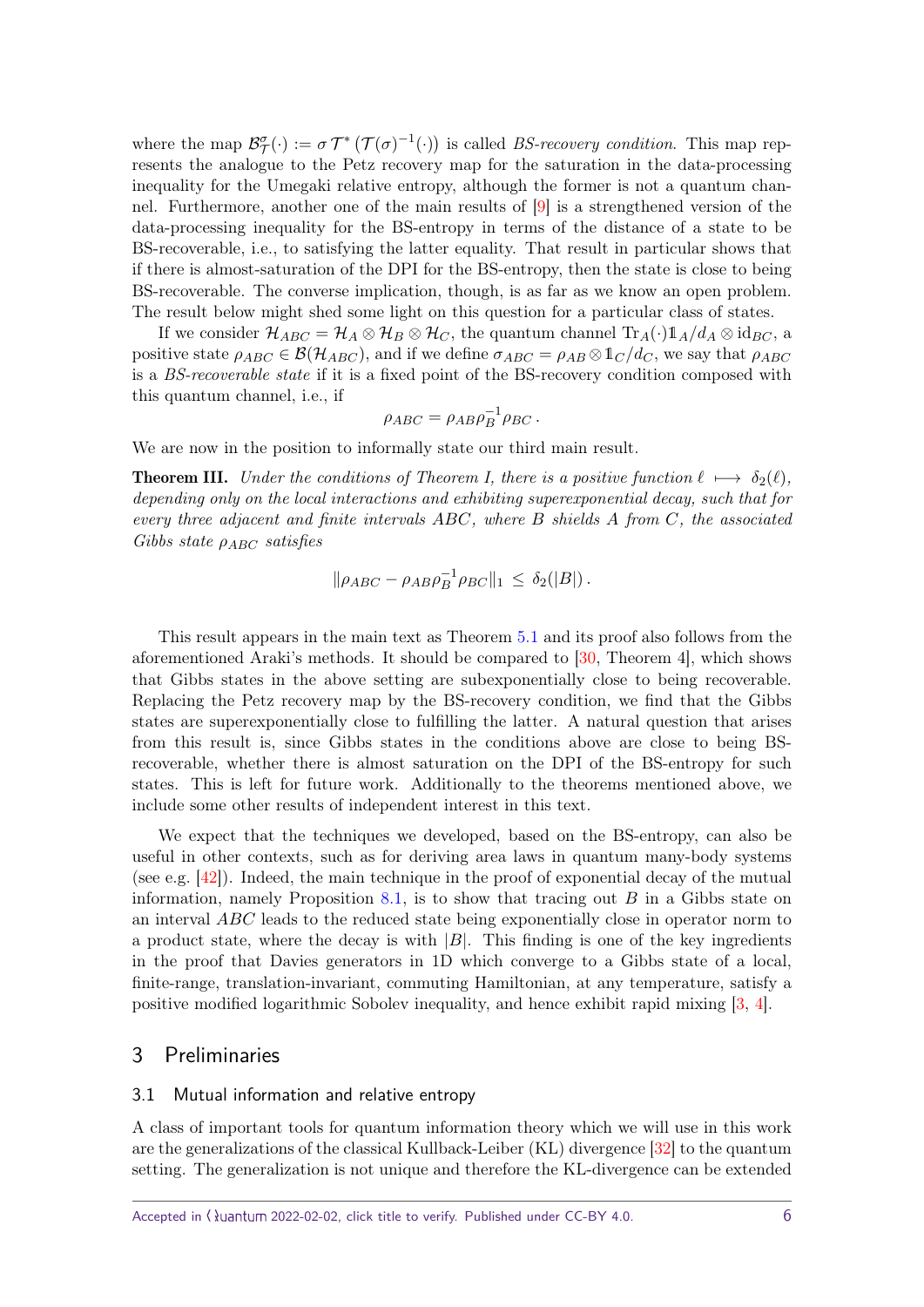<span id="page-6-4"></span>to the quantum case in a wide variety of measures of distinguishability for states. Let  $\mathcal{H}_{AC} := \mathcal{H}_A \otimes \mathcal{H}_C$  be a finite-dimensional Hilbert space and let  $\rho_{AC}$ ,  $\sigma_{AC}$  be full-rank states. Their (Umegaki) relative entropy [\[38\]](#page-38-13) is given by

$$
D(\rho_{AC} \|\sigma_{AC}) := \text{Tr}[\rho_{AC} (\log \rho_{AC} - \log \sigma_{AC})],
$$

where by Tr we are denoting the usual (unnormalized) trace, and their Belavkin-Staszewski relative entropy (shortened BS-entropy) [\[6\]](#page-36-2) is

$$
\widehat{D}(\rho_{AC} \,||\, \sigma_{AC}) := \text{Tr} \left[ \rho_{AC} \, \log \left( \rho_{AC}^{1/2} \, \sigma_{AC}^{-1} \, \rho_{AC}^{1/2} \right) \right].
$$

An equivalent way to write the BS-entropy, which follows easily from the power series of the matrix logarithm, is

$$
\widehat{D}(\rho_{AC} \,|| \, \sigma_{AC}) \,=\, \text{Tr}\left[\,\rho_{AC} \, \log \left(\sigma_{AC}^{-1} \,\rho_{AC}\right)\,\right]\,.
$$

Let us recall that the two quantum relative entropies are related through

<span id="page-6-0"></span>
$$
D(\rho_{AC} \parallel \sigma_{AC}) \leq \hat{D}(\rho_{AC} \parallel \sigma_{AC}), \tag{3}
$$

which is indeed an equality if and only if  $\rho_{AC}$  and  $\sigma_{AC}$  commute [\[28,](#page-38-11) Theorem 4.3]. Additionally, throughout the text we make use of the following family of maximal *f*divergences which converge to the BS-entropy: For  $1 < q < \infty$ , and  $\rho_{AC}$ ,  $\sigma_{AC}$  as above, their *q*-geometric Rényi divergence [\[36\]](#page-38-12) is given by

$$
\widehat{D}_q(\rho_{AC} \|\sigma_{AC}) := \frac{1}{q-1} \log \text{Tr} \left[ \sigma_{AC}^{1/2} \left( \sigma_{AC}^{-1/2} \rho_{AC} \sigma_{AC}^{-1/2} \right)^q \sigma_{AC}^{1/2} \right].
$$

In the following result, given  $q > 1$ , we prove upper bounds for the *q*-geometric Rényi divergence between two full-rank states in terms of an operator norm, denoted by  $\|\cdot\|$ throughout the text.

<span id="page-6-3"></span>**Lemma 3.1.** *For any*  $q > 1$  *and any*  $\rho_{AC}$ ,  $\sigma_{AC}$  *full-rank states, we have* 

<span id="page-6-1"></span>
$$
\widehat{D}_q(\rho_{AC} \, || \, \sigma_{AC}) \ \leq \ \left\| \sigma_{AC}^{-1} \, \rho_{AC} - \mathbb{1}_{AC} \right\| \,. \tag{4}
$$

*In particular,*

<span id="page-6-2"></span>
$$
\widehat{D}(\rho_{AC} \parallel \sigma_{AC}) \leq \left\| \sigma_{AC}^{-1} \rho_{AC} - \mathbb{1}_{AC} \right\|.
$$
 (5)

*Proof.* For  $q > 1$ , note that the expression inside the logarithm in the definition of the *q*-geometric Rényi divergences can be written as

$$
\begin{split} \operatorname{Tr}\left[\sigma_{AC}^{1/2}\left(\sigma_{AC}^{-1/2}\rho_{AC}\,\sigma_{AC}^{-1/2}\right)^q\sigma_{AC}^{1/2}\right] &= \operatorname{Tr}\left[\rho_{AC}\,\sigma_{AC}^{-1/2}\left(\sigma_{AC}^{-1/2}\,\rho_{AC}\,\sigma_{AC}^{-1/2}\right)^{q-1}\sigma_{AC}^{1/2}\right] \\ &= \operatorname{Tr}\left[\rho_{AC}^{1/2}\left(\rho_{AC}^{1/2}\,\sigma_{AC}^{-1}\,\rho_{AC}^{1/2}\right)^{q-1}\,\rho_{AC}^{1/2}\right] \end{split}
$$

where in the last equality we have used that  $f(X^{\dagger}X) = X^{-1}f(XX^{\dagger})X$  whenever *f* is continuous and *X* is invertible. Thus,

$$
\text{Tr}\left[\sigma_{AC}^{1/2}\left(\sigma_{AC}^{-1/2}\rho_{AC}\sigma_{AC}^{-1/2}\right)^q\sigma_{AC}^{1/2}\right] \leq \left\|\left(\rho_{AC}^{1/2}\sigma_{AC}^{-1}\rho_{AC}^{1/2}\right)^{q-1}\right\| \leq \left\|\rho_{AC}^{1/2}\sigma_{AC}^{-1}\rho_{AC}^{1/2}\right\|^{q-1}.
$$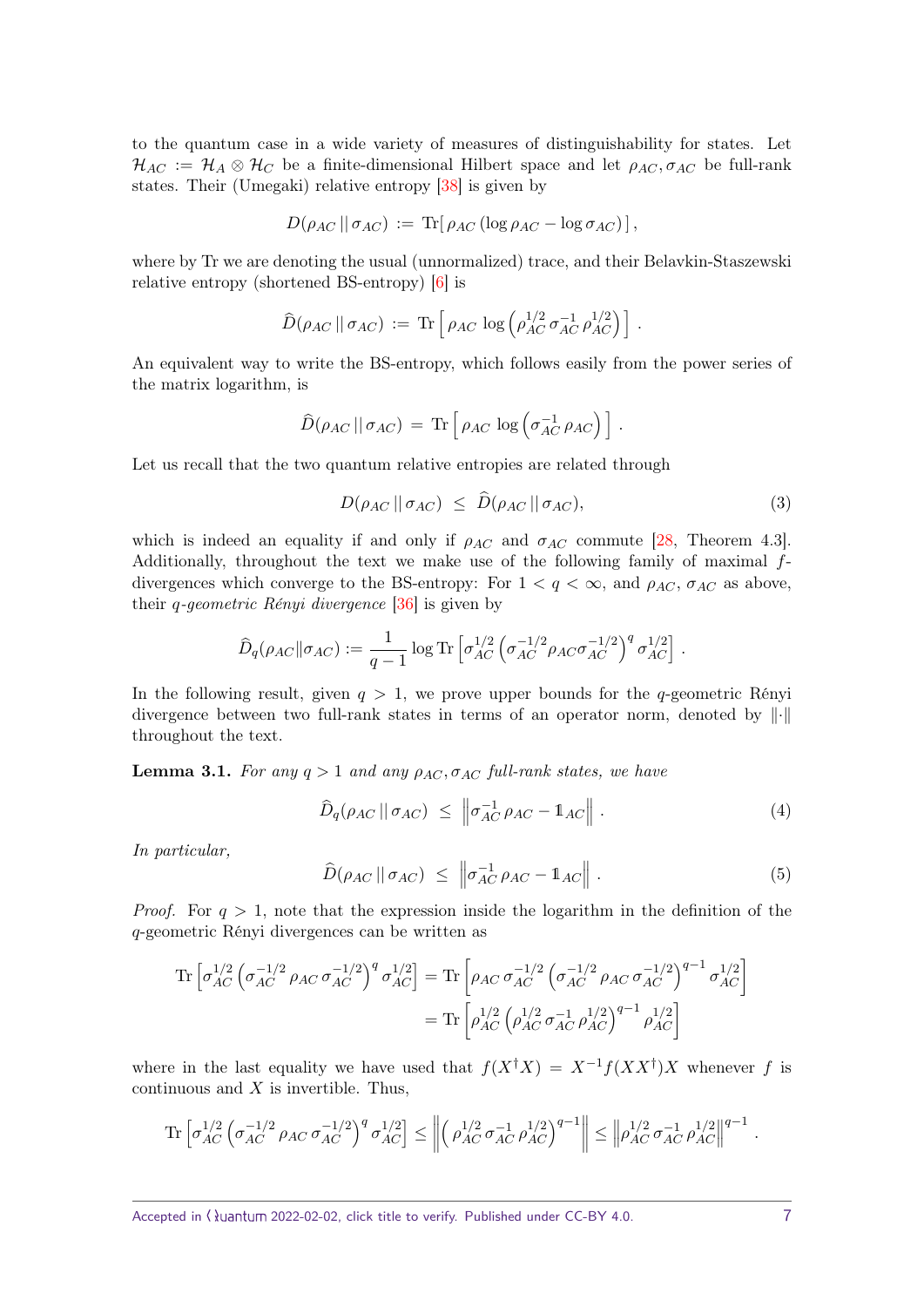<span id="page-7-0"></span>By definition of the *q*-geometric Rényi divergence, monotonicity of the logarithm and the inequality  $\log(x+1) \leq x$ , we obtain

$$
\hat{D}_q(\rho_{AC} || \sigma_{AC}) \leq \frac{1}{q-1} \log \left\| \rho_{AC}^{1/2} \sigma_{AC}^{-1} \rho_{AC}^{1/2} \right\|^{q-1} = \log \left\| \rho_{AC}^{1/2} \sigma_{AC}^{-1} \rho_{AC}^{1/2} \right\|
$$
\n
$$
\leq \log \left( \left\| \rho_{AC}^{1/2} \sigma_{AC}^{-1} \rho_{AC}^{1/2} - 1 \right\| + 1 \right)
$$
\n
$$
\leq \left\| \rho_{AC}^{1/2} \sigma_{AC}^{-1} \rho_{AC}^{1/2} - 1 \right\|
$$
\n
$$
\leq \left\| \sigma_{AC}^{1/2} \rho_{AC}^{-1} - 1 \right\|,
$$

where we have used triangle inequality and  $[8,$  Proposition IX.1.1], which implies, for  $P > 0$ , that

$$
\|P^{1/2}QP^{1/2} - \mathbb{1}\| \le \|QP - \mathbb{1}\|.
$$
 (6)

In particular, taking limit when  $q \to 1^+$ , we deduce that

$$
\widehat{D}(\rho_{AC}||\sigma_{AC}) = \lim_{q \to 1^{+}} \widehat{D}_{q}(\rho_{AC}||\sigma_{AC}) \le ||\sigma_{AC}^{-1} \rho_{AC} - 1_{AC}||.
$$

Let  $\rho_{AC}$  be a full-rank state on  $\mathcal{H}_{AC}$ . Let us recall that the *mutual information* of  $\rho$ between two regions *A* and *C* is defined as

$$
I_{\rho}(A:C) := D(\rho_{AC} \,|| \, \rho_A \otimes \rho_C)
$$

The analogous notion for the BS-entropy, which we call BS-mutual information, can be defined as

$$
\widehat{I}_{\rho}(A:C):=\widehat{D}(\rho_{AC}||\rho_A\otimes\rho_C)
$$

According to  $(3)$ ,

$$
I_{\rho}(A:C) \leq \widehat{I}_{\rho}(A:C).
$$

Moreover, we can define the Rényi mutual information arising from the *q*-geometric Rényi divergence by

$$
\widehat{I}_{\rho}^q(A:C):=\widehat{D}_q(\rho_{AC}||\rho_A\otimes\rho_C),
$$

as done in [\[42\]](#page-38-8). Then, we conclude from [\(4\)](#page-6-1), for any  $q > 1$ ,

$$
\widehat{I}_{\rho}^q(A:C) \leq \left\| \rho_A^{-1} \otimes \rho_C^{-1} \rho_{AC} - \mathbb{1}_{AC} \right\|.
$$

Furthermore, as a consequence of [\(5\)](#page-6-2) it holds that

$$
\widehat{I}_{\rho}(A:C) \leq \left\| \rho_A^{-1} \otimes \rho_C^{-1} \rho_{AC} - \mathbb{1}_{AC} \right\|.
$$
 (7)

To conclude this subsection, let us recap and emphasize that the following chain of relations, which will appear frequently throughout the text, holds true for any  $q > 1$  and any full-rank state *ρAC*:

$$
\frac{1}{2} \text{Corr}_{\rho}(A:C)^2 \le \frac{1}{2} ||\rho_{AC} - \rho_A \otimes \rho_C||_1^2
$$
  
 
$$
\le I_{\rho}(A:C) \le \hat{I}_{\rho}(A:C) \le \hat{I}_{\rho}^q(A:C) \le ||\rho_A^{-1} \otimes \rho_C^{-1} \rho_{AC} - 1_{AC}||.
$$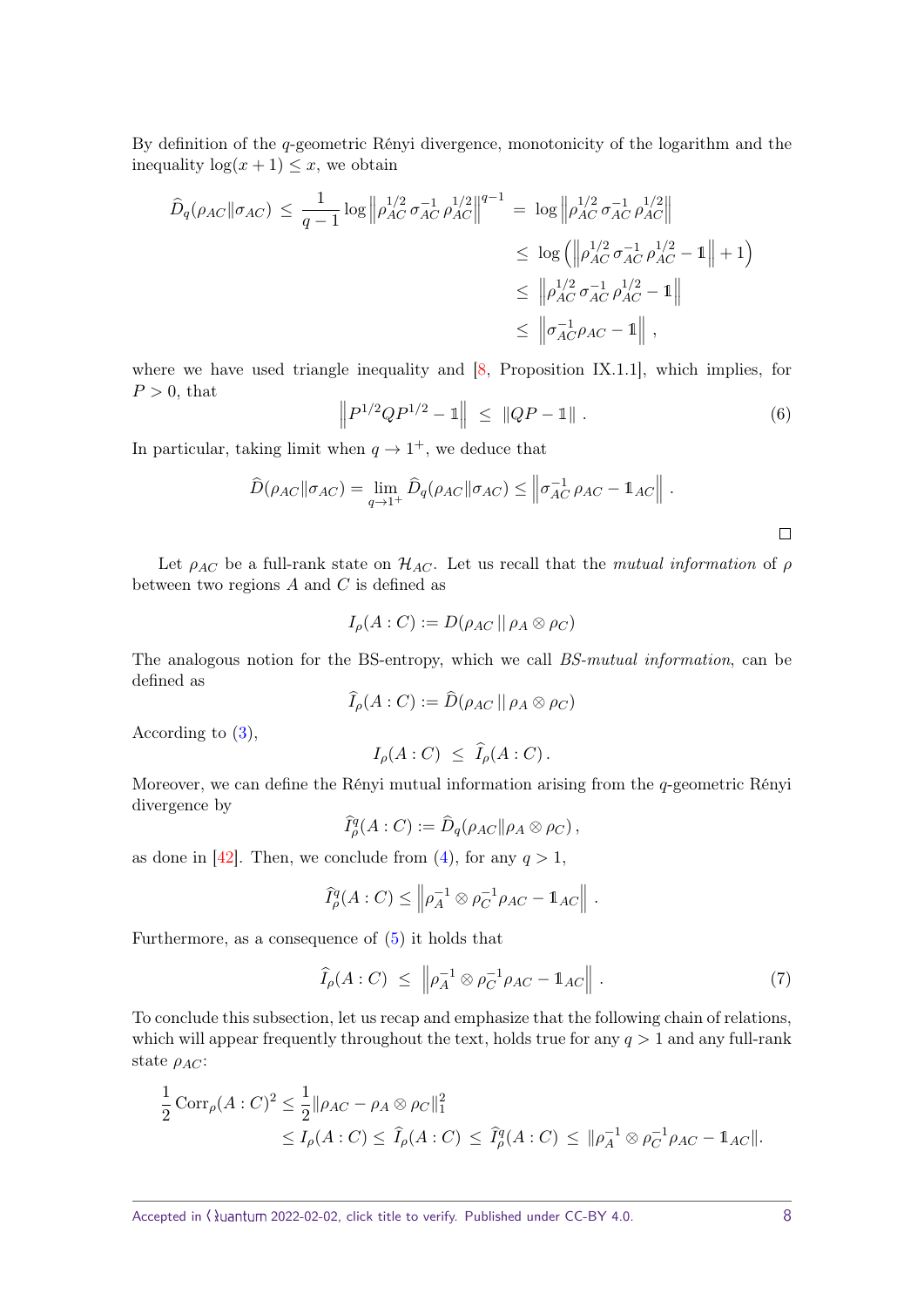#### <span id="page-8-3"></span><span id="page-8-0"></span>3.2 Quantum spin chains

In this work, we will consider a quantum spin system over  $\mathbb{Z}$ . For each finite subinterval  $I \subset \mathbb{Z}$  we denote by |*I*| its cardinal. At every site  $x \in \mathbb{Z}$  we have a finite-dimensional local Hilbert space  $\mathcal{H}_x \equiv \mathbb{C}^d$  and the corresponding space of operators  $\mathfrak{A}_x := \mathcal{B}(\mathbb{C}^d)$ . For each finite subset  $\Lambda \subset \mathbb{Z}$  let

$$
\mathcal{H}_\Lambda:=\otimes_{x\in\Lambda}\mathcal{H}_x\,,\quad \mathfrak{A}_\Lambda:=\mathcal{B}(\mathcal{H}_\Lambda)=\otimes_{x\in\Lambda}\mathfrak{A}_x\,.
$$

If  $\Lambda' \subset \Lambda$  we have a canonical linear isometry

$$
\mathfrak{A}_{\Lambda'} \longrightarrow \mathfrak{A}_{\Lambda} = \mathfrak{A}_{\Lambda'} \otimes \mathfrak{A}_{\Lambda \backslash \Lambda'}, \quad Q \longmapsto Q \otimes \mathbb{1}_{\Lambda \backslash \Lambda'}.
$$

The (normed) algebra of local observables  $\mathfrak{A}_{loc}$  is then formally defined as the inductive limit of the family  $(\mathfrak{A}_{\Lambda})_{\Lambda}$ , and its completion with respect to the operator norm is the algebra of quasi-local observables  $\mathfrak{A}_{\mathbb{Z}}$ . In the following,  $||A||$  will always be the operator norm of  $A \in \mathfrak{A}_{\mathbb{Z}}$  if we do not specify the norm. The norms  $\lVert \cdot \rVert_p$  for  $p \in [1, \infty]$  will be the Schatten *p*-norms. Notably,  $p = 1$  corresponds to the trace norm.

#### <span id="page-8-1"></span>3.3 Locality estimates in 1D

Let us also fix a local interaction  $\Phi = (\Phi_X)_X$ , where X runs over all finite subsets of Z, and where  $\Phi_X \in \mathfrak{A}_X$ ,  $\Phi_X = \Phi_X^*$ . Recall that the diameter of *X* is defined as diam $(X)$  =  $\max_{x,y\in X} |x-y|$ . We assume that  $\Phi$  has finite range  $r>0$  and strength  $J>0$ , namely  $\|\Phi_X\| = 0$  if *X* has diameter greater than *r* and  $\|\Phi_X\| \leq J$  for all *X*. As usual, we denote for every finite subset  $\Lambda\subset\mathbb{Z}$  the corresponding Hamiltonian by

$$
H_{\Lambda} := \sum_{X \subset \Lambda} \Phi_X \,,
$$

and the (possibly complex) time evolution of an observable  $Q \in \mathfrak{A}_{\mathbb{Z}}$  by

$$
\Gamma^s_{H_\Lambda}(Q) := e^{isH_\Lambda} Q e^{-isH_\Lambda} \,, \quad s \in \mathbb{C} \,.
$$

The following proposition gathers several results by Araki [\[2\]](#page-36-0) for finite-range interactions, see also [\[41\]](#page-38-14) for a more recent result applying to a more general type of interactions.

<span id="page-8-2"></span>**Proposition 3.2.** *Let* Φ *be a local interaction with range r and strength J as above. Then, for every*  $\beta > 0$  *there is a constant*  $\mathcal{G} = \mathcal{G}(\beta, J, r) > 1$  *satisfying the following properties:* 

*(i)* For every pair  $a, b \in \mathbb{Z}$  with  $a \leq b$ , every observable  $Q$  in  $\mathfrak{A}_{[a,b]}$ , every complex  $s \in \mathbb{C}$ *with*  $|s| \leq \beta$  *and every pair*  $n, m \in \mathbb{Z}$  *with*  $0 \leq n \leq m$ 

$$
\|\Gamma^s_{H_{[a-m,b+m]}}(Q) - \Gamma^s_{H_{[a-n,b+n]}}(Q)\| \leq \mathcal{G}^{b-a+1} \frac{\mathcal{G}^n}{(\lfloor n/r \rfloor + 1)!} \|Q\|,
$$
  

$$
\|\Gamma^s_{H_{[a-n,b+n]}}(Q)\| \leq \mathcal{G}^{b-a+1} \|Q\|.
$$

*(ii) Denoting*

$$
E_n(s) := e^{-sH_{[1-n,n]}} e^{sH_{[1-n,0]} + sH_{[1,n]}}, \quad n \in \mathbb{N}, s \in \mathbb{C},
$$

*we have for every*  $1 \leq n \leq m$  *and every*  $s \in \mathbb{C}$  *with*  $|s| \leq \beta$ 

$$
||E_n(s)||, ||E_n^{-1}(s)|| \leq \mathcal{G},
$$
  

$$
||E_n(s) - E_m(s)||, ||E_n(s)^{-1} - E_m(s)^{-1}|| \leq \frac{\mathcal{G}^n}{(|n/r| + 1)!}.
$$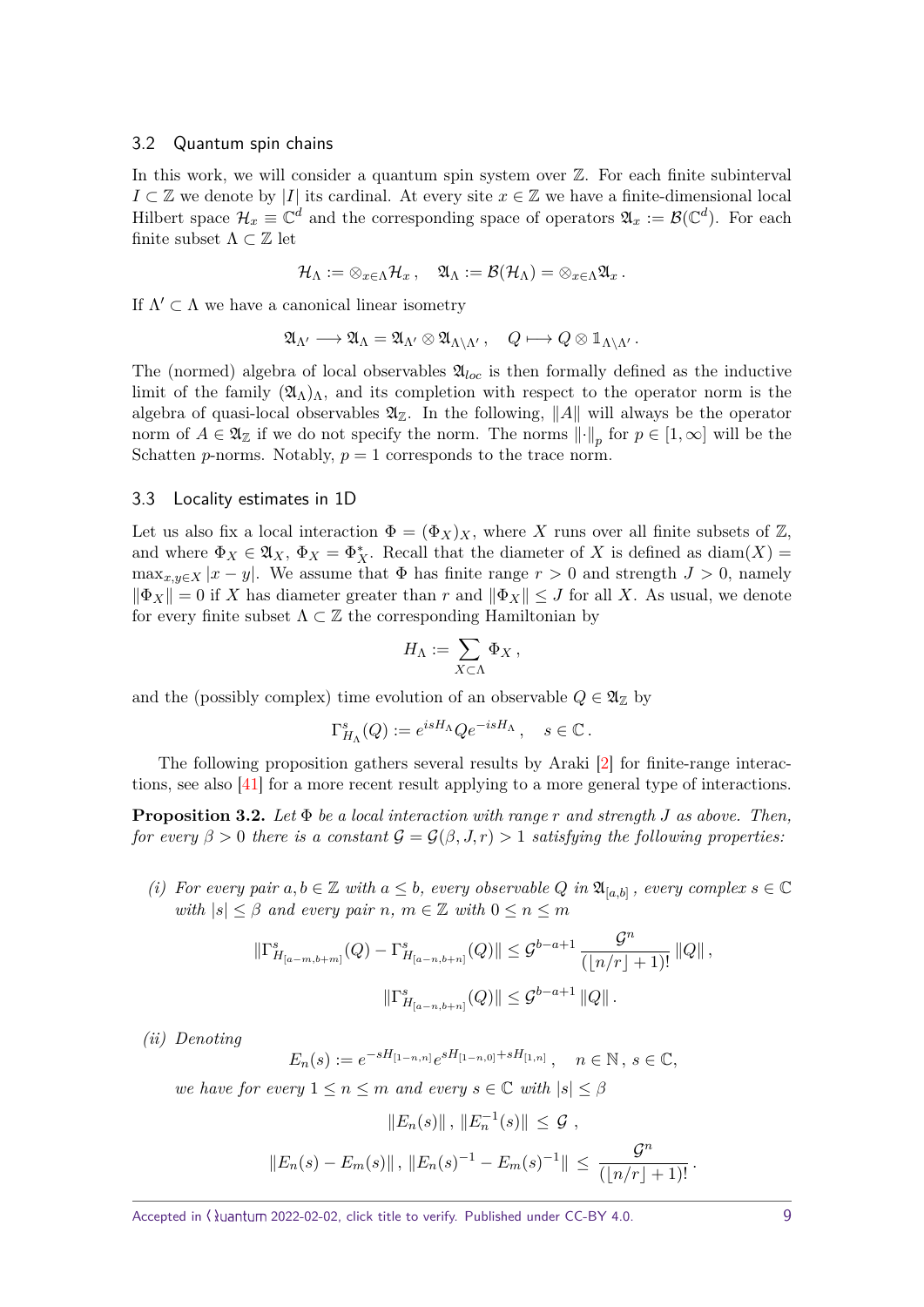<span id="page-9-2"></span>The first part of the previous proposition can be interpreted as an extended version of the celebrated Lieb-Robinson bounds [\[35\]](#page-38-16) for complex-time evolution (in the particular setting of 1D and finite-range interactions). These estimates are one of the main ingredients in Araki's argument regarding the absence of (thermal) phase transitions in 1D.

**Remark 3.3.** *To simplify notation, we will absorb β in the Hamiltonian so that it will be an implicit parameter of the interaction strength J. Since all our results hold for Gibbs states*  $\rho = e^{-H}/\text{Tr}(e^{-H})$  *associated to arbitrary finite-range Hamiltonians, they actually hold for every positive temperature.*

Let  $I \subset \mathbb{Z}$  be a finite interval. Let us split *I* into two subintervals X and Y so that  $I = XY$ . Without loss of generality, we can assume that they correspond to  $X = [1 - a, 0]$ and  $Y = [1, b]$  for some  $a, b \in \mathbb{N}$ . We present now an alternative formulation of Araki's results that will be useful.

<span id="page-9-0"></span>**Corollary 3.4.** *Let* Φ *be a local interaction with range r and strength J as above. For a finite interval*  $I = XY \subset \mathbb{Z}$  *split into two subintervals X* and *Y*, let us write

$$
E_{X,Y}(s) := e^{-sH_{XY}} e^{sH_X + sH_Y} , s \in \mathbb{C}.
$$
  

$$
E_{X,Y} := E_{X,Y}(1) = e^{-H_{XY}} e^{H_X + H_Y}.
$$

*Then, there is an absolute constant*  $\mathcal{G} > 1$  *depending only on J and r such that:* 

*(i)* For every  $s \in \mathbb{C}$  with  $|s| \leq 1$ 

$$
||E_{X,Y}(s)||, ||E_{X,Y}(s)^{-1}|| \leq \mathcal{G}.
$$

*(ii)* If we add two intervals  $X$  and  $Y$  adjacent to  $X$  and  $Y$ , respectively, so that we get  $a$  *larger interval*  $J := XXXY$ , *then* 

$$
\left\| E_{X,Y}^{-1}(s) - E_{\widetilde{X}X,Y\widetilde{Y}}^{-1}(s) \right\|, \left\| E_{X,Y}(s) - E_{\widetilde{X}X,Y\widetilde{Y}}(s) \right\| \leq \frac{\mathcal{G}^{\ell}}{(\lfloor \ell/r \rfloor + 1)!}, \quad |s| \leq 1.
$$

*for any*  $\ell \in \mathbb{N}$  *such that*  $\ell \leq |X|$ ,  $|Y|$ *.* 

*(iii)* Let us identify  $X = \begin{bmatrix} 1 - a, 0 \end{bmatrix}$  and  $Y = \begin{bmatrix} 1, b \end{bmatrix}$  for some  $a, b \in \mathbb{N}$ , and denote  $X_n :=$  $X \cap [1 - n, 0]$  *and*  $Y_n := Y \cap [1, n]$  *for each*  $n \in \mathbb{N}$ *. Then, we can decompose* 

$$
E_{X,Y} = \sum_{n=1}^{\infty} \tilde{E}^{(n)} \quad \text{where} \quad \tilde{E}^{(1)} := E_{X_1,Y_1} \ , \ \tilde{E}^{(n)} := E_{X_n,Y_n} - E_{X_{n-1},Y_{n-1}} \quad (n \ge 2)
$$

*so that this series is absolutely convergent with*

$$
\widetilde{E}^{(n)} \in \mathfrak{A}_{[1-n,n]}, \quad \|\widetilde{E}^{(1)}\| \leq \mathcal{G} \quad and \quad \|\widetilde{E}^{(n)}\| \leq \frac{\mathcal{G}^{n-1}}{(\lfloor (n-1)/r \rfloor + 1)!} \quad \text{ for every } n \geq 2.
$$

<span id="page-9-1"></span>**Remark 3.5.** *One-sided versions of Corollary [3.4.](#page-9-0)(ii) can be given when adding an adjacent interval to only one side of*  $I = XY$ :

*(ii)*<sup> $\prime$ </sup> If we add an interval  $\tilde{Y}$  adjacent to  $Y$  so that we get a larger interval  $\tilde{J} := XY\tilde{Y}$ , *then*

$$
\left\| E_{X,Y}^{-1}(s) - E_{X,Y\widetilde{Y}}^{-1}(s) \right\|, \quad \left\| E_{X,Y}(s) - E_{X,Y\widetilde{Y}}(s) \right\| \leq \frac{\mathcal{G}^{\ell}}{(\lfloor \ell/r \rfloor + 1)!} \quad , \quad |s| \leq 1.
$$

*for any*  $\ell \in \mathbb{N}$  *such that*  $\ell \leq |Y|$ *.*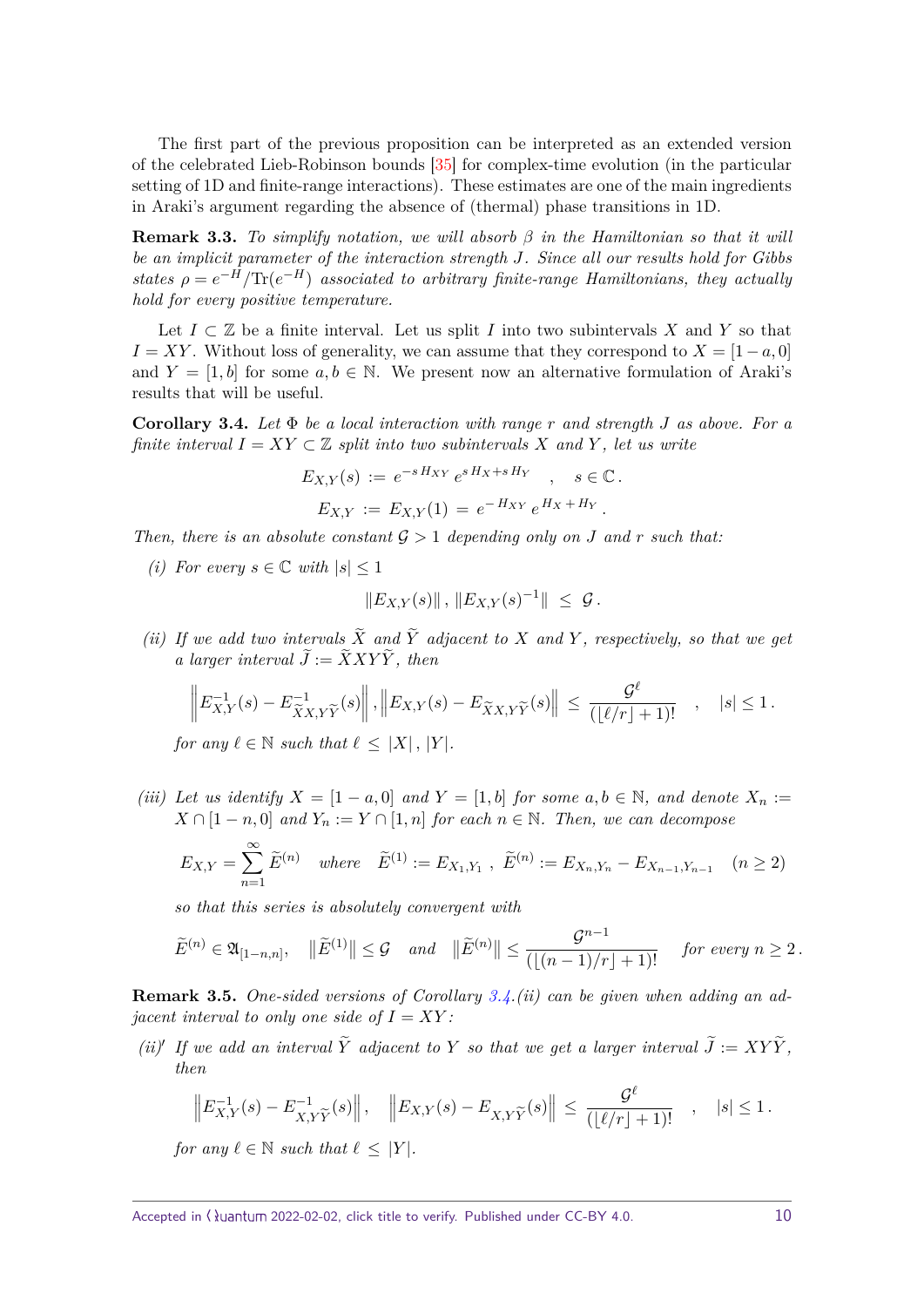<span id="page-10-2"></span>*(ii)*<sup> $\prime\prime$ </sup> *If we add an interval*  $\widetilde{X}$  *adjacent to*  $X$  *so that we get a larger interval*  $\widetilde{J} := \widetilde{X}XY$ , *then*

$$
\left\| E_{X,Y}^{-1}(s) - E_{\widetilde{X}X,Y}^{-1}(s) \right\|, \quad \left\| E_{X,Y}(s) - E_{\widetilde{X}X,Y}(s) \right\| \leq \frac{\mathcal{G}^{\ell}}{(\lfloor \ell/r \rfloor + 1)!} \quad , \quad |s| \leq 1 \, .
$$

*for any*  $\ell \in \mathbb{N}$  *such that*  $\ell \leq |X|$ *.* 

*Both statements* (*ii*)' and (*ii*)" are actually a consequence of Corollary [3.4.](#page-9-0)(*ii*). Indeed, *to deduce* (*ii*)' consider a new set of interactions  $\widehat{\Phi}$  obtained from  $\Phi$  by setting  $\widehat{\Phi}_\Lambda = \Phi_\Lambda$ *whenever*  $\Lambda$  *is contained in XYY and*  $\Phi_{\Lambda} = 0$  *otherwise. Then, the corresponding expansionals E for this new interaction satisfy*  $E_{X,Y} = E_{X,Y}$  *and*  $E_{\widetilde{X}X,Y\widetilde{Y}} = E_{X,Y\widetilde{Y}}$ *. Since*  $\Phi$  *has the same bounds for interaction range and strength than*  $\Phi$  *<i>we can amply Corollary has the same bounds for interaction range and strength than* Φ*, we can apply Corollary*  $3.4$ *(ii)* to get the desired estimate. A similar argument shows that (ii)" holds.

#### <span id="page-10-0"></span>3.4 Partial trace

We will mainly deal with a finite one-dimensional spin system on a finite interval  $I \subset \mathbb{Z}$ . Let us split *I* into two parts, namely  $\Lambda$  and  $\Lambda^c := I \setminus \Lambda$ . Thus,  $\mathfrak{A} = \mathfrak{A}_I = \mathfrak{A}_\Lambda \otimes \mathfrak{A}_{\Lambda^c}$ . The (unnormalized) trace over *I* will be written as  $Tr_I : \mathfrak{A}_I \to \mathbb{C}$ . Moreover, we will consider the operator (unnormalized) partial trace on  $\Lambda$ , given for  $\Lambda \subset I$  by the range-extended map

<span id="page-10-1"></span>
$$
\operatorname{tr}_{\Lambda}: \mathfrak{A}_I \longrightarrow \mathfrak{A}_I \quad , \quad R \otimes S \longmapsto \operatorname{Tr}_{\Lambda}(R)(\mathbb{1}_{\Lambda} \otimes S) \,, \quad \forall R \in \mathfrak{A}_{\Lambda} \,, \ \forall S \in \mathfrak{A}_{\Lambda^c} \,. \tag{8}
$$

Note that for every  $R \in \mathfrak{A}_{\Lambda}$ ,  $S \in \mathfrak{A}_{\Lambda^c}$  as above

$$
\|\operatorname{tr}_{\Lambda}(R\otimes S)\| = |\operatorname{Tr}_{\Lambda}(R)| \|S\|.
$$

Sometimes, it will be more convenient to work with the conditional expectation in the sense of [\[38,](#page-38-13) Proposition 1.12], which is a unital completely positive map [\[7,](#page-37-13) Proposition 5.2.2]. We will write  $\mathbb{E}_{\Lambda^c} : \mathfrak{A} \to \mathfrak{A}_{\Lambda^c}$  for this conditional expectation. It is defined as in [\(8\)](#page-10-1), but using the normalized trace instead of the unnormalized one.

With this notation, if  $H_{\Lambda}$  is the Hamiltonian of the system on  $\Lambda$  with local interaction  $\Phi$ , the local Gibbs state on  $\Lambda$  is given by

$$
\rho^{\Lambda} := e^{-H_{\Lambda}} / \operatorname{Tr}_{\Lambda}(e^{-H_{\Lambda}}).
$$

We might omit the superscript when it is clear from the context. The reduced operator of  $\rho = \rho^I$  on  $\Lambda$  will be denoted by

$$
\rho^I_{\Lambda}=\rho_{\Lambda}:=\mathrm{tr}_{\Lambda^c}(\rho)\,.
$$

Note that  $H_{\Lambda}$  has support in  $\Lambda$ , and so the map

$$
\mathfrak{A}\longrightarrow \mathfrak{A}\,,\quad Q\longmapsto \text{tr}_{\Lambda}(e^{-H_{\Lambda}}Q)=\text{tr}_{\Lambda}(e^{-\frac{1}{2}H_{\Lambda}}Qe^{-\frac{1}{2}H_{\Lambda}})
$$

is positive. The well-known Russo-Dye theorem yields

$$
\|\operatorname{tr}_{\Lambda}(e^{-H_{\Lambda}}Q)\| \le \|\operatorname{tr}_{\Lambda}(e^{-H_{\Lambda}})\| \|Q\| = \operatorname{Tr}_{\Lambda}(e^{-H_{\Lambda}})\|Q\|.
$$

As a consequence, the map

$$
\mathfrak{A}\longrightarrow \mathfrak{A}\,,\quad Q\longmapsto \mathrm{tr}_\Lambda(\rho^\Lambda Q)
$$

is positive, unital and hence contractive. This observation will be repeatedly used in the following results. Note that  $tr_{\Lambda}$  is an operator valued map, whereas  $Tr_{\Lambda}$  maps to scalars.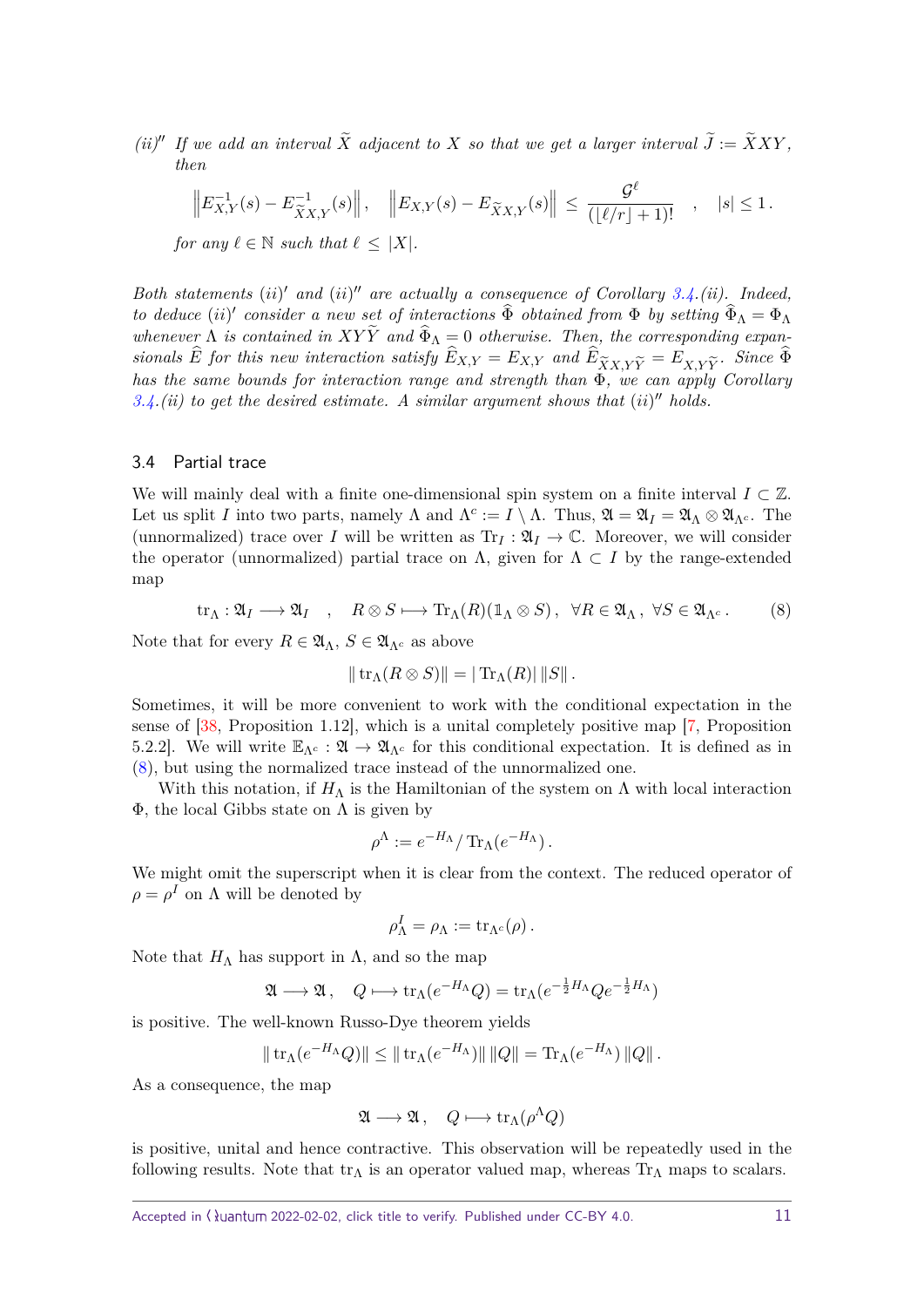## <span id="page-11-4"></span><span id="page-11-0"></span>4 Locality of observables

In this section, we will prove some norm estimates on local observables which will be used repeatedly in the rest of the article.

Let *I* ⊂ Z be a finite interval. For each local observable  $Q \in \mathfrak{A}_{loc}$ , let us define by

$$
||Q||_I := \inf \{ ||Q - P|| : P \in \mathfrak{A}_I \}
$$

the distance from  $Q$  to the subspace  $\mathfrak{A}_I$ . Beware that this is clearly not a norm.

<span id="page-11-3"></span>**Lemma 4.1.** Let  $Q, Q'$  be two local observables. Then

$$
||Q Q'||_I \leq 2||Q||_I ||Q'|| + 2||Q|| ||Q'||_I.
$$

*Moreover, if Q is positive and invertible, then*

$$
||Q^{-1}||_I \leq 2 ||Q^{-1}||^2 ||Q||_I.
$$

*Proof.* We start with an observation: By compactness, there exists an element  $P_I \in \mathfrak{A}_I$ satisfying  $||Q||_I = ||Q - P_I||$ . But using the conditional expectation, we have that the element

$$
Q_I := \mathbb{E}_I(Q) \in \mathfrak{A}_I
$$

satisfies

<span id="page-11-2"></span>
$$
||Q||_I \le ||Q - Q_I|| \le 2||Q||_I.
$$
\n(9)

Indeed, the left-hand side is clear, and the right-hand side follows simply from

$$
||Q - Q_I|| \le ||Q - P_I|| + ||P_I - Q_I||
$$
  
=  $||Q - P_I|| + ||\mathbb{E}_I(Q - P_I)||$   
 $\le 2 ||Q - P_I|| = 2 ||Q||_I.$ 

Here, we have used that the conditional expectation is a unital completely positive map and thus contractive. Hence, we can bound

$$
||QQ'||_I \le ||QQ' - Q_IQ'_I||
$$
  
\n
$$
\le ||Q|| ||Q' - Q'_I|| + ||Q - Q_I|| ||Q'_I||
$$
  
\n
$$
\le 2||Q|| ||Q'||_I + 2||Q||_I ||Q'||
$$

If we assume that *Q* is positive and invertible, that is

<span id="page-11-1"></span>
$$
||Q^{-1}||^{-1}1 \le Q \le ||Q||1 \tag{10}
$$

we can then apply the conditional expectation to get from  $(10)$  that  $Q_I$  is also positive and invertible with

$$
||Q^{-1}||^{-1} \mathbb{1} \le Q_I \le ||Q|| \mathbb{1}. \tag{11}
$$

In particular, it easily follows that  $||Q_I^{-1}|| \leq ||Q^{-1}||$ . Combining this and [\(9\)](#page-11-2) we conclude

$$
||Q^{-1}||_I \le ||Q^{-1} - Q_I^{-1}|| \le ||Q^{-1}|| ||Q - Q_I|| ||Q_I^{-1}||
$$
  
\n
$$
\le ||Q^{-1}||^2 ||Q - Q_I||
$$
  
\n
$$
\le 2||Q^{-1}||^2 ||Q||_I.
$$

This finishes the proof.

The following result appears in the proof of [\[2,](#page-36-0) Theorem 4.2], but we will anyway prove it here for the sake of completeness as an immediate consequence of Proposition [3.2.](#page-8-2)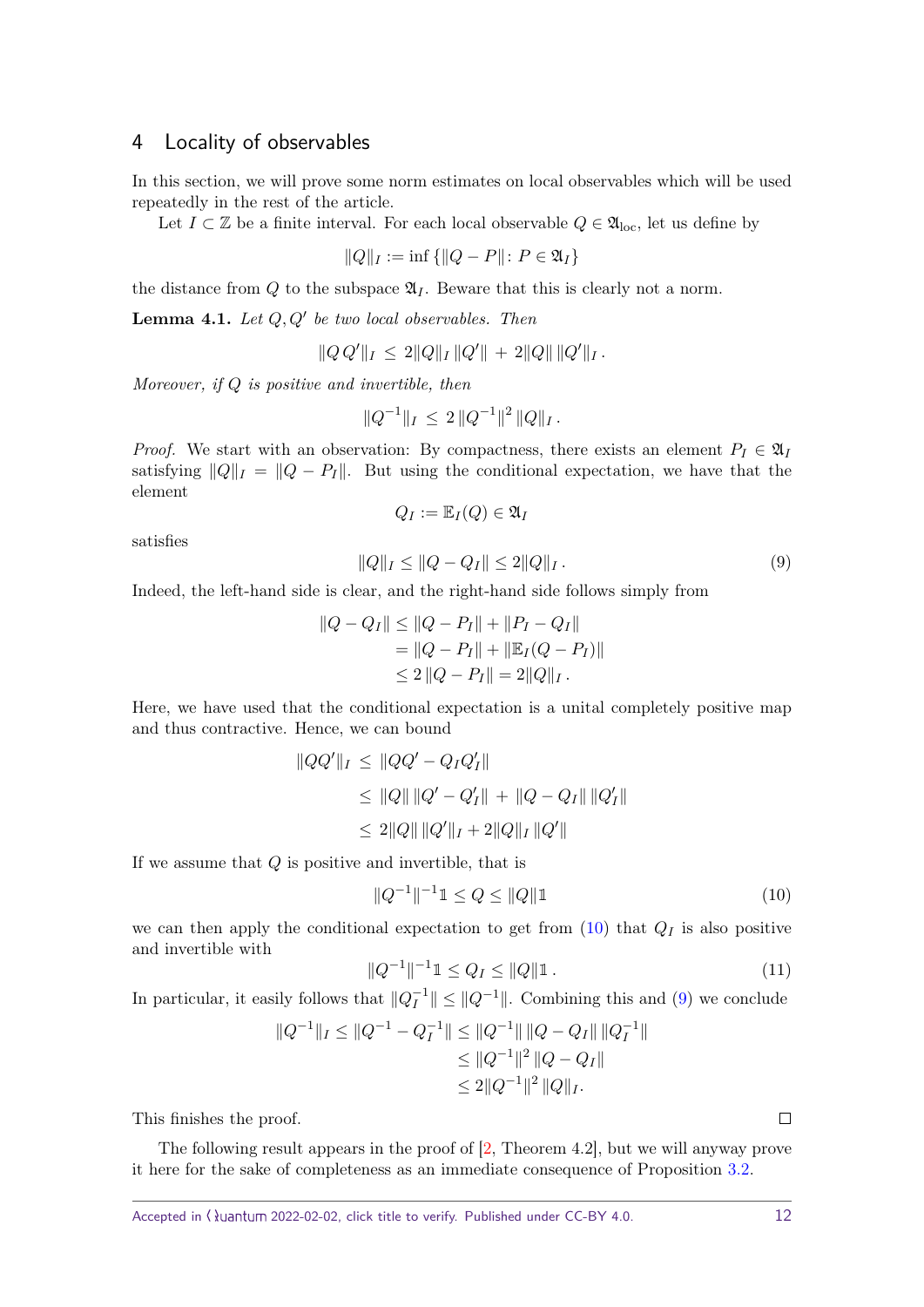<span id="page-12-0"></span>**Lemma 4.2.** *Let*  $n \in \mathbb{N}$  *and let*  $I_n := [1 - n, n]$ *. Then, for every observable*  $Q \in \mathfrak{A}_{\mathbb{Z}}$  *with finite support, every*  $s \in \mathbb{C}$  *with*  $|s| \leq 1$  *and every finite subset*  $\Lambda \subset \mathbb{Z}$ 

$$
\|\Gamma^s_{H_\Lambda}(Q)\| \leq \mathcal{G}^2\|Q\| + (1+\mathcal{G}^2) \sum_{n\geq 1} \mathcal{G}^{2n} \|Q\|_{I_n},
$$

*where*  $G = G(1)$  *is the constant from Proposition [3.2.](#page-8-2)* 

*Proof.* For each  $n \in \mathbb{N}$ , compactness allows us to fix  $P_n \in \mathfrak{A}_{I_n}$  such that  $||Q||_{I_n} = ||Q - P_n||$ . We can then write  $Q = \sum_{n \geq 1} Q_n$ , where  $Q_1 := P_1$  and  $Q_n := P_n - P_{n-1}$  for each  $n > 1$ . Note that this series is actually a finite sum, since *Q* has finite support. On the one hand, we can easily bound

$$
||Q_1|| \le ||Q||_{I_1} + ||Q|| \quad , \quad ||Q_n|| \le ||Q||_{I_n} + ||Q||_{I_{n-1}} \quad (n \ge 2).
$$

On the other hand, using Proposition [3.2](#page-8-2) and noticing that  $Q_n$  has support in  $I_n$ , we have

$$
\|\Gamma_{H_\Lambda}^s(Q_n)\| \,\leq\, \mathcal{G}^{2n}\,\|Q_n\|\,.
$$

Combining all these inequalities, we conclude

$$
\|\Gamma_{H_{\Lambda}}^{s}(Q)\| \leq \sum_{n\geq 1} \|\Gamma_{H_{\Lambda}}^{s}(Q_{n})\| \leq \sum_{n\geq 1} \mathcal{G}^{2n} \|Q_{n}\|
$$
  

$$
\leq \mathcal{G}^{2} \|Q\| + (1 + \mathcal{G}^{2}) \sum_{n\geq 1} \mathcal{G}^{2n} \|Q\|_{I_{n}}.
$$

The next proposition combines the two previous lemmas to give an estimate on the norm of the complex time evolution of observables of a certain kind.

<span id="page-12-2"></span>**Proposition 4.3.** *Let I* = *ABC be a finite interval split into three adjacent intervals so that B shields A from C, and let*  $Q \in \mathfrak{A}_{ABC}$  *be a positive and invertible observable. Define* 

$$
F(s) := e^{sH_{AC}} \operatorname{tr}_{B}(\rho^{B}Q) e^{-sH_{AC}} \quad , \quad s \in \mathbb{C}.
$$

*Let us identify*  $B = [1, k]$  *for some*  $k \geq 0$ *, where*  $k = 0$  *corresponds to the case*  $B = \emptyset$ *, and denote*  $I_n = [1 - n, k + n]$  *for each*  $n \geq 1$ *. Then, for any*  $s \in \mathbb{C}$  *such that*  $|s| \leq 1$ *,* 

$$
||F(s)|| \le (1+\mathcal{G})^2 \left( ||Q|| + \sum_{n\ge 1} \mathcal{G}^{2n} ||Q||_{I_n} \right),
$$
  

$$
||F(s)^{-1}|| \le (1+\mathcal{G})^2 \left( ||Q^{-1}|| + 2||Q^{-1}||^2 \sum_{n\ge 1} \mathcal{G}^{2n} ||Q||_{I_n} \right).
$$

*Proof.* Let us denote  $\tilde{Q} := \text{tr}_B(\rho^B Q)$ . Since *Q* is positive and invertible,

$$
||Q^{-1}||^{-1} 1 \leq Q \leq ||Q|| 1.
$$

As a consequence, if we apply the (positive and unital) map  $P \mapsto \text{tr}_B(\rho^B P)$  we get

<span id="page-12-1"></span>
$$
||Q^{-1}||^{-1} 1 \le \tilde{Q} \le ||Q|| 1.
$$
\n(12)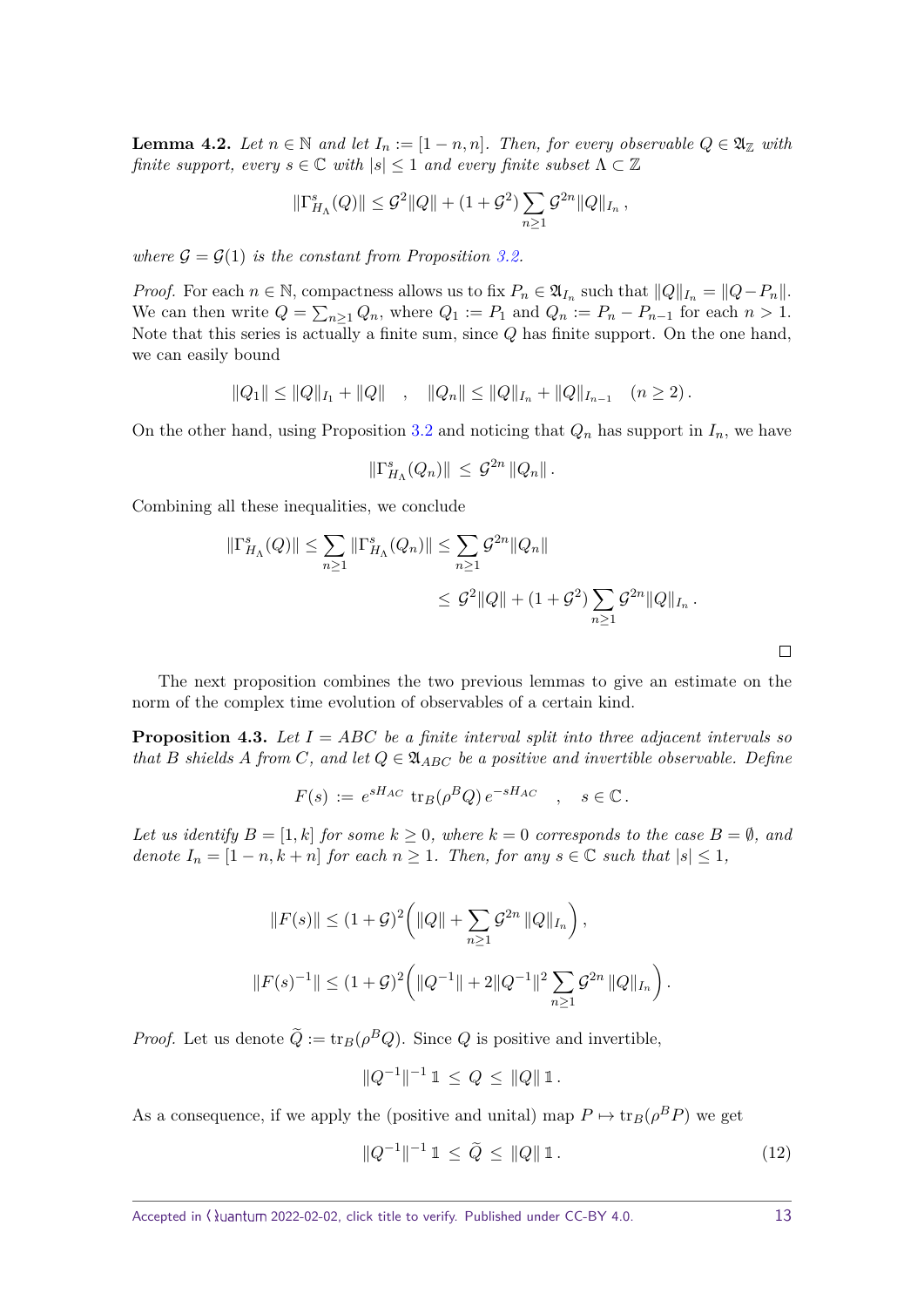Since  $P \mapsto \text{tr}_B(\rho^B P)$  is moreover contractive, we can also get

<span id="page-13-0"></span>
$$
\|Q\|_{I_n} \le \|Q\|_{I_n} \,. \tag{13}
$$

At this point, note that all factors

$$
F(s) = e^{sH_{AC}} \widetilde{Q} e^{-sH_{AC}}
$$

are supported in  $A \cup C$ . Making use of the canonical identification  $\mathfrak{A}_A \otimes \mathfrak{A}_C \hookrightarrow \mathfrak{A}_{ABC}$ described in Section [3.2,](#page-8-0) we can "ignore" *B* and consider *A* and *C* as two adjacent intervals of the form  $[1 - a, 0]$  and  $[1, c]$  for some  $a, c \in \mathbb{N}$ . In this case, the Hamiltonian  $H_{AC}$  is made of interactions with the same bounds for their range and strength. Moreover, the interval  $I_n$  can be identified with  $\bar{I}_n = [1 - n, n]$  for each  $n \in \mathbb{N}$ , so that applying Lemma [4.2](#page-12-0)

$$
||F(s)|| \leq \mathcal{G}^2 ||Q|| + (1 + \mathcal{G}^2) \sum_{n \geq 1} \mathcal{G}^{2n} ||Q||_{I_n}.
$$

On the other hand, combining [\(13\)](#page-13-0) with Lemma [4.1,](#page-11-3)

$$
\|\widetilde{Q}^{-1}\|_{\widetilde{I}_n} \leq 2 \|\widetilde{Q}^{-1}\|^2 \|\widetilde{Q}\|_{\widetilde{I}_n} \leq 2 \|Q^{-1}\|^2 \|Q\|_{I_n},
$$

where in the last inequality we have used that  $\|\tilde{Q}^{-1}\| \leq \|Q^{-1}\|$  due to [\(12\)](#page-12-1). Thus, using that

$$
F(s)^{-1} = e^{sH_{AC}} \tilde{Q}^{-1} e^{-sH_{AC}},
$$

we can argue as above, applying Lemma [4.2](#page-12-0) to estimate

$$
||F(s)^{-1}|| \leq \mathcal{G}^2 ||Q^{-1}|| + 2(1+\mathcal{G}^2)||Q^{-1}||^2 \sum_{n \geq 1} \mathcal{G}^{2n} ||Q||_{I_n}.
$$

This finishes the proof.

The previous proposition allows us to bound the norm of more complicated local observables which we will encounter often in later sections.

<span id="page-13-4"></span>**Corollary 4.4.** *Let I* = *ABC be three adjacent finite intervals (we admit the possibility of some being empty). Then, there is an absolute constant* C *depending only on the strength J and range r of the local interactions, such that*

$$
\|\operatorname{tr}_{B}(\rho^{B}Q)\|, \|\operatorname{tr}_{B}(\rho^{B}Q)^{-1}\| \leq C, \qquad Q \in \{E_{B,C}^{\dagger}, E_{B,C}, E_{A,B}^{\dagger}, E_{A,B}\},\tag{14}
$$

$$
\|\operatorname{tr}_{AB}(\rho^{AB}Q)\|, \|\operatorname{tr}_{AB}(\rho^{AB}Q)^{-1}\| \leq C, \qquad Q \in \{E_{A,B}^{\dagger-1}, E_{A,B}^{-1}\},\tag{15}
$$

$$
\|\operatorname{tr}_{B}\left(\rho^{B}E_{A,B}^{\dagger}E_{AB,C}^{\dagger}\right)\|, \|\operatorname{tr}_{B}\left(\rho^{B}E_{A,B}^{\dagger}E_{AB,C}^{\dagger}\right)^{-1}\| \leq \mathcal{C}.
$$
 (16)

*Proof.* Let us identify *B* with the interval [1, k] for some  $k \geq 0$ , where  $k = 0$  corresponds to *B* being empty, and define  $I_n = [1 - n, k + n]$  for each  $n \in \mathbb{N}$ . We prove [\(14\)](#page-13-1) for the case  $Q = E_{A,B}$ , since the argument for the other three cases is analogous. Let

$$
F_{A,B} := \text{tr}_B(\rho^B E_{A,B}) = e^{-\frac{1}{2}H_A} \text{ tr}_B(\rho^B Q_{A,B}) e^{\frac{1}{2}H_A},
$$

where

<span id="page-13-3"></span><span id="page-13-2"></span><span id="page-13-1"></span>
$$
Q_{A,B} := E_{A,B}^{\dagger}(\tfrac{1}{2}) E_{A,B}(\tfrac{1}{2}).
$$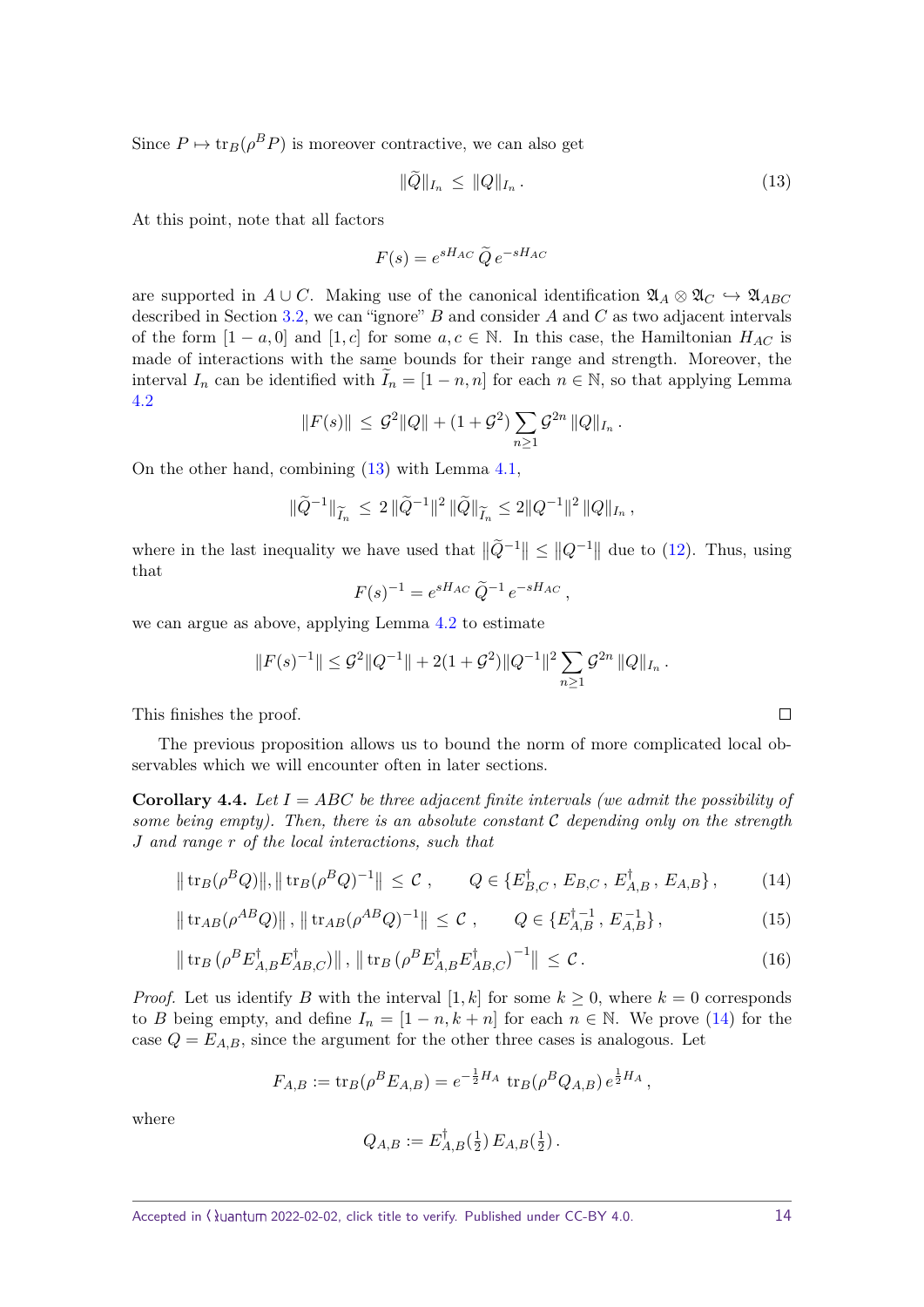Using Lemma [4.1](#page-11-3) and Corollary [3.4,](#page-9-0)

$$
||Q_{A,B}||_{I_n} \leq 2 ||E_{A,B}^{\dagger}(\tfrac{1}{2})||_{I_n} \mathcal{G} + 2 \mathcal{G}||E_{A,B}(\tfrac{1}{2})||_{I_n} \leq \frac{4 \mathcal{G}^{n+1}}{(|n/r|+1)!}.
$$

The last inequality can be seen by choosing  $E_{A \cap I_n, B \cap I_n}(1/2)$  and its adjoint as local approximations. Thus, by Proposition [4.3](#page-12-2)

$$
||F_{A,B}|| \le (1+\mathcal{G})^2 \bigg(\mathcal{G}^2 + \sum_{n\ge 1} \frac{4\,\mathcal{G}^{3n+1}}{(|n/r|+1)!} \bigg)
$$

and

$$
||F_{A,B}^{-1}|| \leq (1+\mathcal{G})^2 \left(\mathcal{G}^2 + \sum_{n\geq 1} \frac{8\,\mathcal{G}^{3n+5}}{(|n/r|+1)!}\right)
$$

*.*

Let us next prove [\(15\)](#page-13-2). We just argue in the case where  $Q = E_{A,B}^{-1}$ , since the other cases are completely analogous. Let

$$
\widetilde{F}_{A,B} := \text{tr}_{AB} \left( \rho^{AB} E_{A,B}^{-1} \right) = \text{tr}_{AB} \left( \rho^{AB} \widetilde{Q}_{A,B} \right),
$$

where

$$
\widetilde{Q}_{A,B} := E_{A,B}^{\dagger -1}(\frac{1}{2}) E_{A,B}^{-1}(\frac{1}{2}).
$$

Arguing as before we get the desired inequalities. Finally, let us prove [\(16\)](#page-13-3). Let us first rewrite

$$
F_{A,B,C} := \text{tr}_B \left( \rho^B E_{A,B}^{\dagger} E_{AB,C}^{\dagger} \right) = \text{tr}_B \left( \rho^B e^{H_A + H_B + H_C} e^{-H_{ABC}} \right)
$$
  
=  $e^{\frac{1}{2} H_A + \frac{1}{2} H_C} \text{tr}_B \left( \rho^B Q_{A,B,C} \right) e^{-\frac{1}{2} H_A - \frac{1}{2} H_C},$ 

where

$$
Q_{A,B,C} := E_{A,B}^{\dagger}(\frac{1}{2}) E_{AB,C}^{\dagger}(\frac{1}{2}) E_{AB,C}(\frac{1}{2}) E_{A,B}(\frac{1}{2}) .
$$

According to Corollary [3.4,](#page-9-0) we can bound

$$
||Q_{A,B,C}||, ||Q_{A,B,C}^{-1}|| \leq \mathcal{G}^4.
$$

Moreover, using Lemma [4.1](#page-11-3) and Corollary [3.4](#page-9-0)

$$
\|Q_{A,B,C}\|_{I_n} \leq 2\|E_{A,B}^{\dagger}(\frac{1}{2})E_{AB,C}^{\dagger}(\frac{1}{2})\|_{I_n}\mathcal{G}^2 + 2\mathcal{G}^2\|E_{AB,C}(\frac{1}{2})E_{A,B}(\frac{1}{2})\|_{I_n}
$$
  
\n
$$
\leq 4\mathcal{G}^3\left(\|E_{A,B}^{\dagger}(\frac{1}{2})\|_{I_n} + \|E_{AB,C}^{\dagger}(\frac{1}{2})\|_{I_n} + \|E_{AB,C}(\frac{1}{2})\|_{I_n} + \|E_{A,B}(\frac{1}{2})\|_{I_n}\right)
$$
  
\n
$$
\leq \frac{16\mathcal{G}^{n+3}}{(\lfloor n/r \rfloor + 1)!}.
$$

Thus, applying Proposition [4.3,](#page-12-2)

$$
||F_{A,B,C}|| \le (1+\mathcal{G})^2 \left( \mathcal{G}^4 + \sum_{n\ge 1} \frac{16 \mathcal{G}^{3n+3}}{(|n/r|+1)!} \right)
$$

and

$$
||F_{A,B,C}^{-1}|| \leq (1+\mathcal{G})^2 \left( \mathcal{G}^4 + \mathcal{G}^8 \sum_{n\geq 1} \frac{32 \mathcal{G}^{3n+3}}{(|n/r|+1)!} \right).
$$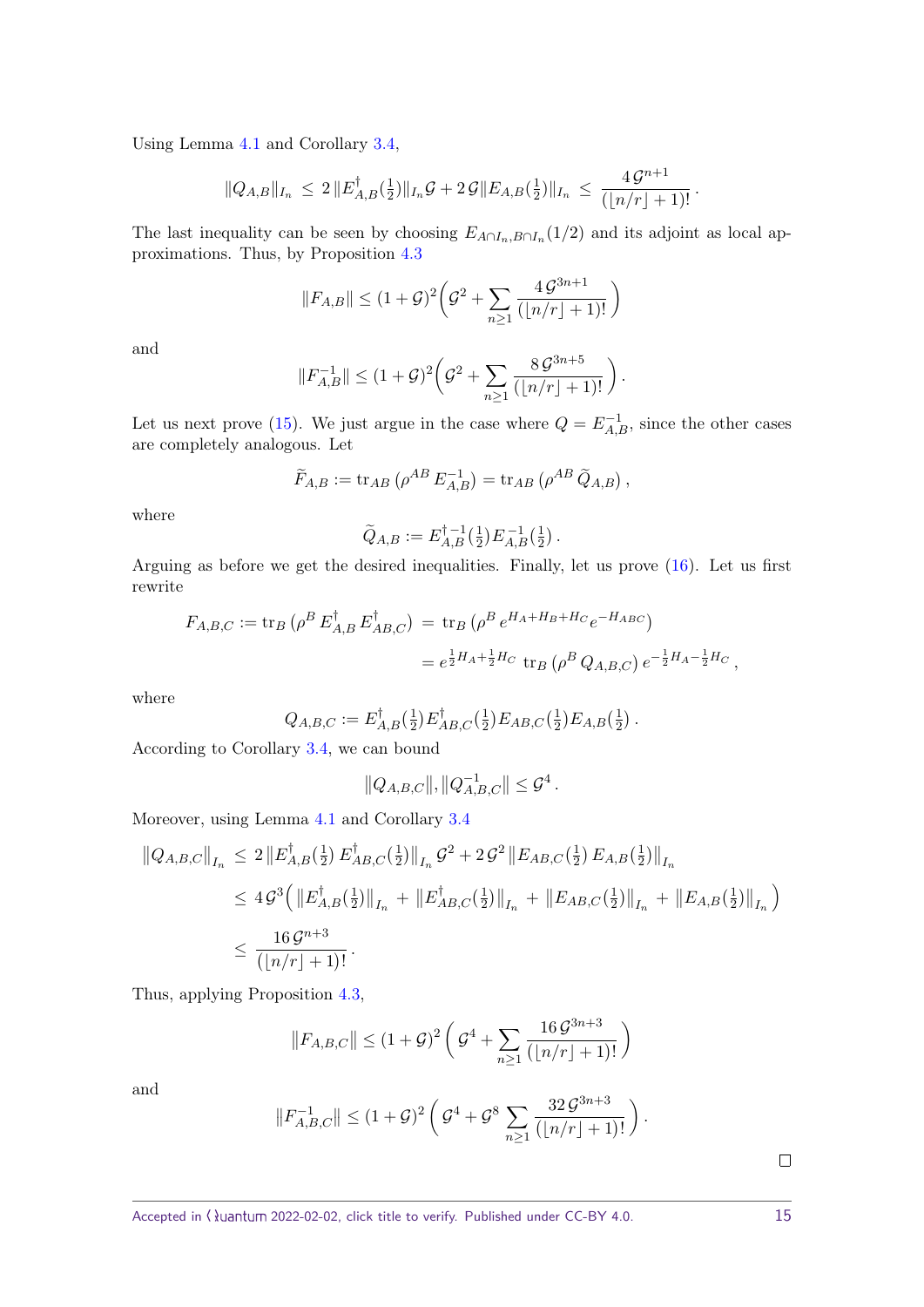#### <span id="page-15-3"></span><span id="page-15-0"></span>5 Approximate factorization of the Gibbs state

The following Theorem is our first main result. It shows that the Gibbs state of a local Hamiltonian on *ABC* can be approximated by a certain product of its marginals. The error made in the approximation decays superexponentially in the length scale of the system under consideration. Note that by the results of [\[9\]](#page-37-9), the two following conditions are equivalent for any quantum channel  $\mathcal T$  and any strictly positive states  $\rho$  and  $\sigma$ :

$$
\rho = \sigma \mathcal{T}^* \left( \mathcal{T}(\sigma)^{-1} \mathcal{T}(\rho) \right) \qquad \Longleftrightarrow \qquad \widehat{D}(\rho || \sigma) = \widehat{D}(\mathcal{T}(\rho) || \mathcal{T}(\sigma)),
$$

where the map  $\mathcal{B}_{\mathcal{T}}^{\sigma}(\cdot) := \sigma \mathcal{T}^* \left( \mathcal{T}(\sigma)^{-1}(\cdot) \right)$  is called *BS-recovery condition*, in analogy to the Petz recovery map for the analogous equality in the data-processing inequality for the relative entropy. In the particular case of a tripartite space  $\mathcal{H}_{ABC} = \mathcal{H}_A \otimes \mathcal{H}_B \otimes \mathcal{H}_C$ , two strictly positive states  $\rho_{ABC}$ ,  $\sigma_{ABC} \in \mathfrak{A}_{ABC}$  such that  $\sigma_{ABC} = \rho_{AB} \otimes \mathbb{1}_C / d_C$  and a quantum channel  $\mathcal{T} := \mathbb{E}_A$ , we say that  $\rho_{ABC}$  is a BS-recoverable state if it is a fixed point of the BS-recovery condition composed with the partial trace, i.e., if

$$
\rho_{ABC} = \rho_{AB}\rho_B^{-1}\rho_{BC}.
$$

Therefore, any quantum Markov chain is a BS-recoverable state but the converse is not true [\[28\]](#page-38-11). Moreover, note that, by the equivalence stated above, the following clearly holds

$$
\rho_{ABC} = \rho_{AB}\rho_B^{-1}\rho_{BC} \qquad \Longleftrightarrow \qquad \widehat{D}(\rho_{ABC}||\rho_{AB}) = \widehat{D}(\rho_{BC}||\rho_B)
$$

We emphasize that the BS-entropy on the very right is the one on  $\mathcal{H}_{BC}$ . The main result of this section thus states that the distance of a quantum Gibbs state from being BS-recoverable decays superexponentially with the size of the middle system. This result should be compared to the findings in [\[30\]](#page-38-9), since the equality  $D(\rho_{ABC}||\rho_{AB}) = D(\rho_{BC}||\rho_B)$ is equivalent to  $\rho_{ABC}$  being a quantum Markov chain.

<span id="page-15-2"></span>

Figure 2: Representation of an interval *I* split into three subintervals *I* = *ABC*, where *B* shields *A* from *C*. Here we are taking  $\ell = 5$ .

<span id="page-15-1"></span>**Theorem 5.1.** *Let* Φ *be a finite-range interaction over* Z*. Then, there exists a positive and decreasing function*  $\ell \mapsto \epsilon(\ell)$  *with superexponential decay and depending only on the strength J and the range r of the interaction with the following property: for every*  $I \subset \mathbb{Z}$  *finite interval split into three subintervals*  $I = ABC$ *, where B shields A from C and*  $|B| \geq \ell$  (*see Figure [2](#page-15-2)*)*, and for*  $\rho = \rho^I$  *the Gibbs state on I,* 

$$
\|\rho_{ABC} - \rho_{AB}\rho_B^{-1}\rho_{BC}\|_1 \leq \epsilon(\ell).
$$

Proof. Using Hölder's inequality

$$
\|\rho_{ABC} - \rho_{AB}\rho_B^{-1}\rho_{BC}\|_1 \le \|1 - \rho_{AB}\rho_B^{-1}\rho_{BC}\rho_{ABC}^{-1}\| \|\rho_{ABC}\|_1
$$
  
=  $\|1 - \rho_{AB}\rho_B^{-1}\rho_{BC}\rho_{ABC}^{-1}\|.$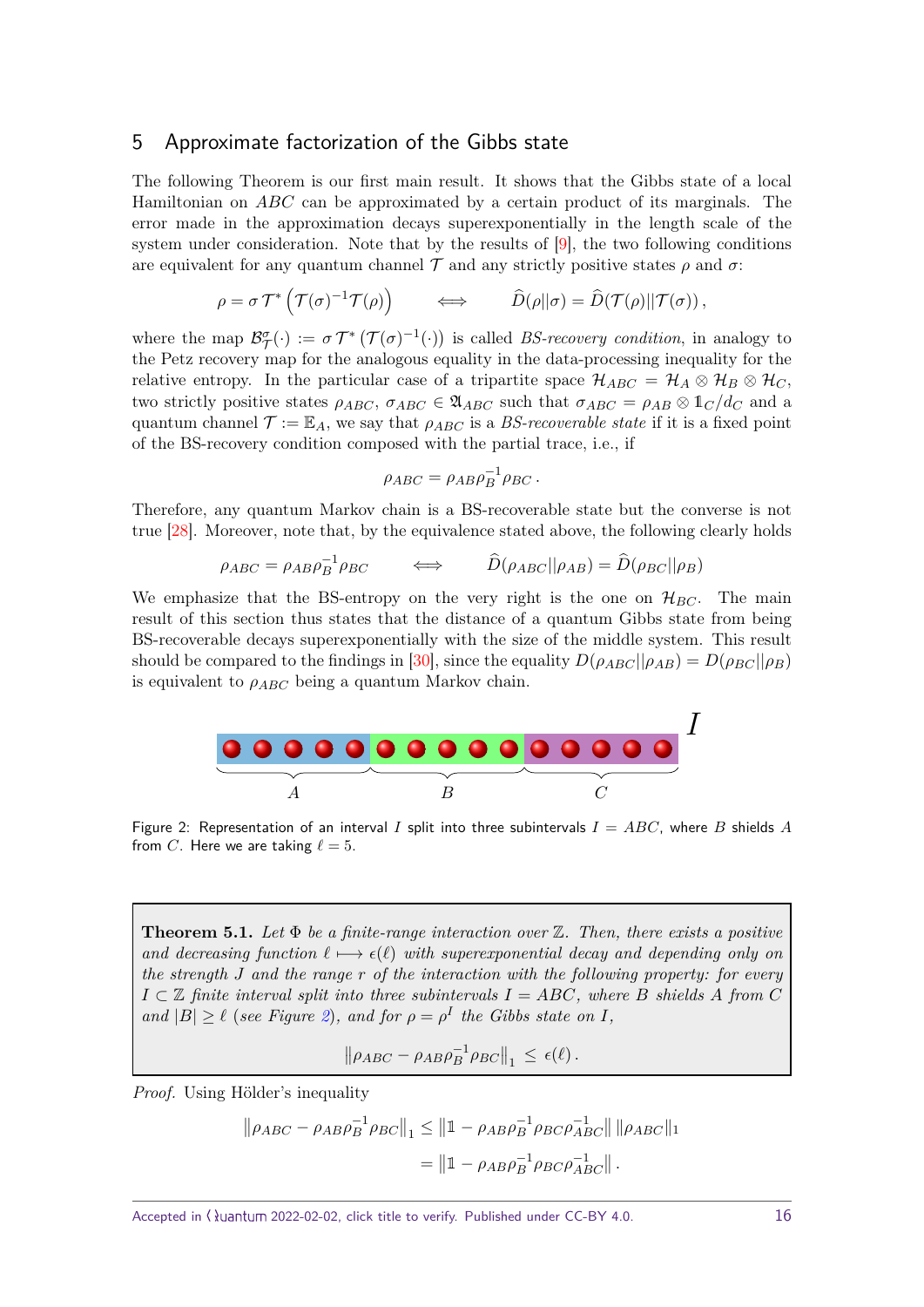We are actually going to bound

<span id="page-16-1"></span>
$$
\left\|1 - \rho_{ABC}\rho_{BC}^{-1}\rho_B\rho_{AB}^{-1}\right\| \leq \tilde{\epsilon}(\ell). \tag{17}
$$

The above result will follow by simply recalling that if an operator *Q* satisfies  $||1 - Q|| \leq \tilde{\epsilon}$  < 1, then

<span id="page-16-0"></span>
$$
\|1 - Q^{-1}\| = \|\sum_{k \ge 1} (1 - Q)^k\| \le \tilde{\epsilon}/(1 - \tilde{\epsilon}).
$$
\n(18)

For large  $\ell$ , the assertion follows from [\(18\)](#page-16-0) by taking e.g.  $\epsilon(\ell) = 2\tilde{\epsilon}$ . For small  $\ell$ , we can directly bound the LHS of  $(17)$  by a constant, as we show below. To estimate  $(17)$ , let us first rewrite

$$
\rho_{ABC} \rho_{BC}^{-1} = e^{-H_{ABC}} \operatorname{tr}_A (e^{-H_{ABC}})^{-1}
$$
  
=  $e^{-H_{ABC}} e^{H_A + H_{BC}} e^{-H_A} \operatorname{tr}_A (e^{-H_{ABC}} e^{H_A + H_{BC}} e^{-H_A})^{-1}$   
=  $E_{A,BC} \rho^A \operatorname{tr}_A (E_{A,BC} \rho^A)^{-1}$ ,

where we are using the notation  $\rho^{\Lambda}$  and  $E_{\Lambda,\Lambda^c}$  introduced in Section [3.4.](#page-10-0) Analogously

$$
\rho_B \rho_{AB}^{-1} = \text{tr}_{AC} (e^{-H_{ABC}}) \text{ tr}_{C} (e^{-H_{ABC}})^{-1}
$$
  
= tr\_{AC} (e^{-H\_{ABC}}) tr\_{C} (e^{-H\_{BC}})^{-1} (tr\_{C} (e^{-H\_{ABC}}) tr\_{C} (e^{-H\_{BC}})^{-1})^{-1}  
= tr\_{A} (tr\_{C} (e^{-H\_{ABC}}) tr\_{C} (e^{-H\_{BC}})^{-1}) (tr\_{C} (e^{-H\_{ABC}}) tr\_{C} (e^{-H\_{BC}})^{-1})^{-1}  
= tr\_{A} (\widetilde{E}\_{A,BC} \rho^{A}) (\rho^{A})^{-1} \widetilde{E}\_{A,BC}^{-1},

where

$$
\widetilde{E}_{A,BC} := \text{tr}_C \left( e^{-H_{ABC}} \right) \, \text{tr}_C \left( e^{-H_{BC}} \right)^{-1} e^{H_A}.
$$

Therefore

<span id="page-16-2"></span>
$$
\rho_{ABC} \rho_{BC}^{-1} \rho_B \rho_{AB}^{-1} = E_{A,BC} \text{ tr}_A (E_{A,BC} \rho^A)^{-1} \text{ tr}_A (\tilde{E}_{A,BC} \rho^A) \tilde{E}_{A,BC}^{-1}, \qquad (19)
$$

where the outer  $\rho^{A}$ 's have cancelled each other. We include now two statements whose proof is postponed by now.

Statement 1: The factors on the right-hand side of [\(19\)](#page-16-2) and their inverses are uniformly bounded by a constant  $\hat{C} > 0$  depending on *J* and *r* of the local interaction  $\Phi$  (but independent of *A, B, C*).

**Statement 2:** There is a superexponentially decaying positive function  $\ell \mapsto \delta(\ell)$  depending only on *J* and *r* of the local interaction (but independent of *A, B, C*) such that

$$
\|\tilde{E}_{A,BC} - E_{A,BC}\| \leq \delta(\ell).
$$

Using that  $Q \mapsto \text{tr}_A(Q \rho^A)$  is contractive, we immediately deduce from the second statement that

$$
\|\operatorname{tr}_A(\widetilde{E}_{A,BC}\,\rho^A)-\operatorname{tr}_A(E_{A,BC}\,\rho^A)\|\leq \delta(\ell)\,.
$$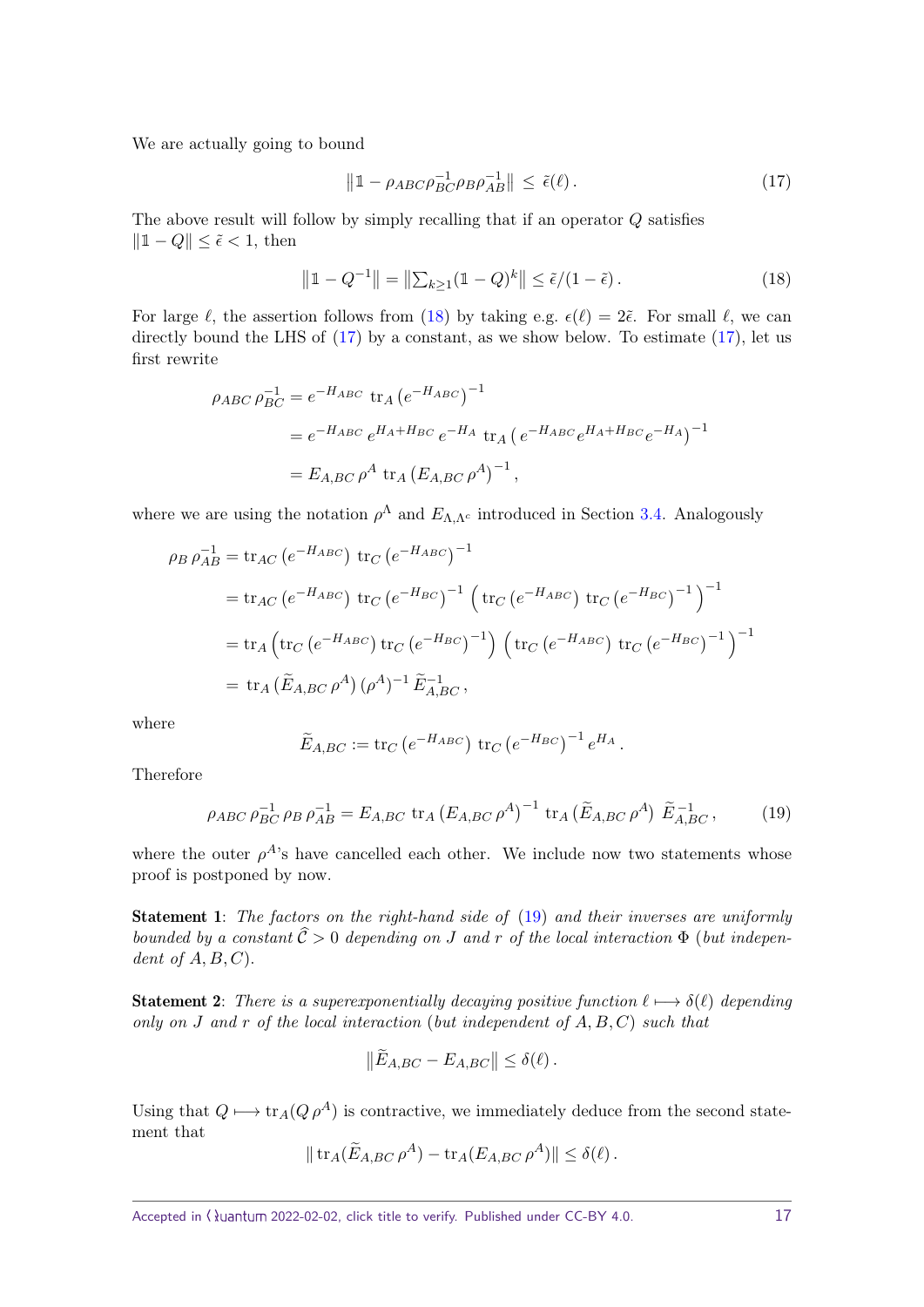<span id="page-17-2"></span>Therefore, replacing in the right-hand side of [\(19\)](#page-16-2)

$$
E_{A,BC} \rightsquigarrow \widetilde{E}_{A,BC}
$$
 and  $\operatorname{tr}_A(\widetilde{E}_{A,BC} \rho^A) \rightsquigarrow \operatorname{tr}_A(E_{A,BC} \rho^A)$ ,

we can estimate

$$
\|\rho_{ABC}\,\rho_{BC}^{-1}\,\rho_{B}\rho_{AB}^{-1} - \mathbb{1}\| \leq \hat{C}^3 \, \|E_{A,BC} - \tilde{E}_{A,BC}\| + \hat{C}^3 \, \|\operatorname{tr}_A (\tilde{E}_{A,BC}\,\rho^A) - \operatorname{tr}_A (E_{A,BC}\,\rho^A)\|
$$
  

$$
\leq 2\,\hat{C}^3\,\delta(\ell) =: \epsilon(\ell) \, .
$$

For large  $\ell$ , the assertion follows from [\(18\)](#page-16-0). For small  $\ell$ , we can use statement 1 to upper bound  $\|\mathbb{I} - \rho_{AB}\rho_B^{-1}\rho_{BC}\rho_{ABC}^{-1}\|$  by a constant. This concludes the proof.  $\Box$ 

It remains to argue that both statements hold.

Proof of **Statement 1**. By Corollaries [3.4](#page-9-0) and [4.4,](#page-13-4) we can bound

$$
||E_{A,BC}|| \leq \mathcal{G}
$$
 and  $||tr_A(\rho^A E_{A,BC})^{-1}|| \leq \mathcal{C}$ .

To bound the third and fourth factors, let us first rewrite

$$
\widetilde{E}_{A,BC} = \text{tr}_C \left( e^{-H_{ABC}} e^{H_{AB}} \right) e^{-H_{AB}} e^{H_A + H_B} \text{ tr}_C \left( e^{-H_{BC}} e^{H_B} \right)^{-1}
$$
\n
$$
= \text{tr}_C \left( E_{AB,C} \rho^C \right) E_{A,B} \text{ tr}_C \left( E_{B,C} \rho^C \right)^{-1} . \tag{20}
$$

We can apply once again Corollaries [3.4](#page-9-0) and [4.4](#page-13-4) to bound

$$
\|\widetilde{E}_{A,BC}\| \leq \mathcal{GC}^2 \quad \text{ and } \quad \|\widetilde{E}_{A,BC}^{-1}\| \leq \mathcal{GC}^2.
$$

Finally, since  $Q \mapsto \text{tr}_A(Q \rho^A)$  contractive,

<span id="page-17-0"></span>
$$
\|\operatorname{tr}_A(\widetilde{E}_{A,BC}\,\rho^A)\| \le \|\widetilde{E}_{A,BC}\| \le \mathcal{G}\,\mathcal{C}^2.
$$

The inverse of this term can be bounded by the same quantity using Jensen's operator inequality [\[23\]](#page-37-14). This finishes the proof of the first statement.  $\Box$ 

<span id="page-17-1"></span>

Figure 3: Splitting of an interval *I* into three subintervals  $I = ABC$ , where *B* shields *A* from *C*. Note that *B* is further split into two parts  $B = B_{\text{left}}B_{\text{right}}$  with  $|B_{\text{left}}|, |B_{\text{right}}| \geq \lfloor \ell/2 \rfloor$ . Here we consider  $\ell = 6$ .

*Proof of Statement 2.* Using formula [\(20\)](#page-17-0) for  $E_{A,BC}$ , we can rewrite the difference  $E_{A,BC} - E_{A,BC}$  as

$$
\left(\text{tr}_C\left(E_{AB,C}\,\rho^C\right)E_{A,B}-E_{A,BC}\,\,\text{tr}_C\left(E_{B,C}\,\rho^C\right)\right)\,\left(\text{tr}_C\left(E_{B,C}\,\rho^C\right)\right)^{-1},
$$

and thus, by Corollary [4.4](#page-13-4)

$$
\|\widetilde{E}_{A,BC} - E_{A,BC}\| \leq C \left\| \operatorname{tr}_C \left( E_{AB,C} \rho^C \right) E_{A,B} - E_{A,BC} \operatorname{tr}_C \left( E_{B,C} \rho^C \right) \right\|.
$$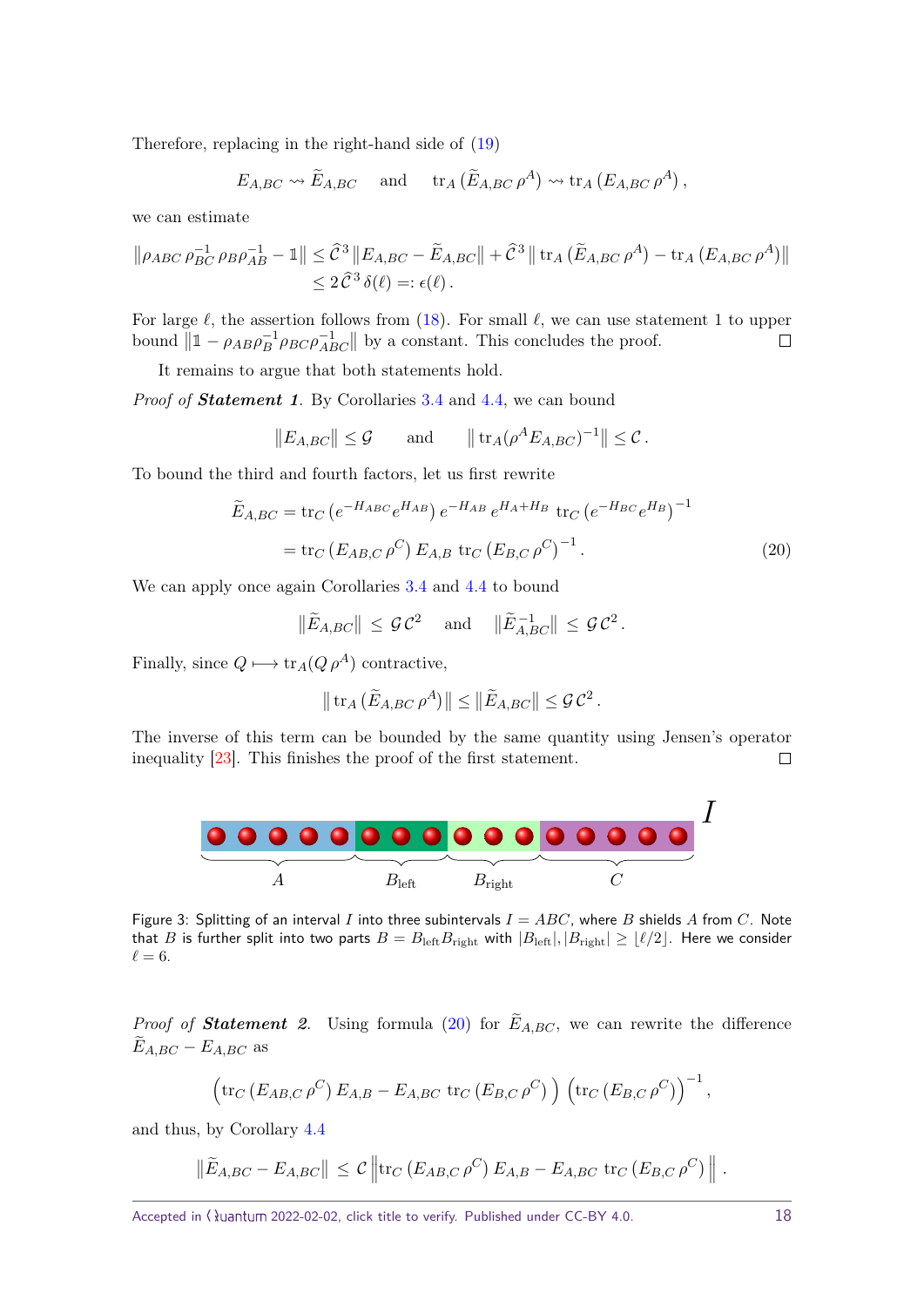<span id="page-18-1"></span>Let us split the set *B* into two parts  $B = B_{\text{left}}B_{\text{right}}$  with  $|B_{\text{left}}|, |B_{\text{right}}| \geq \lfloor \ell/2 \rfloor$  (see Figure [3\)](#page-17-1). Taking into account that  $E_{A,B_{\text{left}}}$  and  $\text{tr}_C(E_{B_{\text{right}},C} \rho^C)$  commute, we can estimate

$$
\|\widetilde{E}_{A,BC} - E_{A,BC}\| \leq C \left\| \text{tr}_{C} \left( E_{AB,C} \rho^{C} \right) E_{A,B} - \text{tr}_{C} \left( E_{B_{\text{right}},C} \rho^{C} \right) E_{A,B_{\text{left}}} \right\| \n+ C \left\| E_{A,B_{\text{left}}} \text{tr}_{C} \left( E_{B_{\text{right}},C} \rho^{C} \right) - E_{A,BC} \text{tr}_{C} \left( E_{B,C} \rho^{C} \right) \right\| \n\leq C \left\| \text{tr}_{C} \left( E_{AB,C} \rho^{C} \right) \right\| \| E_{A,B} - E_{A,B_{\text{left}}} \| \n+ C \left\| \text{tr}_{C} \left( E_{AB,C} \rho^{C} \right) - \text{tr}_{C} \left( E_{B_{\text{right}},C} \rho^{C} \right) \right\| \| E_{A,B_{\text{left}}} \| \n+ C \left\| E_{A,B_{\text{left}}} \right\| \left\| \text{tr}_{C} \left( E_{B_{\text{right}},C} \rho^{C} \right) - \text{tr}_{C} \left( E_{B,C} \rho^{C} \right) \right\| \n+ C \left\| E_{A,B_{\text{left}}} - E_{A,BC} \right\| \left\| \text{tr}_{C} \left( E_{B,C} \rho^{C} \right) \right\| \n\leq C \left\| E_{AB,C} \right\| \| E_{A,B} - E_{A,B_{\text{left}}} \right\| + C \left\| E_{AB,C} - E_{B_{\text{right}},C} \right\| \| E_{A,B_{\text{left}}} \| \n+ C \left\| E_{A,B_{\text{left}}} \right\| \| E_{B_{\text{right}},C} - E_{B,C} \right\| + C \left\| E_{A,B_{\text{left}}} - E_{A,BC} \right\| \| E_{B,C} \right\|,
$$

where in the last inequality we have used again that the operator  $Q \mapsto \text{tr}_C(Q \rho^C)$  is contractive. Finally, applying Corollary [3.4](#page-9-0) and Remark [3.5](#page-9-1) we can bound from above the previous expression

$$
\|\widetilde{E}_{A,BC} - E_{A,BC}\| \, \leq \, \frac{4\,\mathcal{C}\,\mathcal{G}^{1+\lfloor \ell/2 \rfloor}}{\left( \lfloor \, \lfloor \ell/2 \rfloor /r \, \rfloor + 1 \right)!} \, .
$$

This easily yields the desired bound.

### <span id="page-18-0"></span>6 Correlations in finite intervals vs the infinite chain

Thermal states on the infinite chain  $\mathbb Z$  are characterized in terms of the KMS condition, after which they are also called KMS states. In our setting, dealing with a finite-range interaction  $\Phi$ , it is well-known that, for every finite temperature, the corresponding KMS state exists and is unique [\[15,](#page-37-15) Theorem 6.2.47].

For every finite subinterval  $I \subset \mathbb{Z}$ , let us denote by  $\psi_I : \mathfrak{A}_I \longrightarrow \mathbb{C}$  the local Gibbs state as

$$
\psi_I(Q) := \text{Tr}_I(\rho^I Q) = \frac{\text{Tr}_I(e^{-H_I} Q)}{\text{Tr}_I(e^{-H_I})}, \ Q \in \mathfrak{A}_I,
$$
\n(21)

and extended to a state on  $\mathfrak{A}_{\mathbb{Z}}$  using the Hahn-Banach Theorem as in [\[14,](#page-37-16) Proposition 2.3.24]. We are absorbing the inverse temperature constant  $\beta$  in the Hamiltonian to simplify. We denote by  $\psi_{\mathbb{Z}}$  the unique KMS state over the infinite chain (at inverse temperature  $\beta = 1$ ). For every increasing and absorbing sequence  $I_n \nearrow \mathbb{Z}$ , the sequence of states  $\psi_{I_n}$  is weak<sup>\*</sup> convergent to  $\psi$ <sub>Z</sub>, i.e.,

$$
\psi_{\mathbb{Z}}(Q) = \lim_{n \to \infty} \psi_{I_n}(Q) , \quad Q \in \mathfrak{A}_{\mathbb{Z}} \tag{22}
$$

(see e.g. [\[15,](#page-37-15) Proposition 6.2.15 and its preceeding discussion]).

In his seminal paper, Araki  $[2]$  proved that if  $\Phi$  is moreover translation invariant, then it satisfies *exponential decay of correlations*: There exist constants  $K$ ,  $\alpha > 0$  (depending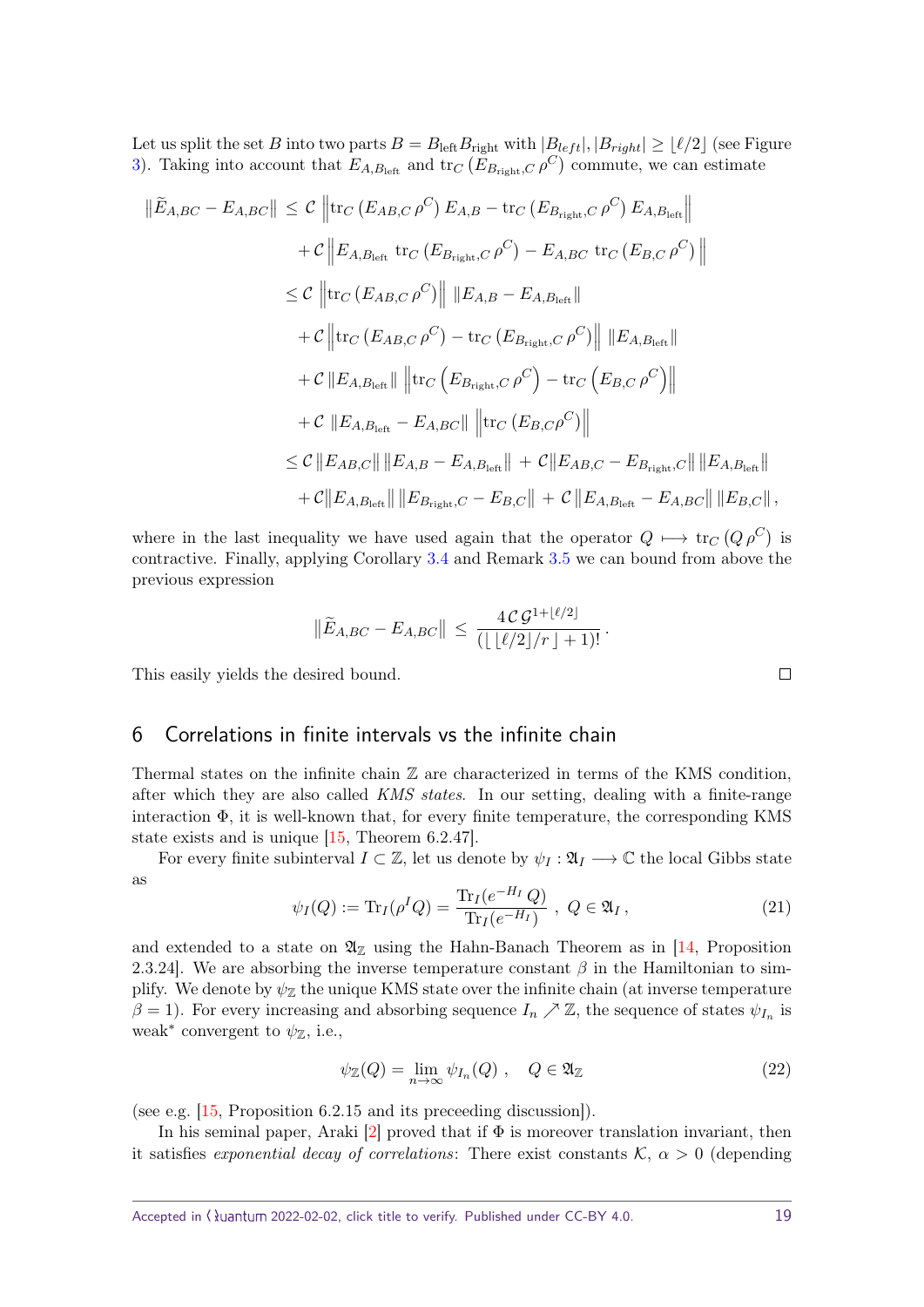<span id="page-19-5"></span>only on the range and the strength of the interaction) such that for every pair  $Q_A \in \mathfrak{A}_A$ and  $Q_C \in \mathfrak{A}_C$  with support in finite intervals  $A, C$ ,

<span id="page-19-1"></span>
$$
\left|\psi_{\mathbb{Z}}(Q_A Q_C) - \psi_{\mathbb{Z}}(Q_A)\psi_{\mathbb{Z}}(Q_C)\right| \leq \mathcal{K} e^{-\alpha \text{ dist}(A,C)} \|Q_A\| \|Q_C\|.
$$
 (23)

A natural question is whether these results imply that the interaction  $\Phi$  satisfies the uniform clustering condition [\[13\]](#page-37-12), as stated below, with a function  $\varepsilon(\ell)$  decaying exponentially fast in  $\ell$  and depending only on the range and interaction strength.

<span id="page-19-3"></span>**Definition 6.1** (Uniform clustering)**.** *Let* Φ *be a local interaction on* Z*. We say that it is* uniform clustering *if there is a positive and decreasing function*  $\ell \mapsto \varepsilon(\ell)$  *with the following property: for every finite interval*  $I \subset \mathbb{Z}$  *split into three subintervals*  $I = ABC$ *with*  $|B| > \ell$ ,

<span id="page-19-4"></span>
$$
Corr_{\rho^I}(A:C) \le \varepsilon(\ell). \tag{24}
$$

*.*

*In particular, we will say that it satisfies* exponential uniform clustering *if ε*(*`*) *can be taken to have exponential decay as*  $\ell$  *tends to infinity.* 

In this line, we can actually prove that the exponential decay of correlations proven by Araki implies exponential uniform clustering. That is the content of our next main result.

<span id="page-19-0"></span>**Theorem 6.2.** *Let* Φ *be finite-range interaction over* Z*. If the infinite-chain thermal state*  $\psi_{\mathbb{Z}}$  *satisfies the exponential decay of correlations condition, then there are constants* K and  $\tilde{\alpha}$  (*depending only on* K,  $\alpha$  *from* [\(23\)](#page-19-1), and on the range r and strength *J* of the *interaction*) with the following property: for every finite interval  $I \subset \mathbb{Z}$  split into three *subintervals*  $I = ABC$  *with*  $|B| \geq \ell \geq 0$  *and every observable*  $Q_A \in \mathfrak{A}_A$  *and*  $Q_C \in \mathfrak{A}_C$ *,* 

$$
\left|\psi_{ABC}(Q_AQ_C) - \psi_{ABC}(Q_A)\psi_{ABC}(Q_C)\right| \leq \|Q_A\| \|Q_C\| \widetilde{\mathcal{K}} e^{-\alpha \ell}
$$

*Proof.* We can assume, without loss of generality that  $|A|, |B|, |C| \geq \ell$ . Indeed, denoting  $\ell' = |\ell/3|$ , which has the same scale as  $\ell$ , we can split *B* into three subintervals  $B = B_1 B_2 B_3$  and redefine  $A' := AB_1$ ,  $B' := B_2$  and  $C' := B_3 C$  satisfying  $|A'|, |B'|, |C'| \geq \ell'$ . Moreover, we are going to add two adjacent intervals  $\widetilde{C} = \widetilde{C}_1 \widetilde{C}_2$ with  $|C_1| \geq \ell$  on the right side of *ABC*, and other two intervals  $A = A_2 A_1$  with  $|A_1| \geq \ell$ on the left side of *ABC*. Thus we have a larger finite interval

$$
\widetilde{I} = \widetilde{A}ABC\widetilde{C} = \widetilde{A}_2\widetilde{A}_1ABC\widetilde{C}_1\widetilde{C}_2.
$$



Figure 4: Splitting of an interval *I* into three subintervals  $I = ABC$  with  $|A|, |B|, |C| \geq \ell$ , to which we further append  $\widetilde{A}$  and  $\widetilde{C}$  at the left and right side, respectively. Subsequently, we split  $\widetilde{A}$  and  $\widetilde{C}$ into two subintervals each, so that each of them is of size at least  $\ell$ .

We will repeatedly use that for scalars  $a, a', b, b' \in \mathbb{C}$ 

<span id="page-19-2"></span>
$$
\left|\frac{a}{b} - \frac{a'}{b'}\right| \le \frac{1}{|b|} |a - a'| + \frac{|a'|}{|b| |b'|} |b - b'|.
$$
 (25)

Accepted in  $\lambda$ uantum 2022-02-02, click title to verify. Published under CC-BY 4.0. 20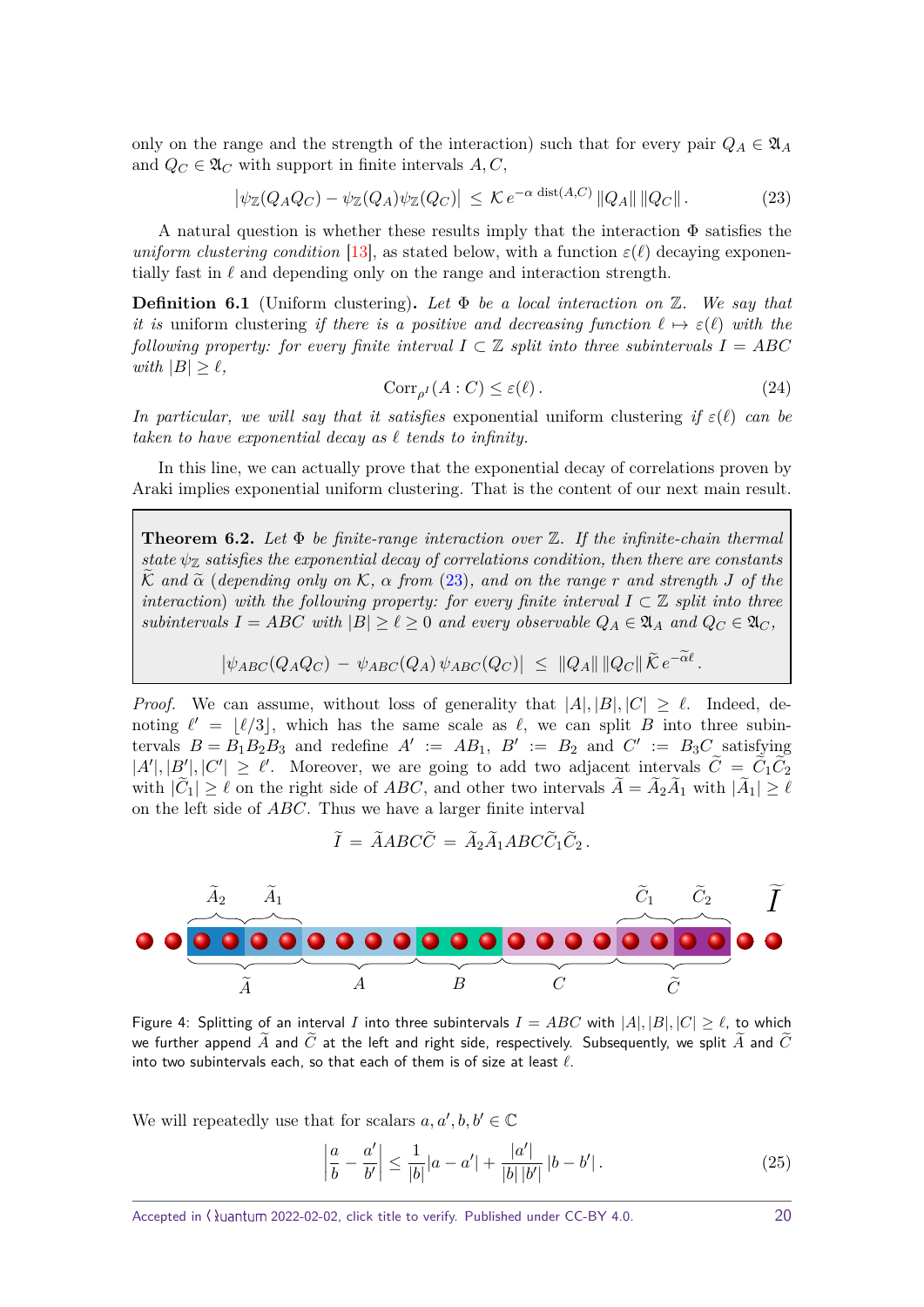Let us denote

$$
\Theta_{\widetilde{A},ABC,\widetilde{C}} := e^{\frac{1}{2}H_{\widetilde{A}ABC\widetilde{C}}} e^{-\frac{1}{2}H_{\widetilde{A}} - \frac{1}{2}H_{ABC} - \frac{1}{2}H_{\widetilde{C}}} = \Theta_{\widetilde{A}ABC,\widetilde{C}} \Theta_{\widetilde{A},ABC},
$$

where

$$
\Theta_{\widetilde{A}ABC,\widetilde{C}} := e^{\frac{1}{2}H_{\widetilde{A}ABC}\widetilde{C}} e^{-\frac{1}{2}H_{\widetilde{A}ABC}^{-1} - \frac{1}{2}H_{\widetilde{C}}} \quad , \quad \Theta_{\widetilde{A},ABC} := e^{\frac{1}{2}H_{\widetilde{A}ABC}} e^{-\frac{1}{2}H_{\widetilde{A}}^{-1} - \frac{1}{2}H_{ABC}} \,,
$$

and in general

$$
\Theta_{X,Y} := e^{\frac{1}{2}H_{XY}} e^{-\frac{1}{2}H_X - \frac{1}{2}H_Y}.
$$

Note that the norm and locality properties of these observables (and their inverses) are known by Corollary [3.4.](#page-9-0) In particular, we can approximate,

<span id="page-20-0"></span>
$$
\Theta_{\widetilde{A},ABC,\widetilde{C}} \approx \Theta_{\widetilde{A}_1,A} \Theta_{C,\widetilde{C}_1} \tag{26}
$$

using the aforementioned corollary and the conditions  $|A|, |A_1|, |B|, |B_1| \ge \ell$ . Indeed

$$
\|\Theta_{\widetilde{A},ABC,\widetilde{C}} - \Theta_{\widetilde{A}_1,A} \Theta_{C,\widetilde{C}_1}\| = \|\Theta_{\widetilde{A}ABC,\widetilde{C}} \Theta_{\widetilde{A},ABC} - \Theta_{\widetilde{A}_1,A} \Theta_{C,\widetilde{C}_1}\|
$$
  
\n
$$
\leq \mathcal{G} \|\Theta_{\widetilde{A},ABC} - \Theta_{\widetilde{A}_1,A}\| + \mathcal{G} \|\Theta_{\widetilde{A}ABC,\widetilde{C}} - \Theta_{C,\widetilde{C}_1}\|
$$
  
\n
$$
\leq 2\mathcal{G} \frac{\mathcal{G}^{\ell}}{([\ell/r] + 1)!}.
$$
 (27)

Let  $Q := Q_A Q_C$ . Next, let us rewrite

<span id="page-20-1"></span>
$$
\psi_{ABC}(Q) = \frac{\text{Tr}_{ABC}\left(e^{-H_{ABC}}Q\right)}{\text{Tr}_{ABC}\tilde{c}\left(e^{-H_{\tilde{A}}-H_{ABC}-H_{\tilde{C}}}\right)} \n= \frac{\text{Tr}_{\tilde{A}ABC}\tilde{c}\left(e^{-H_{\tilde{A}}-H_{ABC}-H_{\tilde{C}}}\right)}{\text{Tr}_{\tilde{A}ABC}\tilde{c}\left(e^{-H_{\tilde{A}}-H_{ABC}-H_{\tilde{C}}}\right)} \n= \frac{\text{Tr}_{\tilde{A}ABC}\tilde{c}\left(e^{-H_{\tilde{A}ABC}\tilde{c}}\Theta_{\tilde{A},ABC,\tilde{C}}Q\Theta_{\tilde{A},ABC,\tilde{C}}^{\dagger}\right)}{\text{Tr}_{\tilde{A}ABC}\tilde{c}\left(e^{-H_{\tilde{A}ABC}\tilde{c}}\Theta_{\tilde{A},ABC,\tilde{C}}\Theta_{\tilde{A},ABC,\tilde{C}}^{\dagger}\right)} \n= \frac{\psi_{\tilde{A}ABC}\tilde{c}\left(\Theta_{\tilde{A},ABC,\tilde{C}}Q\Theta_{\tilde{A},ABC,\tilde{C}}^{\dagger}\right)}{\psi_{\tilde{A}ABC}\tilde{c}\left(\Theta_{\tilde{A},ABC,\tilde{C}}\Theta_{\tilde{A},ABC,\tilde{C}}^{\dagger}\right)}.
$$
\n(28)

This suggests, having [\(26\)](#page-20-0) in mind, that we can estimate

 $\overline{a}$ 

$$
\psi_{ABC}(Q) \approx \frac{\psi_{\widetilde{A}ABC\widetilde{C}}\left(\Theta_{\widetilde{A}_{1},A}Q_{A}\Theta_{\widetilde{A}_{1},A}^{\dagger}\Theta_{C,\widetilde{C}_{1}}Q_{C}\Theta_{C,\widetilde{C}_{1}}^{\dagger}\right)}{\psi_{\widetilde{A}ABC\widetilde{C}}\left(\Theta_{\widetilde{A}_{1},A}\Theta_{\widetilde{A}_{1},A}^{\dagger}\Theta_{C,\widetilde{C}_{1}}\Theta_{C,\widetilde{C}_{1}}^{\dagger}\right)}.
$$
\n(29)

Note that by Corollary [3.4,](#page-9-0)

<span id="page-20-2"></span>
$$
\mathcal{G}^{-4} \leq \psi_{\widetilde{A}ABC\widetilde{C}}\left(\Theta_{\widetilde{A}_{1},A}\Theta_{\widetilde{A}_{1},A}^{\dagger}\Theta_{C,\widetilde{C}_{1}}\Theta_{C,\widetilde{C}_{1}}^{\dagger}\right), \ \psi_{\widetilde{A}ABC\widetilde{C}}\left(\Theta_{\widetilde{A},ABC,\widetilde{C}}\Theta_{\widetilde{A},ABC,\widetilde{C}}^{\dagger}\right) \leq \mathcal{G}^{4},\tag{30}
$$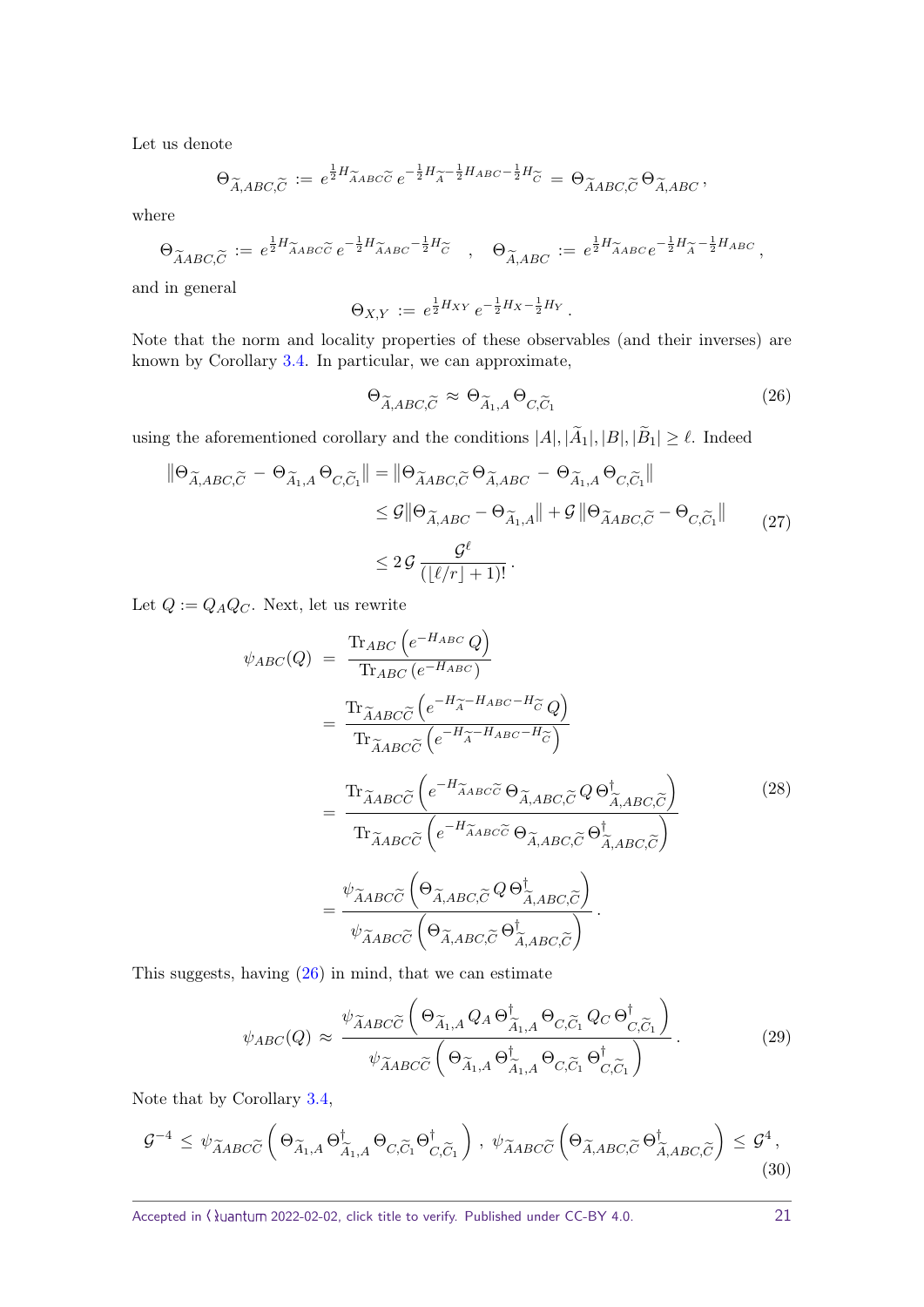Combining  $(28)$ ,  $(25)$  and  $(30)$ , we can bound

$$
\begin{split}\n&\left|\psi_{ABC}(Q) - \frac{\psi_{\widetilde{A}ABC}\widetilde{C}\left(\Theta_{\widetilde{A}_{1},A}Q_{A}\Theta_{\widetilde{A}_{1},A}^{\dagger}\Theta_{C,\widetilde{C}_{1}}Q_{C}\Theta_{C,\widetilde{C}_{1}}^{\dagger}\right)}{\psi_{\widetilde{A}ABC}\widetilde{C}\left(\Theta_{\widetilde{A}_{1},A}\Theta_{\widetilde{A}_{1},A}^{\dagger}\Theta_{C,\widetilde{C}_{1}}\Theta_{C,\widetilde{C}_{1}}^{\dagger}\right)}\right| \\
&\leq \mathcal{G}^{4}\left\|\Theta_{\widetilde{A},ABC,\widetilde{C}}Q\Theta_{\widetilde{A},ABC,\widetilde{C}}^{\dagger}-\Theta_{\widetilde{A}_{1},A}Q_{A}\Theta_{\widetilde{A}_{1},A}^{\dagger}\Theta_{C,\widetilde{C}_{1}}Q_{C}\Theta_{C,\widetilde{C}_{1}}^{\dagger}\right\|+ \\
&+ \mathcal{G}^{12}\left\|Q_{A}\right\|\left\|Q_{C}\right\|\left\|\Theta_{\widetilde{A},ABC,\widetilde{C}}\Theta_{\widetilde{A},ABC,\widetilde{C}}^{\dagger}-\Theta_{\widetilde{A}_{1},A}\Theta_{\widetilde{A}_{1},A}^{\dagger}\Theta_{C,\widetilde{C}_{1}}\Theta_{C,\widetilde{C}_{1}}^{\dagger}\right\| \\
&\leq 2\mathcal{G}^{6}\left\|Q_{A}\right\|\left\|Q_{C}\right\|\left\|\Theta_{\widetilde{A},ABC,\widetilde{C}}-\Theta_{\widetilde{A}_{1},A}\Theta_{C,\widetilde{C}_{1}}\right\| + \\
&+ 2\mathcal{G}^{14}\left\|Q_{A}\right\|\left\|Q_{C}\right\|\left\|\Theta_{\widetilde{A},ABC,\widetilde{C}}-\Theta_{\widetilde{A}_{1},A}\Theta_{C,\widetilde{C}_{1}}\right\| \\
&\leq 8\mathcal{G}^{15}\left\|Q_{A}\right\|\left\|Q_{C}\right\|\frac{\mathcal{G}^{\ell}}{\left(\left\lfloor \ell/r\right\rfloor+1\right)!}.\n\end{split}
$$

Note that in the above approximation, the inner observables  $Q_A, Q_C, \Theta_{\widetilde{A}_1, A}, \Theta_{C, \widetilde{C}_1}$  are independent of the size of  $\tilde{A}_2$  and  $\tilde{C}_2$ . Hence, we can take limit when  $|\tilde{A}_2|, |\tilde{C}_2|$  tend to infinity so that

$$
\left| \psi_{ABC}(Q) - \frac{\psi_{\mathbb{Z}}\left(\Theta_{\widetilde{A}_{1},A} Q_{A} \Theta_{\widetilde{A}_{1},A}^{\dagger} \Theta_{C,\widetilde{C}_{1}} Q_{C} \Theta_{C,\widetilde{C}_{1}}^{\dagger}\right)}{\psi_{\mathbb{Z}}\left(\Theta_{\widetilde{A}_{1},A} \Theta_{\widetilde{A}_{1},A}^{\dagger} \Theta_{C,\widetilde{C}_{1}} \Theta_{C,\widetilde{C}_{1}}^{\dagger}\right)} \right| \leq 8 \mathcal{G}^{15} \|Q_{A}\| \|Q_{C}\| \frac{\mathcal{G}^{\ell}}{(\lfloor \ell/r \rfloor + 1)!}.
$$
\n(31)

We can next use the exponential decaying condition on  $\psi_{\mathbb{Z}}$  and [\(25\)](#page-19-2) to estimate

$$
\begin{split} \left| \frac{\psi_{\mathbb{Z}} \left( \Theta_{\widetilde{A}_{1},A} \, Q_{A} \, \Theta_{\widetilde{A}_{1},A}^{\dagger} \, \Theta_{C,\widetilde{C}_{1}} \, Q_{C} \, \Theta_{C,\widetilde{C}_{1}}^{\dagger} \right) }{\psi_{\mathbb{Z}} \left( \Theta_{\widetilde{A}_{1},A} \, Q_{A} \, \Theta_{\widetilde{A}_{1},A}^{\dagger} \right)} \right|_{\psi_{\mathbb{Z}} \left( \Theta_{\widetilde{A}_{1},A} \, \Theta_{C,\widetilde{C}_{1}} \, \Theta_{C,\widetilde{C}_{1}}^{\dagger} \right) } \\ & \leq \mathcal{G}^{4} \left| \psi_{\mathbb{Z}} \left( \Theta_{\widetilde{A}_{1},A} \, \Theta_{C,\widetilde{C}_{1}} \, \Theta_{C,\widetilde{C}_{1}}^{\dagger} \, Q_{C} \, \Theta_{C,\widetilde{C}_{1}}^{\dagger} \right) \right|_{\psi_{\mathbb{Z}} \left( \Theta_{C,\widetilde{C}_{1}} \, \Theta_{C,\widetilde{C}_{1}}^{\dagger} \right)} \right| \\ & \quad \left. - \psi_{\mathbb{Z}} \left( \Theta_{\widetilde{A}_{1},A} \, Q_{A} \, \Theta_{\widetilde{A}_{1},A}^{\dagger} \right) \psi_{\mathbb{Z}} \left( \Theta_{C,\widetilde{C}_{1}} \, Q_{C} \, \Theta_{C,\widetilde{C}_{1}}^{\dagger} \right) \right| \\ & \quad \left. + \mathcal{G}^{12} \, \|\!\! \left[ Q_{A} \|\!\! \left\| \left[ Q_{C} \right| \right\| \left\langle \psi_{\mathbb{Z}} \left( \Theta_{\widetilde{A}_{1},A} \, \Theta_{\widetilde{A}_{1},A} \, \Theta_{C,\widetilde{C}_{1}} \, \Theta_{C,\widetilde{C}_{1}}^{\dagger} \right) \right] \right| \\ & \quad \left. - \psi_{\mathbb{Z}} \left( \Theta_{\widetilde{A}_{1},A} \, \Theta_{\widetilde{A}_{1},A} \, \Theta_{C,\widetilde{C}_{1}} \, \Theta_{C,\widetilde{C}_{1}}^{\dagger} \right) \right| \\ & \quad \left. - \psi
$$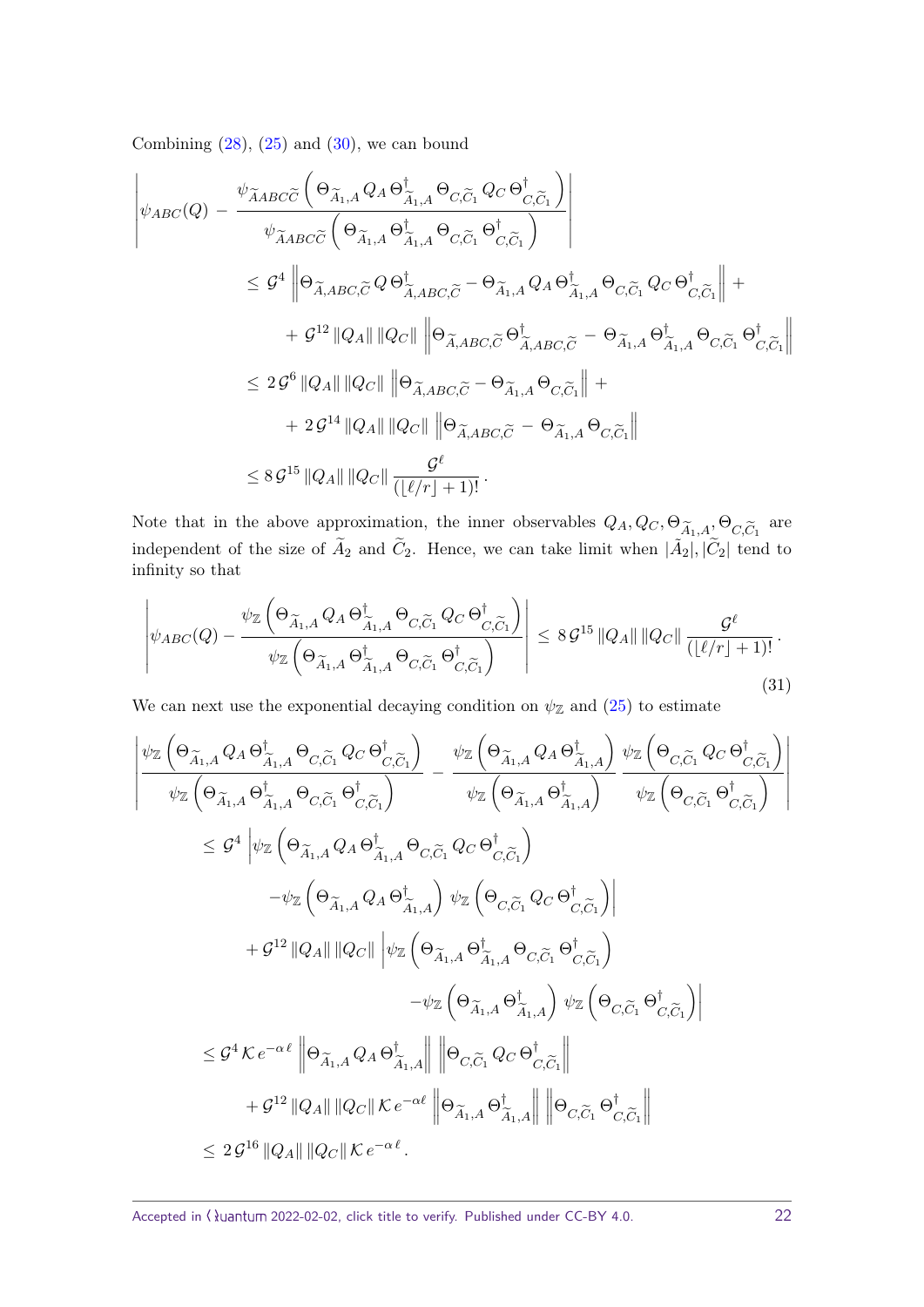<span id="page-22-5"></span>Therefore, by combining the two inequalities

$$
\left| \psi_{ABC}(Q) - \frac{\psi_{\mathbb{Z}}\left(\Theta_{\widetilde{A}_{1},A} Q_{A} \Theta_{\widetilde{A}_{1},A}^{\dagger}\right)}{\psi_{\mathbb{Z}}\left(\Theta_{\widetilde{A}_{1},A} \Theta_{\widetilde{A}_{1},A}^{\dagger}\right)} \frac{\psi_{\mathbb{Z}}\left(\Theta_{C,\widetilde{C}_{1}} Q_{C} \Theta_{C,\widetilde{C}_{1}}^{\dagger}\right)}{\psi_{\mathbb{Z}}\left(\Theta_{C,\widetilde{C}_{1}} \Theta_{C,\widetilde{C}_{1}}^{\dagger}\right)} \right|
$$
  
\$\leq 8 \mathcal{G}^{16} ||Q\_{A}|| ||Q\_{C}|| \left(\frac{\mathcal{G}^{\ell}}{(|\ell/r|+1)!} + \mathcal{K}e^{-\alpha \ell}\right). (32)

In particular, applying [\(32\)](#page-22-1) with  $Q_C = \mathbb{1}_C$  we deduce

<span id="page-22-2"></span><span id="page-22-1"></span>
$$
\left| \psi_{ABC}(Q_A) - \frac{\psi_{\mathbb{Z}}\left(\Theta_{\widetilde{A}_1,A} Q_A \Theta_{\widetilde{A}_1,A}^{\dagger}\right)}{\psi_{\mathbb{Z}}\left(\Theta_{\widetilde{A}_1,A} \Theta_{\widetilde{A}_1,A}^{\dagger}\right)} \right| \leq 8 \mathcal{G}^{16} \|Q_A\| \left(\frac{\mathcal{G}^{\ell}}{(\lfloor \ell/r \rfloor + 1)!} + \mathcal{K}e^{-\alpha \ell}\right), \quad (33)
$$

and analogously

<span id="page-22-3"></span>
$$
\left| \psi_{ABC}(Q_C) - \frac{\psi_{\mathbb{Z}}\left(\Theta_{C,\widetilde{C}_1} Q_C \Theta_{C,\widetilde{C}_1}^{\dagger}\right)}{\psi_{\mathbb{Z}}\left(\Theta_{C,\widetilde{C}_1} \Theta_{C,\widetilde{C}_1}^{\dagger}\right)} \right| \leq 8 \mathcal{G}^{16} \|Q_C\| \left(\frac{\mathcal{G}^{\ell}}{(|\ell/r|+1)!} + \mathcal{K}e^{-\alpha \ell}\right). \quad (34)
$$

Finally, if we combine  $(32)$ ,  $(33)$  and  $(34)$ , then we conclude

$$
|\psi_{ABC}(Q) - \psi_{ABC}(Q_A)\psi_{ABC}(Q_C)| \leq 24 \mathcal{G}^{16} \|Q_A\| \|Q_C\| \left( \frac{\mathcal{G}^{\ell}}{(\lfloor \ell/r \rfloor + 1)!} + \mathcal{K}e^{-\alpha \ell} \right).
$$
  
we proof of the theorem is now complete.

The proof of the theorem is now complete.

# <span id="page-22-0"></span>7 Local indistinguishability and clustering

In order to prove our third main result in Section [8,](#page-24-0) we first need to show some conditions on the Hamiltonian under study. More specifically, we need to prove that, whenever exponential uniform clustering holds (see Definition [6.1\)](#page-19-3), the expectation values of local observables do not distinguish between Gibbs states on different intervals in some sense if the intervals are large enough.

The next result is proved for general lattices in [\[13,](#page-37-12) Theorem 5] by means of the Quantum Belief Propagation estimates for perturbed Hamiltonians [\[25\]](#page-38-17). It shows that uniform clustering implies another property of the Gibbs state under study, namely local indistinguishability. For the sake of completeness, we include a proof based on Araki's expansionals from Proposition [3.2](#page-8-2) and Corollary [3.4.](#page-9-0)

<span id="page-22-4"></span>**Proposition 7.1** (Local indistinguishability)**.** *Let* Φ *be a finite-range interaction on* Z*. If*  $\Phi$  *satisfies uniform clustering with decay*  $\varepsilon(\ell)$  *in* [\(24\)](#page-19-4)*, then for every finite interval*  $I \subset \mathbb{Z}$ *split into three subintervals*  $I = ABC$  *with*  $|B| \geq 2\ell \geq 0$  *and every pair of observables*  $Q_A \in \mathfrak{A}_A$  *and*  $Q_C \in \mathfrak{A}_C$  *we have* 

$$
\left| \text{Tr}_{ABC}(\rho^{ABC} Q_A) - \text{Tr}_{AB}(\rho^{AB} Q_A) \right| \leq ||Q_A|| \frac{4 \mathcal{G}^{3+\ell}}{(\lfloor \ell/r \rfloor + 1)!} + \mathcal{G}^4 ||Q_A|| \varepsilon(\ell),
$$
  

$$
\left| \text{Tr}_{ABC}(\rho^{ABC} Q_C) - \text{Tr}_{BC}(\rho^{BC} Q_C) \right| \leq ||Q_C|| \frac{4 \mathcal{G}^{3+\ell}}{(\lfloor \ell/r \rfloor + 1)!} + \mathcal{G}^4 ||Q_C|| \varepsilon(\ell).
$$

Accepted in  $\lambda$ uantum 2022-02-02, click title to verify. Published under CC-BY 4.0. 23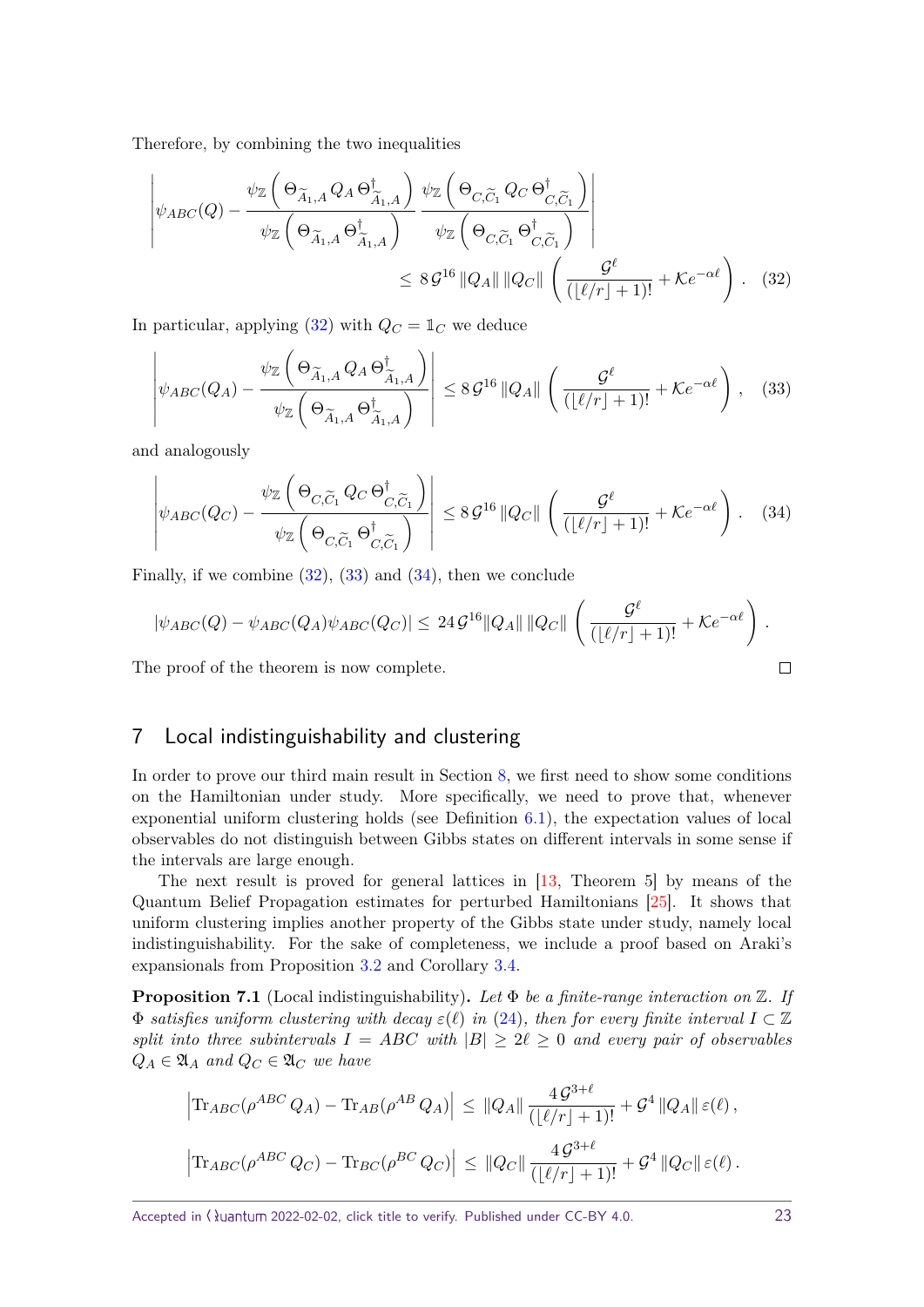<span id="page-23-0"></span>

Figure 5: Splitting of an interval *I* into four subintervals  $I = AB_1B_2C$  with  $|B_1|, |B_2| \ge \ell$ . Here we take  $\ell = 4$ .

Proof. We illustrate the proof of the first inequality, the other one is completely analogous. We can split *B* into two subintervals  $B = B_1 B_2$  such that  $|B_1|, |B_2| \geq \ell$  (see Figure [5\)](#page-23-0). Let us denote, following the nomenclature from Corollary [3.4,](#page-9-0)

$$
\Xi_{X,Y} := E_{X,Y}^{\dagger}(-\tfrac{1}{2}) = e^{-\frac{1}{2}H_X - \frac{1}{2}H_Y} e^{\frac{1}{2}H_{XY}}.
$$

Note that  $\Xi_{X,Y} = \Theta_{X,Y}^{\dagger}$  in the previous section. As a consequence of the aforementioned result, as well as Remark [3.5,](#page-9-1) we have

<span id="page-23-1"></span>
$$
\|\Xi_{AB,C}\| \ , \ \|\Xi_{AB,C}^{-1}\| \leq \mathcal{G} \ , \quad \|\Xi_{AB,C} - \Xi_{B_2,C}\| \leq \frac{\mathcal{G}^{\ell}}{(\lfloor \ell/r \rfloor + 1)!} \ . \tag{35}
$$

Note that

$$
e^{-H_{AB}-H_C} = \Xi_{AB,C} e^{-H_{ABC}} \Xi_{AB,C}^{\dagger}.
$$

Hence, we can rewrite

$$
\begin{split} \text{Tr}_{AB}(\rho^{AB}\,Q_A) &= \frac{\text{Tr}_{ABC}\left(e^{-H_{AB}-H_C}\,Q_A\right)}{\text{Tr}_{ABC}\left(e^{-H_{AB}-H_C}\right)}\\ &= \frac{\text{Tr}_{ABC}\left(e^{-H_{ABC}}\,\Xi_{AB,C}^{\dagger}\,Q_A\,\Xi_{AB,C}\right)}{\text{Tr}_{ABC}\left(e^{-H_{ABC}}\,\Xi_{AB,C}^{\dagger}\, \Xi_{AB,C}\right)}\\ &= \frac{\text{Tr}_{ABC}\left(\rho^{ABC}\,\Xi_{AB,C}^{\dagger}\,Q_A\,\Xi_{AB,C}\right)}{\text{Tr}_{ABC}\left(\rho^{ABC}\,\Xi_{AB,C}^{\dagger}\,\Xi_{AB,C}\right)}\,. \end{split}
$$

The denominator is controlled by [\(35\)](#page-23-1),

$$
\mathcal{G}^{-2} \, \leq \, \text{Tr}_{ABC} \left( \rho^{ABC} \, \Xi_{AB,C}^{\dagger} \, \Xi_{AB,C} \right) \, \leq \, \mathcal{G}^2 \, ,
$$

so that

$$
\begin{split}\n&\begin{aligned}\n&\begin{aligned}\n&\begin{aligned}\n&\begin{aligned}\n&\begin{aligned}\n&\begin{aligned}\n&\begin{aligned}\n&\begin{aligned}\n&\begin{aligned}\n&\begin{aligned}\n&\begin{aligned}\n&\begin{aligned}\n&\begin{aligned}\n&\begin{aligned}\n&\begin{aligned}\n&\begin{aligned}\n&\begin{aligned}\n&\begin{aligned}\n&\begin{aligned}\n&\begin{aligned}\n&\begin{aligned}\n&\begin{aligned}\n&\begin{aligned}\n&\begin{aligned}\n&\begin{aligned}\n&\begin{aligned}\n&\begin{aligned}\n&\begin{aligned}\n&\begin{aligned}\n&\begin{aligned}\n&\begin{aligned}\n&\begin{aligned}\n&\begin{aligned}\n&\begin{aligned}\n&\begin{aligned}\n&\begin{aligned}\n&\begin{aligned}\n&\begin{aligned}\n&\begin{aligned}\n&\begin{aligned}\n&\begin{aligned}\n&\begin{aligned}\n&\begin{aligned}\n&\begin{aligned}\n&\begin{aligned}\n&\begin{aligned}\n&\begin{aligned}\n&\begin{aligned}\n&\begin{aligned}\n&\begin{aligned}\n&\begin{aligned}\n&\begin{aligned}\n&\begin{aligned}\n&\begin{aligned}\n&\begin{aligned}\n&\begin{aligned}\n&\begin{aligned}\n&\begin{aligned}\n&\begin{aligned}\n&\begin{aligned}\n&\begin{aligned}\n&\begin{aligned}\n&\begin{aligned}\n&\begin{aligned}\n&\begin{aligned}\n&\begin{aligned}\n&\begin{aligned}\n&\begin{aligned}\n&\begin{aligned}\n&\begin{aligned}\n&\begin{aligned}\n&\begin{aligned}\n&\begin{aligned}\n&\begin{aligned}\n&\begin{aligned}\n&\end{aligned}\n&\end{aligned}\n&\end{aligned}\n&\end{aligned}\n\end{aligned}\n\end{aligned}\n\end{aligned}\n\end{aligned}\n\end{aligned}\n\end{aligned}\n\end{aligned}\n\end{aligned}\n\end{aligned}\n\end{split}\n\end{split}\n\end{split}\n\end{split}\n\end{split}\n\end{split}\n\end{split}\n\end{split}\n\end{split}\n\end{split}\n\end{split}\n\begin{split}\n&\begin{aligned}\n&\begin{aligned}\n&\begin{aligned}\n&\begin{aligned}\n&\begin{aligned}\n&\begin{aligned}\n&\begin{aligned}\n&\begin{aligned}\n&\begin{aligned}\n&\begin{aligned}\n&\begin{aligned
$$

Accepted in  $\lambda$ uantum 2022-02-02, click title to verify. Published under CC-BY 4.0. 24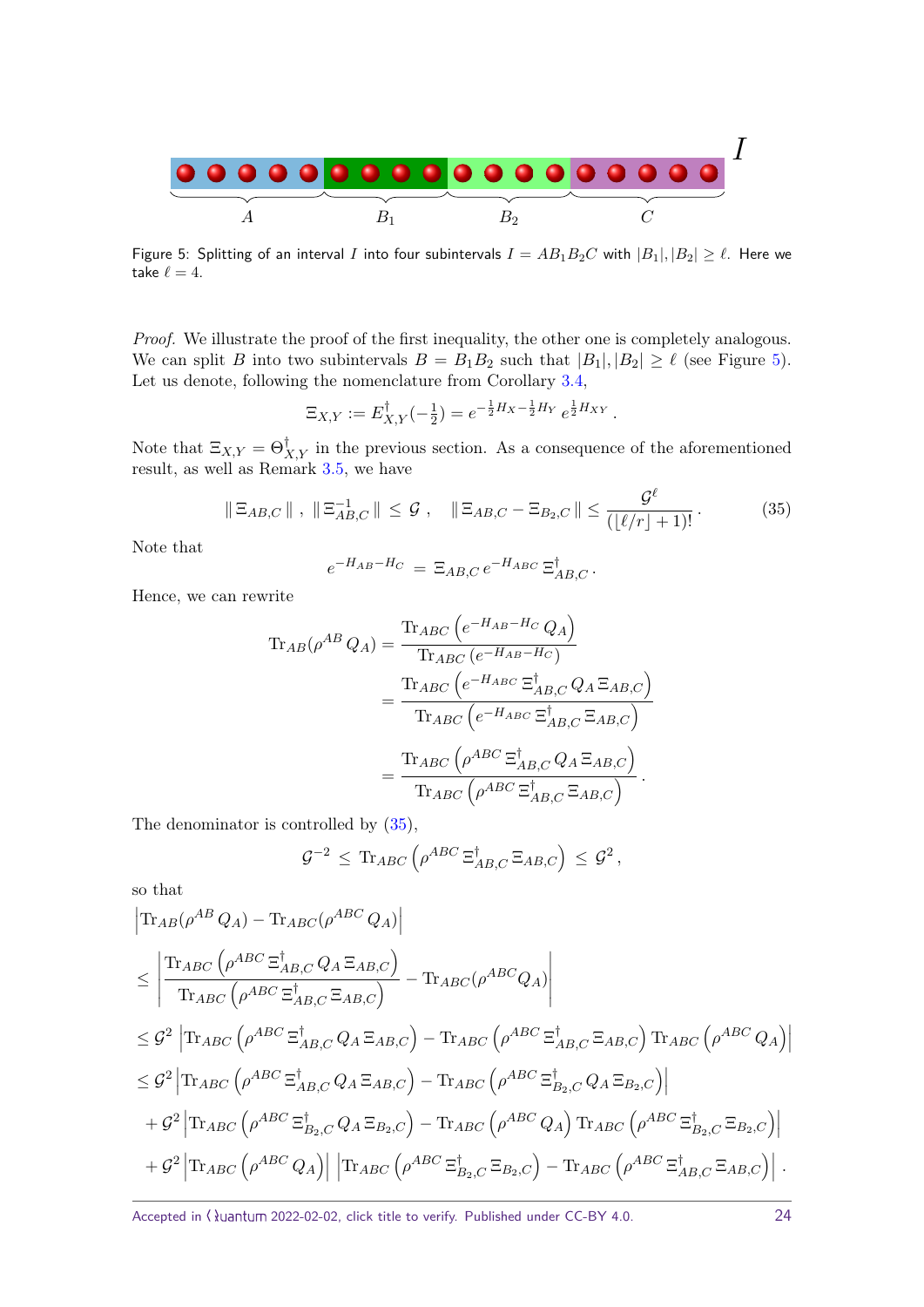The first and third summands in the last expression can be bounded similarly: Using [\(35\)](#page-23-1), it follows that

$$
\begin{aligned}\n\left| \text{Tr}_{ABC} \left( \rho^{ABC} \Xi_{AB,C}^{\dagger} Q_A \Xi_{AB,C} \right) - \text{Tr}_{ABC} \left( \rho^{ABC} \Xi_{B_2,C}^{\dagger} Q_A F_{B_2,C} \right) \right| \\
&\leq \left\| \Xi_{AB,C}^{\dagger} Q_A \Xi_{AB,C} - \Xi_{B_2,C}^{\dagger} Q_A \Xi_{B_2,C} \right\| \\
&\leq \| Q_A \| \frac{2\mathcal{G}^{\ell+1}}{(\lfloor \ell/r \rfloor + 1)!},\n\end{aligned}
$$

and

$$
\begin{aligned} \left| \text{Tr}_{ABC}(\rho^{ABC} Q_A) \right| \left| \text{Tr}_{ABC} \left( \rho^{ABC} \Xi_{AB,C}^{\dagger} \Xi_{AB,C} \right) - \text{Tr}_{ABC} \left( \rho^{ABC} \Xi_{B_2,C}^{\dagger} \Xi_{B_2,C} \right) \right| \\ &\leq \left\| Q_A \right\| \left\| \Xi_{AB,C}^{\dagger} \Xi_{AB,C} - \Xi_{B_2,C}^{\dagger} \Xi_{B_2,C} \right\| \\ &\leq \left\| Q_A \right\| \frac{2\mathcal{G}^{\ell+1}}{\left( \lfloor \ell/r \rfloor + 1 \right)!}. \end{aligned}
$$

On the second summand we apply the uniform clustering condition. Note that *Q<sup>A</sup>* and  $F_{B_2,C}$  commute, and that  $Q_A$  and  $F_{B_2,C}^{\dagger}F_{B_2,C}$  have supports separated by  $B_1$ , thus

$$
\begin{aligned}\n\left| \text{Tr}_{ABC} \left( \rho^{ABC} \Xi_{B_2,C}^{\dagger} Q_A \Xi_{B_2,C} \right) - \text{Tr}_{ABC} \left( \rho^{ABC} Q_A \right) \text{Tr}_{ABC} \left( \rho^{ABC} \Xi_{B_2,C}^{\dagger} \Xi_{B_2,C} \right) \right| \\
&\leq \varepsilon(\ell) \left\| Q_A \right\| \left\| \Xi_{B_2,C}^{\dagger} \Xi_{B_2,C} \right\| \\
&\leq \mathcal{G}^2 \varepsilon(\ell) \left\| Q_A \right\|. \n\end{aligned}
$$

Combining all these estimates we conclude the result.

**Remark 7.2.** *Whenever*  $\varepsilon(\ell)$  *is exponentially decaying with*  $\ell$ *, the second summand in each of the upper bounds shown in Proposition [7.1](#page-22-4) is more restrictive than the previous one* (*which exhibits superexponential decay*)*. Therefore, in such a case, the first inequality* (*and analogously for the second one*) *in the previous theorem can be simplified to:*

$$
\left|\text{Tr}_{ABC}(\rho^{ABC}Q_A) - \text{Tr}_{AB}(\rho^{AB}Q_A)\right| \leq ||Q_A|| \,\tilde{\mathcal{C}} e^{-\gamma \ell},
$$

*for certain positive constants*  $\widetilde{C}$ ,  $\gamma > 0$ *.* 

# <span id="page-24-0"></span>8 Decay of mutual information for Gibbs states of local Hamiltonians

In this section, we show that the BS-mutual information  $\widehat{I}_{\rho}(A:C)$  decays exponentially fast in the distance of the two regions  $A, C$ , if  $\rho$  is the Gibbs state of a local, finite-range, translation-invariant Hamiltonian on an interval  $I = ABC$ . In the proof, we make use of the fact that the interactions satisfy uniform clustering as in Definition [6.1](#page-19-3) with an exponential decay. We proved this fact in Theorem [6.2.](#page-19-0)

More specifically, given a local interaction  $\Phi$ , by virtue of Theorem [6.2](#page-19-0) we know that there exist absolute positive constants  $\hat{K}$  and  $\hat{\alpha}$  (depending only on r and *J*) such that  $\Phi$ satisfies uniform clustering as in Definition [6.1](#page-19-3) with

<span id="page-24-1"></span>
$$
\epsilon(\ell) = \tilde{\mathcal{K}} e^{-\tilde{\alpha}\ell},\tag{36}
$$

Now, we are ready to prove the main technical result of this section, which will be used subsequently to prove an exponential decay of the BS-mutual information: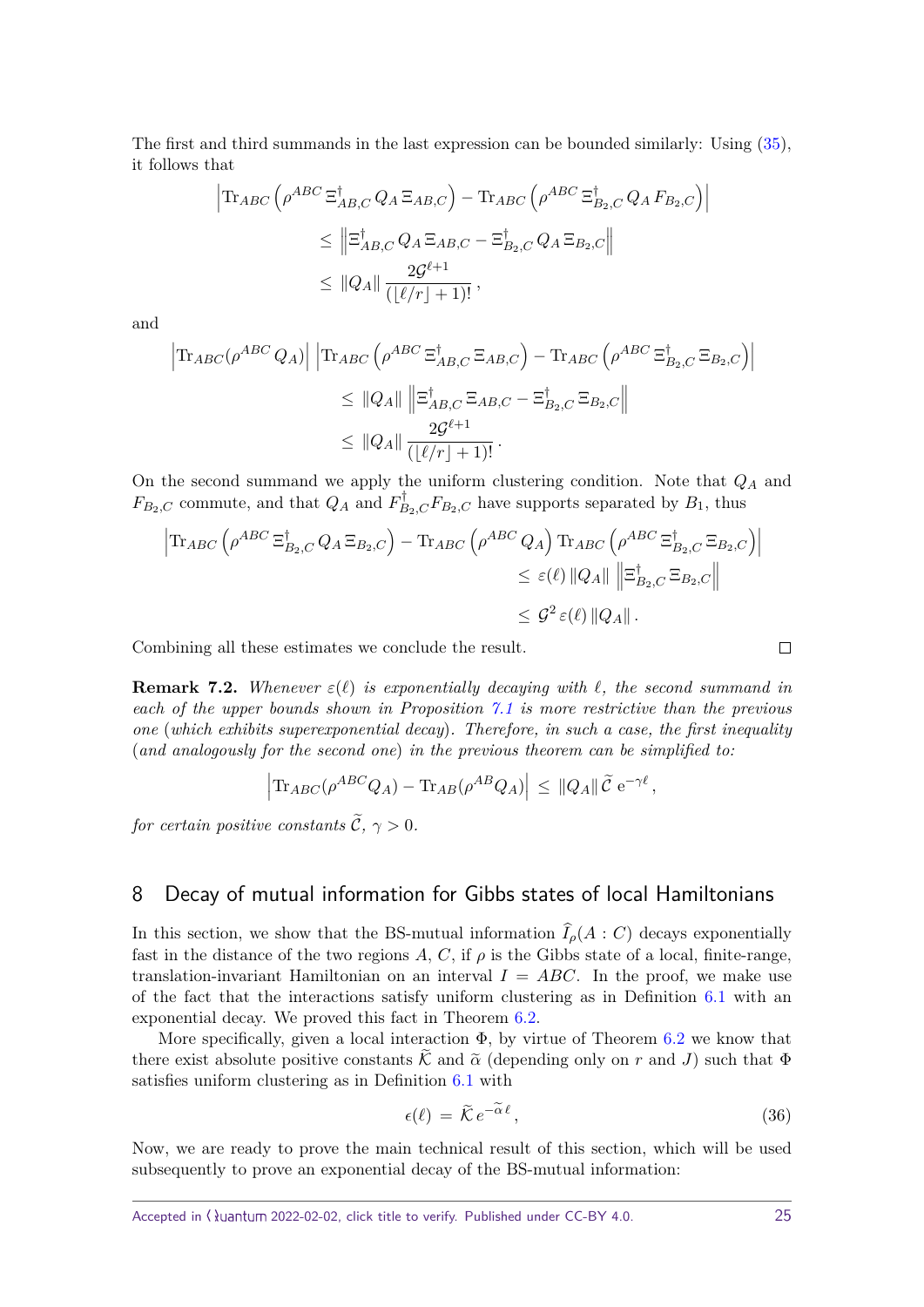<span id="page-25-3"></span><span id="page-25-2"></span>**Proposition 8.1.** *Let* Φ *be a finite-range interaction over* Z *that satisfies exponential uniform clustering. Then, there are absolute constants*  $\hat{\mathcal{K}}$  *and*  $\hat{\alpha}$  (*depending only on the range r* and strength *J* of the interaction, the local dimension *d* and the constants  $\widetilde{K}$  and  $\alpha$  *appearing in* [\(36\)](#page-24-1)) *with the following property: For each finite interval*  $I = ABC \subset \mathbb{Z}$ *split into three adjacent subintervals*  $A, B$  *and*  $C$  *with*  $|B| \geq 3\ell \geq 0$ *, and for*  $\rho = \rho^I$  *the Gibbs state on I,*

$$
\|\rho_A^{-1}\rho_C^{-1}\rho_{AC} - \mathbb{1}\| \leq \hat{\mathcal{K}}e^{-\hat{\alpha}\ell}.
$$

Before we give the proof of Proposition  $8.1$ , we will use it to prove the main result of this section:

<span id="page-25-1"></span>**Theorem 8.2.** *Let* Φ *be a finite-range interaction over* Z *that satisfies exponential uniform clustering. Then, there are absolute constants*  $\widehat{K}$  *and*  $\widehat{\alpha}$  (*depending only on the range*  $r$  *and strength*  $J$  *of the interaction, the local dimension*  $d$  *and the constants*  $K$  *and*  $\alpha$  *appearing in* [\(36\)](#page-24-1)) with the following property: For each finite interval  $I = ABC \subset \mathbb{Z}$ *split into three adjacent subintervals A, B* and *C* with  $|B| \geq 3\ell \geq 0$  and for  $\rho = \rho^I$  the *Gibbs state on I,*

$$
I_{\rho}(A: C) \leq \widehat{I}_{\rho}(A: C) \leq \widehat{I}_{\rho}^{q}(A:C) \leq \widehat{K}e^{-\widehat{\alpha}\ell},
$$

*for every*  $q \geq 1$ *.* 

Proof. It is a direct consequence of Proposition [8.1](#page-25-2) and Lemma [3.1.](#page-6-3)

 $\Box$ 

In particular, the previous Theorem implies exponential decay of the BS-mutual information in the setting studied by Araki [\[2\]](#page-36-0):

**Corollary 8.3.** *Let* Φ *be a finite-range and translation-invariant interaction over* Z*. Then, there are absolute constants*  $K'$  *and*  $\alpha'$  (*depending only on the range r and strength J of the interaction, the local dimension d and the constants*  $K$  *and*  $\alpha$  *appearing in* [\(23\)](#page-19-1)) *with the following property: For each finite interval*  $I = ABC \subset \mathbb{Z}$  *split into three adjacent subintervals A, B and C with*  $|B| \geq 3\ell$  *and for*  $\rho = \rho^I$  *the Gibbs state on I,* 

$$
\widehat{I}_{\rho}(A:C) \leq \mathcal{K}' e^{-\alpha'\ell}.
$$

*Proof.* Due to  $[2]$ ,  $(23)$  holds true. As we have seen, this implies exponential uniform clustering by Theorem [6.2.](#page-19-0) Thus, the assertion follows from Theorem [8.2.](#page-25-1)  $\Box$ 

Now we come to the proof of Proposition [8.1.](#page-25-2) Since its proof is rather technical, we have split it into several steps that will be proved in subsequent subsections.

The first step consists of rewriting the product  $\rho_A^{-1} \rho_C^{-1} \rho_{AC}$  using the notation for  $E_{X,Y}$ that was introduced in Corollary [3.4.](#page-9-0)

<span id="page-25-0"></span>**Step 1.** We can rewrite  
\n
$$
\rho_A^{-1} \rho_C^{-1} \rho_{AC} = \text{tr}_{BC} \left( \rho^{BC} E_{A,BC}^{\dagger} \right)^{-1} \text{tr}_{AB} \left( \rho^{AB} E_{AB,C}^{\dagger} \right)^{-1} \text{tr}_{B} \left( \rho^{B} E_{A,B}^{\dagger} E_{AB,C}^{\dagger} \right) \lambda_{ABC},
$$
\n(37)  
\nwhere  
\n
$$
\sum_{A, B, C, C} \left( \rho^{AB} E_{A,B}^{\dagger} E_{AB,C}^{\dagger} \right)^{-1} \sum_{A, C, C, C} \left( \rho^{AB} E_{AB}^{\dagger} E_{AB}^{\dagger} \right)^{-1} \left( \rho^{AB} E_{AB}^{\dagger} E_{AB}^{\dagger} \right)^{-1}
$$
\n(28)

$$
\lambda_{ABC} = \text{Tr}_{ABC} \left( \rho^{ABC} E_{A,BC}^{\dagger -1} \right)^{-1} \text{Tr}_{AB} \left( \rho^{AB} E_{A,B}^{\dagger -1} \right). \tag{38}
$$

The formulation given in Step [1](#page-25-0) has the advantage that all the involved factors and their inverses are, by Corollary [4.4,](#page-13-4) (uniformly) bounded by a constant  $\mathcal C$  depending only on the strength and range of the local interaction, which proves the first part of the theorem.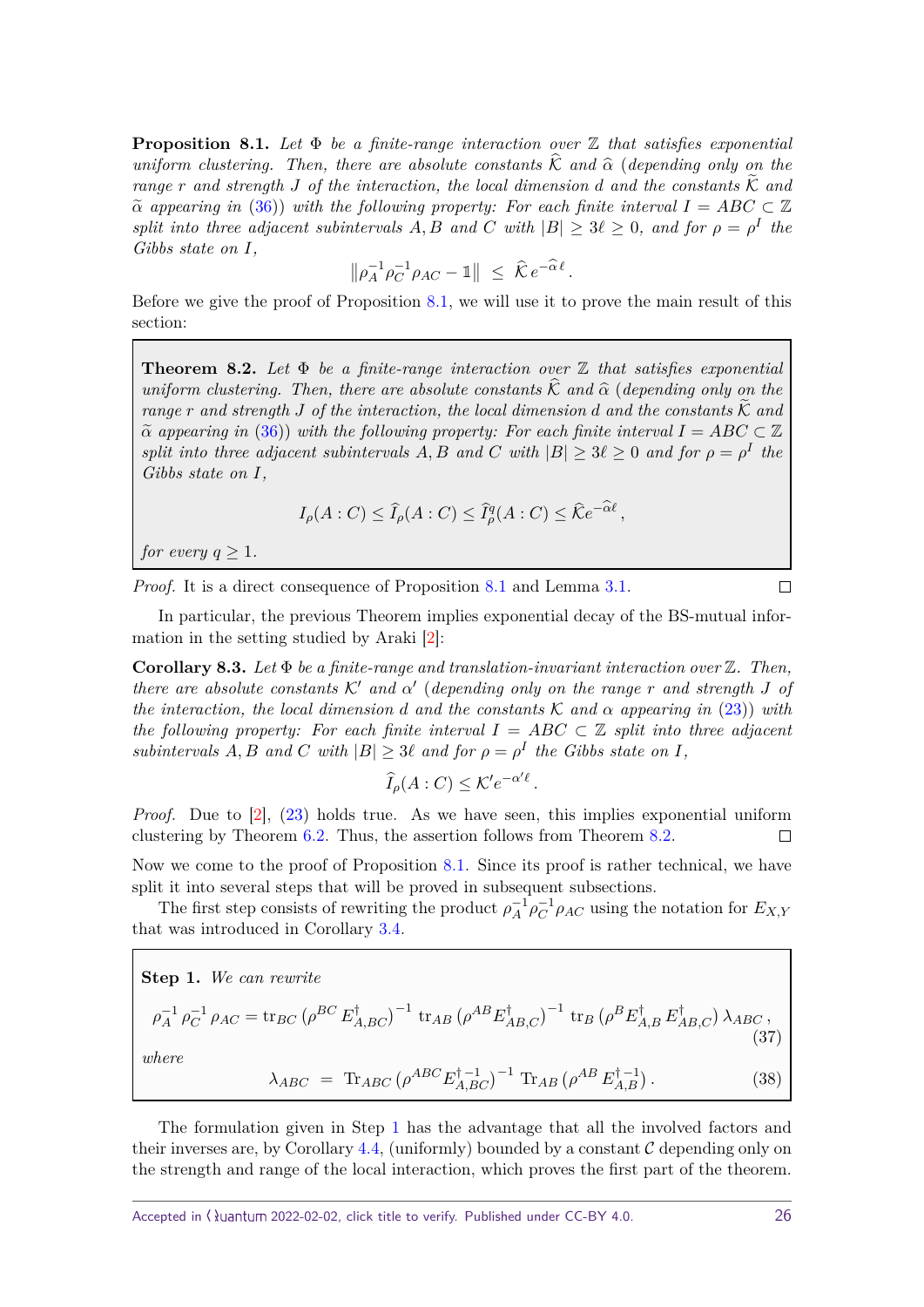Next, we need two estimates to conclude the proof of the theorem.

<span id="page-26-0"></span>**Step 2.** *There are absolute constants*  $K''$ ,  $\alpha'' > 0$  *satisfying* 

 $|\lambda_{ABC} - 1| \leq \mathcal{K}'' e^{-\alpha'' \ell}$ .

<span id="page-26-1"></span>**Step 3.** *There are absolute constants*  $K'''$ ,  $\alpha''' > 0$  *satisfying*  $\left\|\text{tr}_B(\rho^BE_{A,B}^\dagger E_{AB,C}^\dagger) - \text{tr}_{BC}(\rho^{BC} E_{A,BC}^\dagger) \text{tr}_{AB}(\rho^{AB} E_{AB,C}^\dagger)\right\| \leq \mathcal{K}''' e^{-\alpha'''} \ell.$ 

Before proceeding into the proofs of the three steps, let us show how the aforementioned theorem can be proved from them.

Proof of Proposition [8.1.](#page-25-2) As a combination of Corollary [4.4](#page-13-4) with Step [1,](#page-25-0) we have

$$
\begin{split}\n\left\|\rho_{A}^{-1}\rho_{C}^{-1}\rho_{AC} - \mathbb{1}\right\| \\
&\leq \left\|\rho_{A}^{-1}\rho_{C}^{-1}\rho_{AC} - \text{tr}_{BC}\left(\rho^{BC}E_{A,BC}^{\dagger}\right)^{-1} \text{tr}_{AB}\left(\rho^{AB}E_{AB,C}^{\dagger}\right)^{-1} \text{tr}_{B}\left(\rho^{B}E_{A,B}^{\dagger}E_{AB,C}^{\dagger}\right)\right\| \\
&+ \left\|\mathbb{1} - \text{tr}_{BC}\left(\rho^{BC}E_{A,BC}^{\dagger}\right)^{-1} \text{tr}_{AB}\left(\rho^{AB}E_{AB,C}^{\dagger}\right)^{-1} \text{tr}_{B}\left(\rho^{B}E_{A,B}^{\dagger}E_{AB,C}^{\dagger}\right)\right\| \\
&\leq \left\|\text{tr}_{BC}\left(\rho^{BC}E_{A,BC}^{\dagger}\right)^{-1}\right\| \left\|\text{tr}_{AB}\left(\rho^{AB}E_{AB,C}^{\dagger}\right)^{-1}\right\| \left\|\text{tr}_{B}\left(\rho^{B}E_{A,B}^{\dagger}E_{AB,C}^{\dagger}\right)\right\| |\lambda_{ABC} - \mathbb{1}| \\
&+ \left\|\text{tr}_{BC}\left(\rho^{BC}E_{A,BC}^{\dagger}\right)^{-1}\right\| \left\|\text{tr}_{AB}\left(\rho^{AB}E_{AB,C}^{\dagger}\right)^{-1}\right\| \\
&\cdot \left\|\text{tr}_{BC}\left(\rho^{BC}E_{A,BC}^{\dagger}\right)\text{tr}_{AB}\left(\rho^{AB}E_{AB,C}^{\dagger}\right) - \text{tr}_{B}\left(\rho^{B}E_{A,B}^{\dagger}E_{AB,C}^{\dagger}\right)\right\| \\
&\leq C^{3} |\lambda_{ABC} - \mathbb{1}| + C^{2} \left\|\text{tr}_{BC}\left(\rho^{BC}E_{A,BC}^{\dagger}\right)\text{tr}_{AB}\left(\rho^{AB}E_{AB,C}^{\dagger}\right) - \text{tr}_{B}\left(\rho^{B}E_{A,B}^{\dagger}E_{AB,C}^{\dagger}\right)\right\|.\n\end{split}
$$

Therefore, applying Step [2](#page-26-0) and Step [3,](#page-26-1)

$$
\left\|\rho_A^{-1}\,\rho_C^{-1}\,\rho_{AC}\,-\,1\right\| \,\,\leq\,\,C^3\,{\cal K}''\,e^{-\alpha''\,\ell}+C^2\,{\cal K}''' \,e^{-\alpha'''\,\ell}\,.
$$

We devote the rest of the section to proving the three steps stated above, as well as some auxiliary ones that will be introduced afterwards for clarity. Each step is proven below in a different subsection.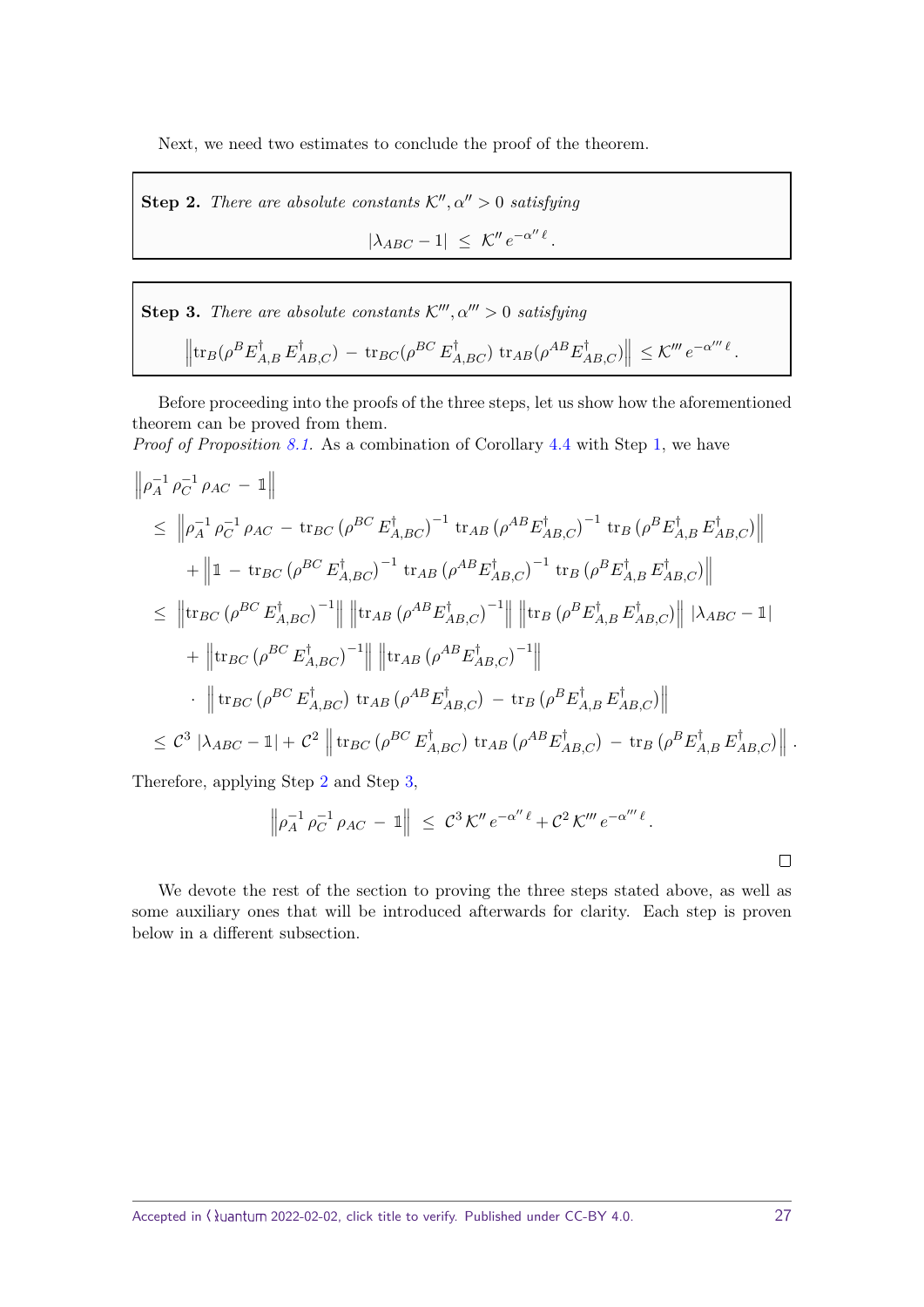#### <span id="page-27-0"></span>8.1 Proof of Step [1](#page-25-0)

First, we introduce some auxiliary terms that we combine with the initial ones to obtain a more tractable expression.

$$
\rho_A^{-1} \rho_C^{-1} \rho_{AC}
$$
\n
$$
= \text{tr}_{BC} (e^{-H_{ABC}})^{-1} \text{tr}_{AB} (e^{-H_{ABC}})^{-1} \text{tr}_{B} (e^{-H_{ABC}}) \text{Tr}_{ABC} (e^{-H_{ABC}})
$$
\n
$$
= \text{tr}_{BC} (e^{-H_{ABC}})^{-1} \text{tr}_{AB} (e^{-H_{ABC}})^{-1} e^{-H_{A}-H_{C}} e^{H_{A}+H_{C}} \text{tr}_{B} (e^{-H_{ABC}}) \text{Tr}_{ABC} (e^{-H_{ABC}})
$$
\n
$$
= \text{tr}_{BC} (e^{H_{A}} e^{-H_{ABC}})^{-1} \text{tr}_{AB} (e^{H_{C}} e^{-H_{ABC}})^{-1} \text{tr}_{B} (e^{H_{A}+H_{C}} e^{-H_{ABC}}) \text{Tr}_{ABC} (e^{-H_{ABC}})
$$
\n
$$
= \text{tr}_{BC} (e^{-H_{BC}} e^{H_{A}+H_{BC}} e^{-H_{ABC}})^{-1} \text{tr}_{AB} (e^{-H_{AB}} e^{H_{AB}+H_{C}} e^{-H_{ABC}})^{-1}
$$
\n
$$
\text{tr}_{B} (e^{-H_{B}} e^{H_{A}+H_{B}+H_{C}} e^{-H_{ABC}}) \text{Tr}_{ABC} (e^{-H_{ABC}}).
$$

Next, we multiply by  $\text{Tr}_{AB}(e^{-H_{AB}})$ ,  $\text{Tr}_{BC}(e^{-H_{BC}})$ ,  $\text{Tr}_{B}(e^{-H_{B}})$  and their inverses, so that after rearranging terms we arrive at

$$
\rho_A^{-1} \rho_C^{-1} \rho_{AC} = \text{tr}_{BC} \left( \rho^{BC} e^{H_A + H_{BC}} e^{-H_{ABC}} \right)^{-1} \text{tr}_{AB} \left( \rho^{AB} e^{H_{AB} + H_C} e^{-H_{ABC}} \right)^{-1} \cdot \text{tr}_{B} \left( \rho^{B} e^{H_A + H_B + H_C} e^{-H_{ABC}} \right) \lambda_{ABC},
$$

where  $\lambda_{ABC}$  is the scalar

$$
\lambda_{ABC} := \text{Tr}_{ABC} \left( e^{-H_{ABC}} \right) \text{Tr}_{BC} \left( e^{-H_{BC}} \right)^{-1} \text{Tr}_{AB} \left( e^{-H_{AB}} \right)^{-1} \text{Tr}_{B} \left( e^{-H_{B}} \right)
$$
  
=  $\text{Tr}_{ABC} \left( \rho^{ABC} e^{H_{ABC}} e^{-H_{A} - H_{BC}} \right)^{-1} \text{Tr}_{AB} \left( \rho^{AB} e^{H_{AB}} e^{-H_{A} - H_{B}} \right).$ 

Recall the notation  $E_{\Lambda,\Lambda^c}$  introduced in Corollary [3.4.](#page-9-0) We can then rewrite

$$
\rho_A^{-1} \rho_C^{-1} \rho_{AC} = \text{tr}_{BC} (\rho^{BC} E_{A,BC}^{\dagger})^{-1} \text{tr}_{AB} (\rho^{AB} E_{AB,C}^{\dagger})^{-1} \text{tr}_{B} (\rho^{B} E_{A,B}^{\dagger} E_{AB,C}^{\dagger}) \lambda_{ABC}
$$
and

an

$$
\lambda_{ABC} = \text{Tr}_{ABC} (\rho^{ABC} E_{A,BC}^{\dagger -1})^{-1} \text{Tr}_{AB} (\rho^{AB} E_{A,B}^{\dagger -1}).
$$

#### <span id="page-27-1"></span>8.2 Proof of Step [2](#page-26-0)

Note that we can bound:

$$
\begin{split} |\lambda_{ABC} - 1| &= \left| \text{Tr}_{ABC} \left( \rho^{ABC} E_{A,BC}^{\dagger - 1} \right)^{-1} \text{Tr}_{AB} \left( \rho^{AB} E_{A,B}^{\dagger - 1} \right) - 1 \right| \\ &\leq \left| \text{Tr}_{ABC} \left( \rho^{ABC} E_{A,BC}^{\dagger - 1} \right)^{-1} \right| \left| \text{Tr}_{AB} \left( \rho^{AB} E_{A,B}^{\dagger - 1} \right) - \text{Tr}_{ABC} \left( \rho^{ABC} E_{A,BC}^{\dagger - 1} \right) \right| \\ &\leq \mathcal{C} \left| \text{Tr}_{AB} \left( \rho^{AB} E_{A,B}^{\dagger - 1} \right) - \text{Tr}_{ABC} \left( \rho^{ABC} E_{A,BC}^{\dagger - 1} \right) \right| \,, \end{split}
$$

where the last inequality comes from Corollary [4.4.](#page-13-4) Since  $|B| \geq 3\ell$ , we can split the interval *B* into two subintervals  $B = B_1 B_2$ , such that  $|B_1|, |B_2| \geq \ell$ . Firstly, we add and subtract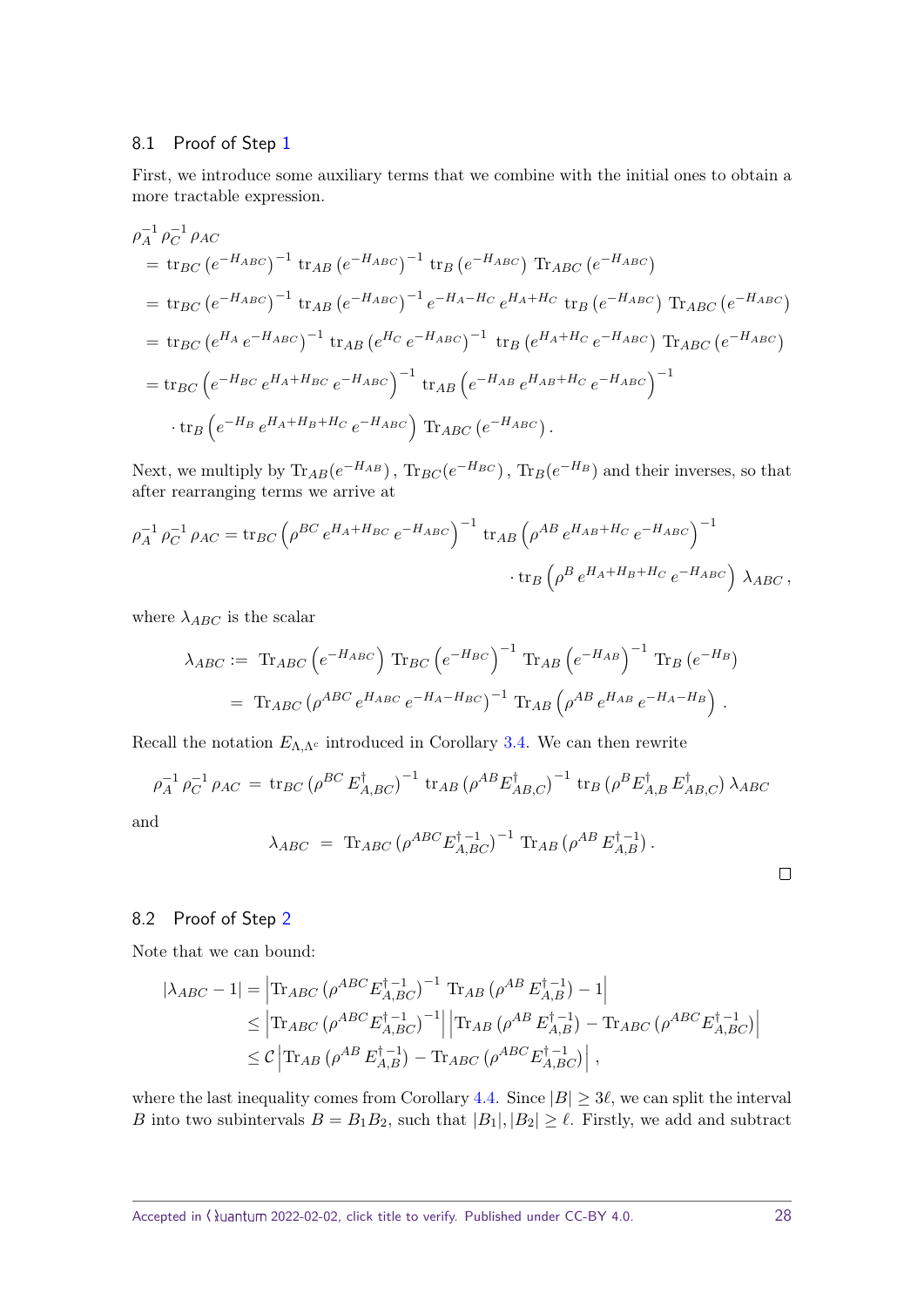some intermediate terms, which allow us to bound

$$
\begin{split} \left| {\rm Tr}_{AB} \left( \rho^{AB} E_{A,B}^{\dagger \, -1} \right) \, - \, {\rm Tr}_{ABC} \left( \rho^{ABC} E_{A,BC}^{\dagger \, -1} \right) \right| \\ & \leq \, \left| {\rm Tr}_{AB} \left( \rho^{AB} E_{A,B}^{\dagger \, -1} \right) \, - \, {\rm Tr}_{AB} \left( \rho^{AB} E_{A,B_1}^{\dagger \, -1} \right) \right| \\ & \quad + \left| {\rm Tr}_{AB} \left( \rho^{AB} E_{A,B_1}^{\dagger \, -1} \right) \, - \, {\rm Tr}_{ABC} \left( \rho^{ABC} E_{A,B_1}^{\dagger \, -1} \right) \right| \\ & \quad + \left| {\rm Tr}_{ABC} \left( \rho^{ABC} E_{A,B_1}^{\dagger \, -1} \right) \, - \, {\rm Tr}_{ABC} \left( \rho^{ABC} E_{A,BC}^{\dagger \, -1} \right) \right| \, . \end{split}
$$

Note that we can enlarge *A* and *C* trivially to ensure  $|A|, |C| > \ell$  if needed (see Remark [3.5\)](#page-9-1). Using that  $Q \mapsto \text{Tr}_{\Lambda}(\rho^{\Lambda}Q)$  is contractive, and estimates from Corollary [3.4,](#page-9-0) we deduce that the first and third summands can be bounded

$$
\left| \text{Tr}_{AB} \left( \rho^{AB} E_{A,B}^{\dagger -1} \right) - \text{Tr}_{AB} \left( \rho^{AB} E_{A,B_1}^{\dagger -1} \right) \right| \leq \left\| E_{A,B}^{\dagger -1} - E_{A,B_1}^{\dagger -1} \right\| \leq \frac{\mathcal{G}^{\ell}}{\left( \lfloor \ell/r \rfloor + 1 \right)!},
$$
\n
$$
\left| \text{Tr}_{ABC} \left( \rho^{ABC} E_{A,B_1}^{\dagger -1} \right) - \text{Tr}_{ABC} \left( \rho^{ABC} E_{A,BC}^{\dagger -1} \right) \right| \leq \left\| E_{A,B_1}^{\dagger -1} - E_{A,BC}^{\dagger -1} \right\| \leq \frac{\mathcal{G}^{\ell}}{\left( \lfloor \ell/r \rfloor + 1 \right)!}.
$$

To bound the second summand, we can then use Proposition [7.1,](#page-22-4) since  $|B_2| \geq \ell$ , which yields that

$$
\left|\text{Tr}_{AB}\left(\rho^{AB}E_{A,B_1}^{\dagger-1}\right) - \text{Tr}_{ABC}\left(\rho^{ABC}E_{A,B_1}^{\dagger-1}\right)\right| \leq \|E_{A,B_1}^{\dagger-1}\| \tilde{\mathcal{C}}e^{-\gamma \ell} \leq \mathcal{G}\tilde{\mathcal{C}}e^{-\gamma \ell}.
$$

#### <span id="page-28-0"></span>8.3 Proof of Step [3](#page-26-1)

Since  $|B| \geq 3\ell$ , we can split *B* into three subintervals  $B = B_1 B_2 B_3$  such that  $|B_j| \geq \ell$  for each  $j = 1, 2, 3$ , as in the next figure:



Figure 6: An interval *I* split into five subintervals  $I = AB_1B_2B_3C$  with  $|B_1|, |B_2|, |B_3| \ge \ell$ . Here we take  $\ell = 3$ .

Let us first add and subtract some extra terms, and apply the triangle inequality to get four more tractable summands to estimate:

$$
\|\text{tr}_{B} \left( \rho^{B} E_{A,B}^{\dagger} E_{AB,C}^{\dagger} \right) - \text{tr}_{BC} \left( \rho^{BC} E_{A,BC}^{\dagger} \right) \text{tr}_{AB} \left( \rho^{AB} E_{AB,C}^{\dagger} \right) \| \n\leq \|\text{tr}_{B} \left( \rho^{B} E_{A,B}^{\dagger} E_{AB,C}^{\dagger} \right) - \text{tr}_{B} \left( \rho^{B} E_{A,B_{1}}^{\dagger} E_{B_{3},C}^{\dagger} \right) \| \n+ \left\|\text{tr}_{B} \left( \rho^{B} E_{A,B_{1}}^{\dagger} E_{B_{3},C}^{\dagger} \right) - \text{tr}_{B} \left( \rho^{B} E_{A,B_{1}}^{\dagger} \right) \text{tr}_{B} \left( \rho^{B} E_{B_{3},C}^{\dagger} \right) \right\| \n+ \left\|\text{tr}_{B} \left( \rho^{B} E_{A,B_{1}}^{\dagger} \right) \text{tr}_{B} \left( \rho^{B} E_{B_{3},C}^{\dagger} \right) - \text{tr}_{BC} \left( \rho^{BC} E_{A,B_{1}}^{\dagger} \right) \text{tr}_{AB} \left( \rho^{AB} E_{B_{3},C}^{\dagger} \right) \right\| \n+ \left\|\text{tr}_{BC} \left( \rho^{BC} E_{A,B_{1}}^{\dagger} \right) \text{tr}_{AB} \left( \rho^{AB} E_{B_{3},C}^{\dagger} \right) - \text{tr}_{BC} \left( \rho^{BC} E_{A,BC}^{\dagger} \right) \text{tr}_{AB} \left( \rho^{AB} E_{AB,C}^{\dagger} \right) \right\|.
$$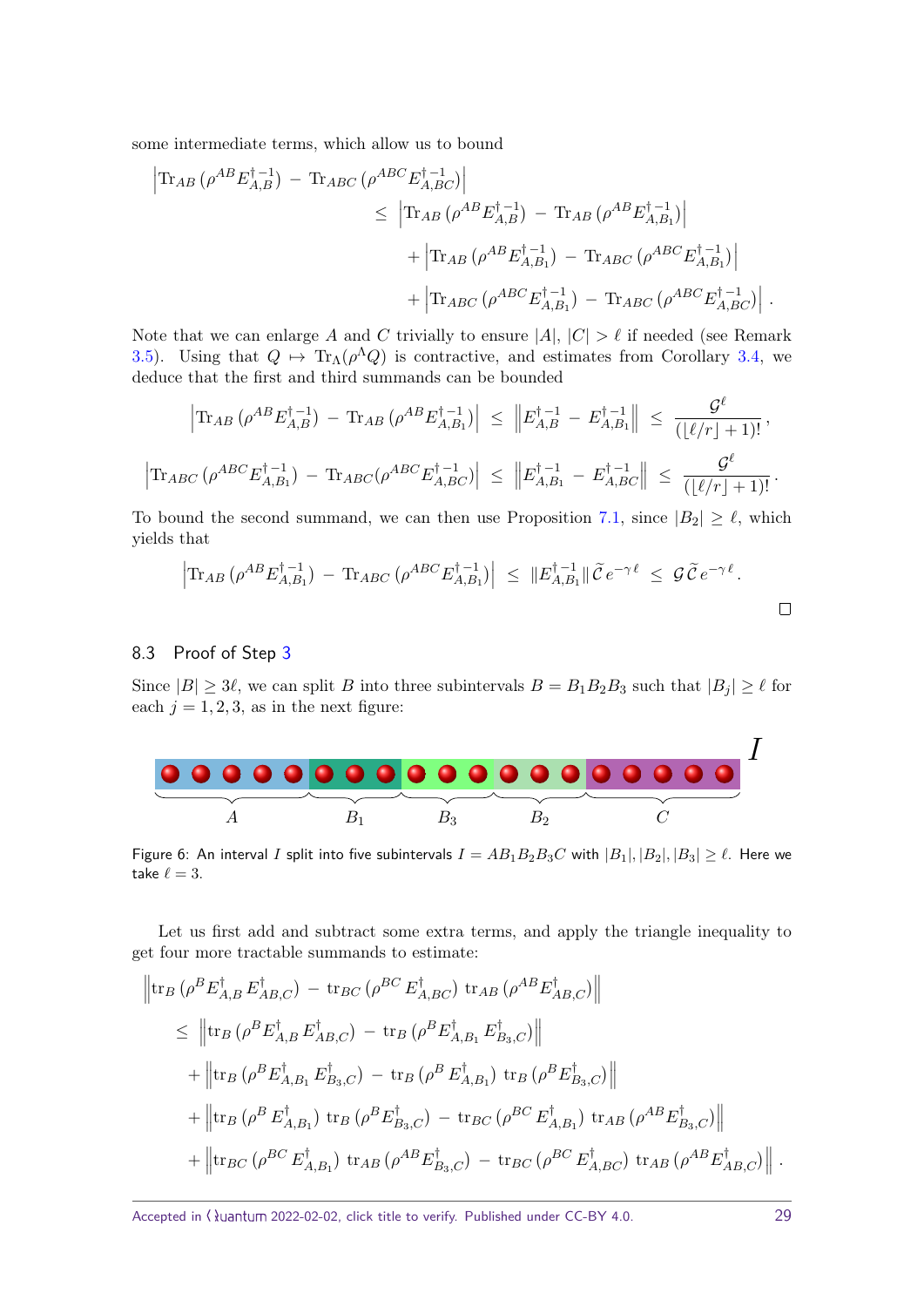The first and fourth summands can be easily handled by using the fact that  $Q \mapsto \text{tr}_{\Lambda}(\rho^{\Lambda}Q)$ is contractive and estimates from Corollary [3.4](#page-9-0) and Remark [3.5.](#page-9-1) Indeed,

$$
\begin{aligned}\n\left\|\operatorname{tr}_{B}\left(\rho^{B}E_{A,B}^{\dagger}E_{AB,C}^{\dagger}\right)-\operatorname{tr}_{B}\left(\rho^{B}E_{A,B_{1}}^{\dagger}E_{B_{3},C}^{\dagger}\right)\right\| \\
&\leq \left\|E_{A,B}^{\dagger}E_{AB,C}^{\dagger}-E_{A,B_{1}}^{\dagger}E_{B_{3},C}^{\dagger}\right\| \\
&\leq \left\|E_{A,B}^{\dagger}-E_{A,B_{1}}^{\dagger}\right\|\left\|E_{AB,C}^{\dagger}\right\|+\left\|E_{A,B_{1}}^{\dagger}\right\|\left\|E_{AB,C}^{\dagger}-E_{B_{3},C}^{\dagger}\right\| \\
&\leq 2\frac{\mathcal{G}^{\ell+1}}{(\lfloor \ell/r\rfloor+1)!},\n\end{aligned}
$$

and analogously

$$
\begin{aligned}\n\left\|\text{tr}_{BC}\left(\rho^{BC}E_{A,B_{1}}^{\dagger}\right)\text{tr}_{AB}\left(\rho^{AB}E_{B_{3},C}^{\dagger}\right)-\text{tr}_{BC}\left(\rho^{BC}E_{A,BC}^{\dagger}\right)\text{tr}_{AB}\left(\rho^{AB}E_{AB,C}^{\dagger}\right)\right\| \\
&\leq \left\|\text{tr}_{BC}\left(\rho^{BC}E_{A,B_{1}}^{\dagger}\right)-\text{tr}_{BC}\left(\rho^{BC}E_{A,BC}^{\dagger}\right)\right\|\left\|\text{tr}_{AB}\left(\rho^{AB}E_{B_{3},C}^{\dagger}\right)\right\| \\
&+ \left\|\text{tr}_{BC}\left(\rho^{BC}E_{A,B_{1}}^{\dagger}\right)\right\|\left\|\text{tr}_{AB}\left(\rho^{AB}E_{B_{3},C}^{\dagger}\right)-\text{tr}_{AB}\left(\rho^{AB}E_{AB,C}^{\dagger}\right)\right\| \\
&\leq \left\|E_{A,B_{1}}^{\dagger}-E_{A,BC}^{\dagger}\right\|\left\|E_{B_{3},C}^{\dagger}\right\| + \left\|E_{A,B_{1}}^{\dagger}\right\|\left\|E_{B_{3},C}^{\dagger}-E_{AB,C}^{\dagger}\right\| \\
&\leq 2\frac{\mathcal{G}^{\ell+1}}{(\lfloor \ell/r \rfloor+1)!}.\n\end{aligned}
$$

Bounding the second and third summands requires some extra work, so we are going to do it in two more steps.

<span id="page-29-0"></span>**Step 4** (Auxiliary for Step 3). *There are absolute constants* 
$$
K^*
$$
 *and*  $\alpha^*$  *such that*  

$$
\left\| \text{tr}_B \left( \rho^B E_{A,B_1}^{\dagger} \right) \text{tr}_B \left( \rho^B E_{B_3,C}^{\dagger} \right) - \text{tr}_{BC} \left( \rho^{BC} E_{A,B_1}^{\dagger} \right) \text{tr}_{AB} \left( \rho^{AB} E_{B_3,C}^{\dagger} \right) \right\| \leq K^* e^{-\alpha^* \ell}.
$$

<span id="page-29-2"></span>**Step 5** (Auxiliary for Step [3\)](#page-26-1). *There are absolute constants*  $K^{\sharp}$  *and*  $\alpha^{\sharp}$  *such that*  $\left\Vert \mathrm{tr}_{B}\left( \rho^{B}\,E_{\not\rho}^{\dagger}\right. \right.$  $E_{A,B_1}^\dagger$   $E_{B}^\dagger$  $\int_{B_3,C}^{\dagger}$ ) – tr $_B$  ( $\rho^B \, E_A^{\dagger}$  $\int_{A,B_1}^{\dagger} \rangle \; \mathrm{tr}_B \left( \rho^B \, E_{B}^{\dagger} \right)$  $\left\| \sum_{B_3,C} \right\| \leq \mathcal{K}^\sharp e^{-\alpha^\sharp \ell}.$ 

The proofs for these steps are provided in the next subsections.

 $\Box$ 

#### <span id="page-29-1"></span>8.4 Proof of Step [4](#page-29-0)

We need two auxiliary results:

<span id="page-29-3"></span>**Lemma 8.4.** *Let*  $\widetilde{A}ABC\widetilde{C}$  *be a finite subsystem of*  $\mathbb{Z}$  *and let us fix*  $m, \ell \in \mathbb{N}$  *such that*  $|A|, |A| \leq m, |C|, |C| \leq m$  and  $|B| \geq \ell$ . Then, for all observables  $Q_{\widetilde{A}A} \in \mathfrak{A}_{\widetilde{A}A}$  and  $Q \sim \epsilon \mathfrak{A}_{\widetilde{A}A}$  $Q_{C\widetilde{C}} \in \mathfrak{A}_{C\widetilde{C}}$ 

$$
\left\|\operatorname{tr}_{ABC} \left( \rho^{ABC} Q_{\widetilde{A}A} \right) - \operatorname{tr}_{AB} \left( \rho^{AB} Q_{\widetilde{A}A} \right) \right\| \leq \| Q_{\widetilde{A}A} \| d^{2m} \mathcal{K}_1 e^{-\alpha_1 \ell}.
$$
  

$$
\left\|\operatorname{tr}_{ABC} \left( \rho^{ABC} Q_{C\widetilde{C}} \right) - \operatorname{tr}_{BC} \left( \rho^{BC} Q_{C\widetilde{C}} \right) \right\| \leq \| Q_{C\widetilde{C}} \| d^{2m} \mathcal{K}_2 e^{-\alpha_2 \ell}.
$$

Accepted in  $\lambda$ uantum 2022-02-02, click title to verify. Published under CC-BY 4.0. 30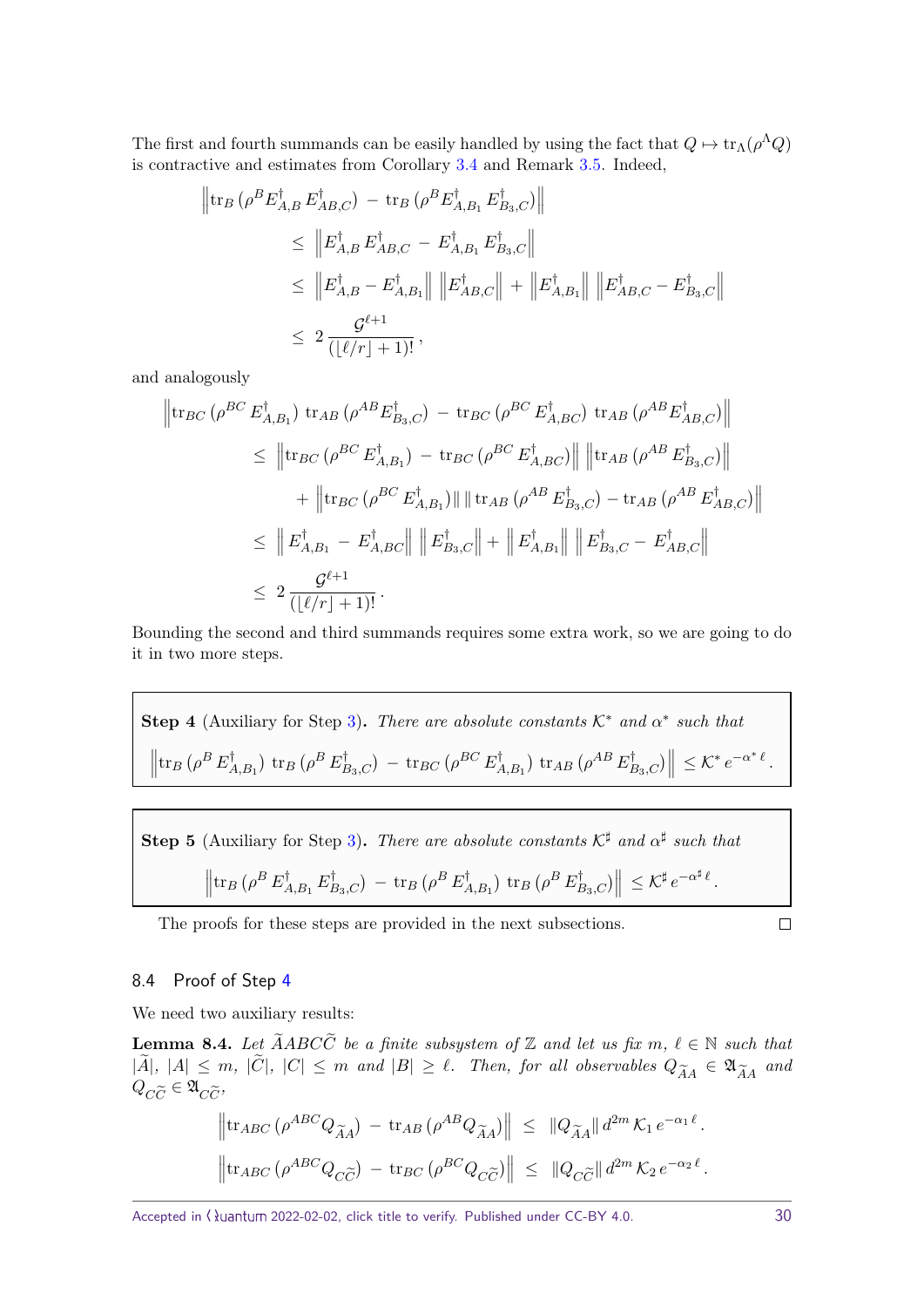*Proof.* We only prove the first inequality, the other is analogous. Let  $Q_{\tilde{A}\tilde{A}}$  be an observable with support in a subsetem  $\tilde{A}$  of  $\mathbb{Z}$ . Considering  $\mathfrak{A}_{\infty} = \mathfrak{A}_{\infty} \otimes \mathfrak{A}_{\infty}$  as the tensor with support in a subsystem  $\widetilde{A}$  of  $\mathbb{Z}$ . Considering  $\mathfrak{A}_{\widetilde{A}A} = \mathfrak{A}_{\widetilde{A}} \otimes \mathfrak{A}_{A}$  as the tensor product of two Hilbert spaces ( $\mathfrak{A}_A$  of dimension less than or equal to  $d^{2m}$ ) endowed with the Hilbert-Schmidt scalar product, we infer that  $Q_{\tilde{A}}\tilde{A}$  can be written using the operator Schmidt decomposition as decomposition as

$$
Q_{A\widetilde{A}} = \sum_{j=1}^{d^{2m}} \sqrt{\lambda_j} Q_A^{(j)} \otimes Q_{\widetilde{A}}^{(j)} \quad , \quad Q_A^{(j)} \in \mathfrak{A}_A \quad , \quad Q_{\widetilde{A}}^{(j)} \in \mathfrak{A}_{\widetilde{A}} \,, \tag{39}
$$

where the factors  $Q_A^{(j)}$  $Q_{\widetilde{A}}^{(j)}$ , resp.  $Q_{\widetilde{A}}^{(j)}$ *A*e , are orthonormal, i.e.,

$$
\text{Tr}(Q_A^{(j)\dagger} Q_A^{(k)}) = \text{Tr}(Q_{\widetilde{A}}^{(j)\dagger} Q_{\widetilde{A}}^{(k)}) = \delta_{jk} \quad \text{for every } j, k \,, \tag{40}
$$

and the Schmidt coefficients  $\lambda_j$  satisfy the bound

$$
\sum_{j} |\lambda_j| \leq ||Q_{A\widetilde{A}}||_2^2 \leq d^{2m} ||Q_{A\widetilde{A}}||^2. \tag{41}
$$

We can finally estimate

$$
\begin{aligned}\n\left\|\operatorname{tr}_{ABC}(\rho^{ABC}Q_{\widetilde{A}A}) - \operatorname{tr}_{AB}(\rho^{AB}Q_{\widetilde{A}A})\right\| \\
&\leq \sum_{j=1}^{d^{2m}} \sqrt{\lambda_j} \left\|Q_{\widetilde{A}}^{(j)}\right\| \cdot \left\|\operatorname{tr}_{ABC}(\rho^{ABC}Q_A^{(j)}) - \operatorname{tr}_{AB}(\rho^{AB}Q_A^{(j)})\right\| \\
&\leq \sum_{j=1}^{d^{2m}} \sqrt{\lambda_j} \left\|Q_{\widetilde{A}}^{(j)}\right\| \left\|Q_A^{(j)}\right\| \widetilde{\mathcal{C}} e^{-\gamma \ell} \\
&\leq d^{2m} \left\|Q_{\widetilde{A}A}\right\| \widetilde{\mathcal{C}} e^{-\gamma \ell},\n\end{aligned}
$$

where in the second inequality we are using Proposition [7.1](#page-22-4) and, in the last line, the Cauchy-Schwarz inequality. Note that  $\|Q_A^{(j)}\|$  $\|A^{(j)}\|$ ,  $\|Q_{\widetilde{A}}^{(j)}\| \leq 1$  since the factors are orthonormal with respect to the Hilbert-Schmidt inner product.  $\Box$ 

<span id="page-30-0"></span>**Proposition 8.5.** *Let*  $AB_1B_2B_3C$  *be a subsystem of* Z *and let us fix*  $\ell \in \mathbb{N}$  *satisfying*  $|B_1|, |B_3| \ge \ell$ . *Then* 

$$
\|\text{tr}_B \left( \rho^B E_{A,B_1}^{\dagger} \right) - \text{tr}_{BC} \left( \rho^{BC} E_{A,B_1}^{\dagger} \right) \| \leq \widetilde{\mathcal{K}}_2 e^{-\alpha_2 \ell},
$$
  

$$
\left\| \text{tr}_B \left( \rho^B E_{B_3,C}^{\dagger} \right) - \text{tr}_{AB} \left( \rho^{AB} E_{B_3,C}^{\dagger} \right) \right\| \leq \widetilde{\mathcal{K}}_1 e^{-\alpha_1 \ell}.
$$

Proof. We just prove the first inequality, the other is analogous. We can assume that *A* corresponds to the interval  $A = \begin{bmatrix} 1 - a, 0 \end{bmatrix}$  and  $B_1 = \begin{bmatrix} 1, b \end{bmatrix}$  for some  $a, b \in \mathbb{N}$ . Then, using Proposition [3.2](#page-8-2) (see also Corollary [3.4\)](#page-9-0) we can rewrite it as a finite series

$$
E_{A,B_1}^{\dagger} = \sum_{m=1}^{\infty} \widetilde{E}_m \,,
$$

where each  $E_m$  has support in  $[1 - m, m] \cap AB_1$  and  $||E_1|| \leq \mathcal{G}$ ,

$$
\|\widetilde{E}_m\| \le \frac{\mathcal{G}^{m-1}}{(\lfloor (m-1)/r \rfloor + 1)!} \qquad \forall m \ge 2.
$$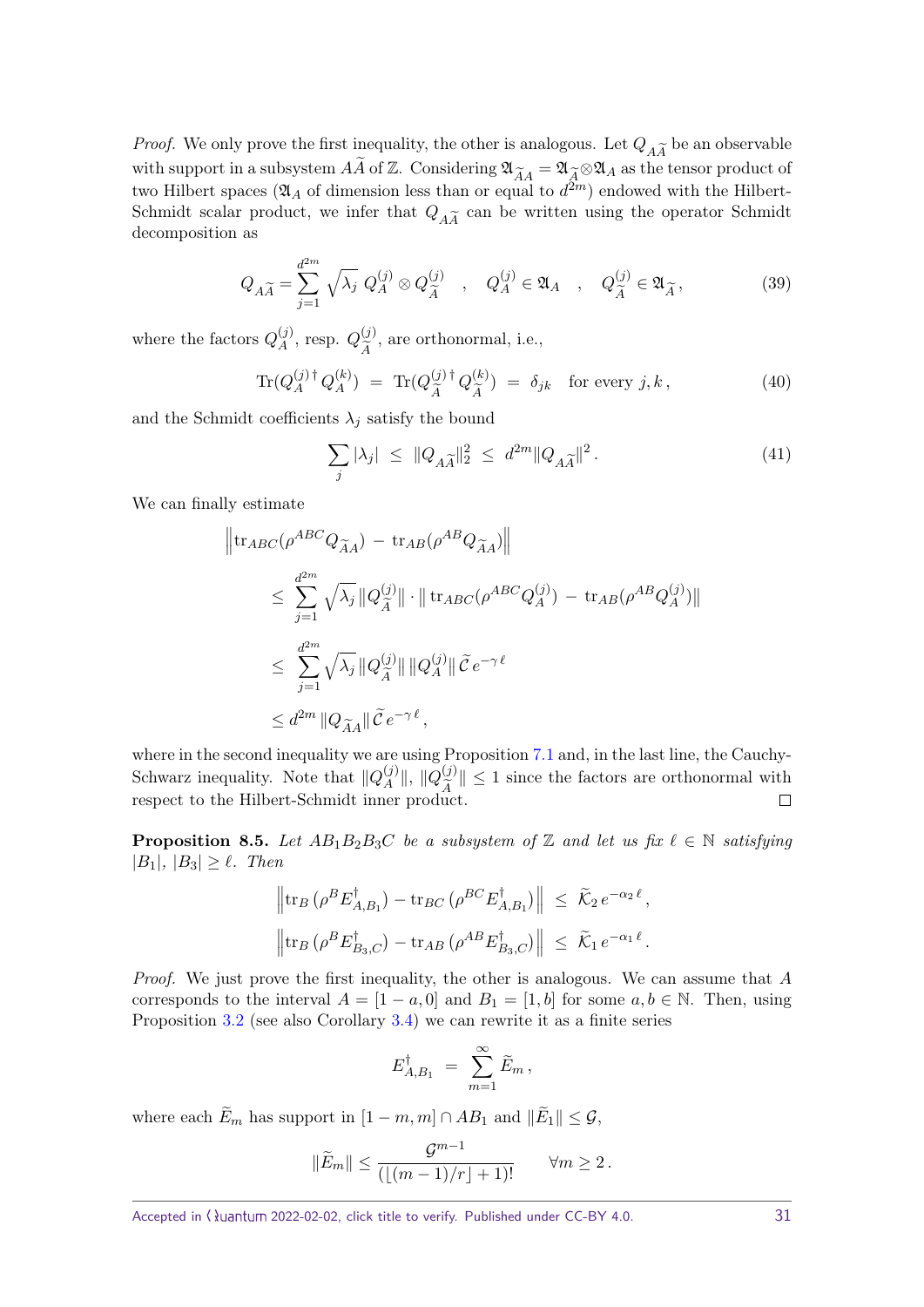We can then use Lemma [8.4](#page-29-3) and Corollary [3.4](#page-9-0) to bound

$$
\left\|\operatorname{tr}_{B}\left(\rho^{B}E_{A,B_{1}}^{\dagger-1}\right) - \operatorname{tr}_{BC}\left(\rho^{BC}E_{A,B_{1}}^{\dagger-1}\right)\right\| \leq \sum_{m=1}^{\infty} \left\|\operatorname{tr}_{B}\left(\rho^{B}\widetilde{E}_{m}\right) - \operatorname{tr}_{BC}\left(\rho^{BC}\widetilde{E}_{m}\right)\right\|
$$
  

$$
\leq \sum_{m=1}^{\infty} \left\|\widetilde{E}_{m}\right\| d^{2m} \mathcal{K}_{2} e^{-\alpha_{2}\ell}
$$
  

$$
\leq d^{2} \mathcal{K}_{2} e^{-\alpha_{2}\ell} \mathcal{G} + d^{2} \sum_{m=1}^{\infty} \frac{(\mathcal{G}d^{2})^{m}}{([m/r] + 1)!} \mathcal{K}_{2} e^{-\alpha_{2}\ell}.
$$

It is easy to see that the series converges to a finite constant. We conclude the proof by denoting

$$
\widetilde{\mathcal{K}}_2 := d^2 \mathcal{K}_2 \left( \mathcal{G} + \sum_{m=1}^{\infty} \frac{(\mathcal{G}d^2)^m}{([m/r] + 1)!} \right) .
$$

We can finally prove the step.

Proof of Step [4.](#page-29-0) Using Proposition [8.5](#page-30-0) and estimates from Corollary [3.4](#page-9-0)

$$
\begin{aligned}\n\left\| \operatorname{tr}_{B} \left( \rho^{B} E_{A,B_{1}}^{\dagger} \right) \operatorname{tr}_{B} \left( \rho^{B} E_{B_{3},C}^{\dagger} \right) - \operatorname{tr}_{BC} \left( \rho^{BC} E_{A,B_{1}}^{\dagger} \right) \operatorname{tr}_{AB} \left( \rho^{AB} E_{B_{3},C}^{\dagger} \right) \right\| \\
&\leq \left\| \operatorname{tr}_{B} \left( \rho^{B} E_{A,B_{1}}^{\dagger} \right) - \operatorname{tr}_{BC} \left( \rho^{BC} E_{A,B_{1}}^{\dagger} \right) \right\| \left\| \operatorname{tr}_{B} \left( \rho^{B} E_{B_{3},C}^{\dagger} \right) \right\| \\
&+ \left\| \operatorname{tr}_{BC} \left( \rho^{BC} E_{A,B_{1}}^{\dagger} \right) \right\| \left\| \operatorname{tr}_{B} \left( \rho^{B} E_{B_{3},C}^{\dagger} \right) - \operatorname{tr}_{AB} \left( \rho^{AB} E_{B_{3},C}^{\dagger} \right) \right\| \\
&\leq \widetilde{K}_{1} e^{-\alpha_{1} \ell} \left\| E_{B_{3},C}^{\dagger} \right\| + \left\| E_{A,B_{1}}^{\dagger} \right\| \widetilde{K}_{2} e^{-\alpha_{2} \ell} \\
&\leq 2 \mathcal{G} K^{**} e^{-\alpha^{**} \ell}.\n\end{aligned}
$$

#### <span id="page-31-0"></span>8.5 Proof of Step [5](#page-29-2)

Again we need an auxiliary lemma in the same spirit of Lemma [8.4.](#page-29-3)

<span id="page-31-1"></span>**Lemma 8.6.** *Let*  $AB_1B_2B_3C$  *be a subsystem of* Z *with*  $|A|, |B_1| \le n, |B_2| \ge \ell$  *and*  $|C|, |B_3| \leq m$  *for some*  $n, m, \ell \in \mathbb{N}$ . Then, for every pair of observables  $Q_{AB_1} \in \mathfrak{A}_{AB_1}$  and  $Q_{B_3C} \in \mathfrak{A}_{B_3C}$  *we deduce that* 

$$
\|\operatorname{tr}_{B}(\rho^{B}Q_{AB_{1}}Q_{B_{3}C}) - \operatorname{tr}_{B}(\rho^{B}Q_{AB_{1}}) \operatorname{tr}_{B}(\rho^{B}Q_{B_{3}C})\| \leq d^{2n+2m} \|Q_{AB_{1}}\| \|Q_{B_{3}C}\| \tilde{K} e^{-\check{\alpha} \ell}.
$$

Proof. Using the operator Schmidt decomposition, we can write

$$
Q_{AB_1} = \sum_{a=1}^{d^{2n}} \sqrt{\lambda_a} Q_A^{(a)} \otimes Q_{B_1}^{(a)} , \qquad Q_{B_3C} = \sum_{c=1}^{d^{2m}} \sqrt{\mu_c} Q_{B_3}^{(c)} \otimes Q_C^{(c)} ,
$$

where for every *a*

$$
Q_A^{(a)} \in \mathfrak{A}_A
$$
,  $||Q_A^{(a)}|| \le 1$ ,  $Q_{B_1}^{(a)} \in \mathfrak{A}_{B_1}$ ,  $||Q_{B_1}^{(a)}|| \le 1$ ,  $\sum_{a=1}^{d^{2n}} |\lambda_a| \le d^{2n} ||Q_{AB_1}||^2$ ,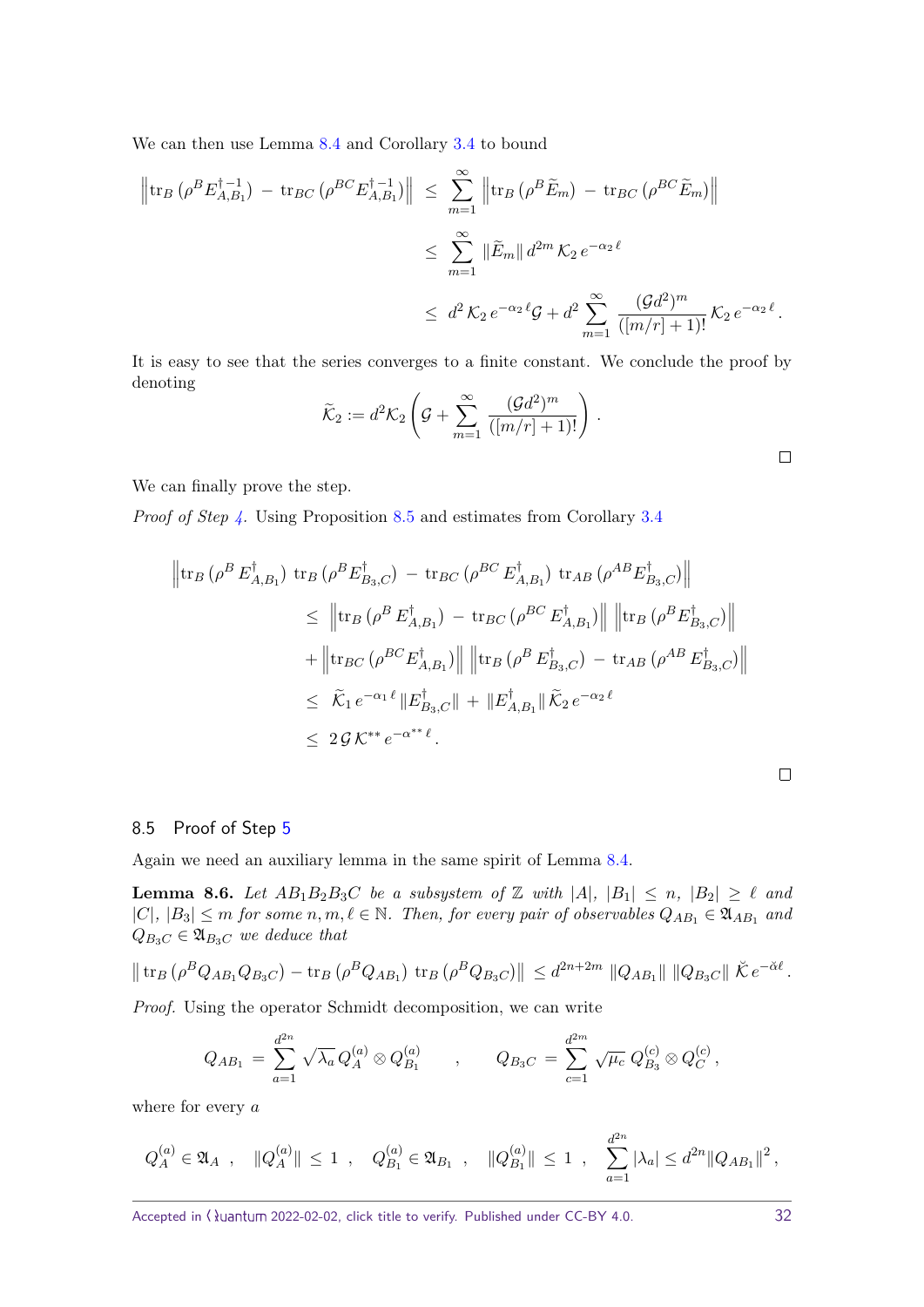and for every *c*

$$
Q_{B_3}^{(c)} \in \mathfrak{A}_{B_3}
$$
,  $||Q_{B_3}^{(c)}|| \le 1$ ,  $Q_C^{(c)} \in \mathfrak{A}_C$ ,  $||Q_C^{(c)}|| \le 1$ ,  $\sum_{c=1}^{d^{2m}} |\mu_c| \le d^{2m} ||Q_{B_3}C||^2$ .

Therefore

$$
\|\operatorname{tr}_{B}(\rho^{B}Q_{AB_{1}}Q_{B_{3}C}) - \operatorname{tr}(\rho^{B}Q_{AB_{1}}) \operatorname{tr}_{B}(\rho^{B}Q_{B_{3}C})\|
$$
  
\n
$$
\leq \sum_{a=1}^{d^{2n}} \sum_{c=1}^{d^{2m}} \sqrt{\lambda_{a}} \sqrt{\mu_{c}} \|Q_{A}^{(a)}\| \|Q_{C}^{(c)}\|
$$
  
\n
$$
\cdot \| \operatorname{tr}_{B}(\rho^{B}Q_{B_{1}}^{(a)}Q_{B_{3}}^{(c)}) - \operatorname{tr}_{B}(\rho^{B}Q_{B_{1}}^{(a)}) \cdot \operatorname{tr}_{B}(\rho^{B}Q_{B_{3}}^{(c)})\|
$$
  
\n
$$
\leq \sum_{a=1}^{d^{2n}} \sum_{c=1}^{d^{2m}} \sqrt{\lambda_{a}} \sqrt{\mu_{c}} \|Q_{A}^{(a)}\| \|Q_{C}^{(c)}\| \|Q_{B_{1}}^{(a)}\| \|Q_{B_{3}}^{(c)}\| \tilde{\kappa} e^{-\tilde{\alpha}\ell}
$$
  
\n
$$
\leq d^{2n+2m} \|Q_{AB_{1}}\| \|Q_{B_{3}C}\| \tilde{\kappa} e^{-\tilde{\alpha}\ell},
$$

where we have used the uniform exponential decay of correlations and the Cauchy-Schwarz inequality.  $\Box$ 

<span id="page-32-0"></span>**Proposition 8.7.** *Let*  $AB_1B_2B_3C$  *be a system with*  $|B_2| \geq \ell$  *for some*  $\ell \in \mathbb{N}$ *. Then,* 

$$
\left\|\text{Tr}_B\left(\rho^B E_{A,B_1} E_{B_3,C}\right) - \text{Tr}_B\left(\rho^B E_{A,B_1}\right) \cdot \text{Tr}_B\left(\rho^B E_{B_3,C}\right)\right\| \leq \tilde{\mathcal{K}}' e^{-\tilde{\alpha}'\ell}
$$

*Proof.* Let us identify *A* and *B*<sub>1</sub> with  $[1 - a, 0]$  and  $[1, b_1]$  for some  $a, b_1 \in \mathbb{N}$ . We can find, by Proposition [3.2](#page-8-2) (see also Corollary [3.4\)](#page-9-0), a decomposition

$$
E_{A,B_1} = \sum_{n=1}^{\infty} \tilde{E}_n
$$

where

$$
\widetilde{E}_n \in \mathfrak{A}_{[1-n,n]\cap AB_1}, \|\widetilde{E}_n\| \leq \frac{\mathcal{G}^{n-1}}{(\lfloor (n-1)/r \rfloor + 1)!} \forall n \geq 2, \|\widetilde{E}_1\| \leq \mathcal{G}.
$$

Analogously we can identify  $B_3$  and  $C$  with intervals  $[1-b_3, 0]$  and  $[1, c]$  for certain  $b_3, c \in \mathbb{N}$ and find a decomposition

$$
E_{A,B_1} = \sum_{m=1}^{\infty} \widetilde{F}_m
$$

where

$$
\widetilde{F}_m \in \mathfrak{A}_{[1-m,m]\cap B_3C}, \ \ \|\widetilde{F}_m\| \ \leq \ \frac{\mathcal{G}^{m-1}}{(\lfloor (m-1)/r \rfloor + 1)!} \ \forall m \geq 2 \,, \ \ \|\widetilde{F}_1\| \leq \mathcal{G}.
$$

Note that whenever  $1 \leq n, m \leq \ell$ , then  $E_n$  and  $F_m$  have support in  $AB_1$  and  $B_3C$ , respectively, where we can enlarge A and C if necessary. Let us assume  $\mathcal{G} \geq 1$ , making the constant possibly larger. Since both supporting intervals are separated by an interval *B*<sup>2</sup> with  $|B_2| \geq \ell$ , we can apply Lemma [8.6](#page-31-1) to bound, for  $1 \leq n, m \leq \ell$ 

$$
\left\|\operatorname{tr}_{B}(\rho^{B}\widetilde{E}_{n}\widetilde{F}_{m}) - \operatorname{tr}_{B}(\rho^{B}\widetilde{E}_{n}) \cdot \operatorname{tr}_{B}(\rho^{B}\widetilde{F}_{m})\right\| \leq d^{2n+2m} \|\widetilde{E}_{n}\| \|\widetilde{F}_{m}\| \breve{K} e^{-\breve{\alpha}\ell}
$$
  

$$
\leq \breve{K} e^{-\breve{\alpha}\ell} \frac{(\mathcal{G}d^{2})^{n}}{(\lfloor (n-1)/r \rfloor + 1)!} \frac{(\mathcal{G}d^{2})^{m}}{(\lfloor (m-1)/r \rfloor + 1)!}.
$$

*.*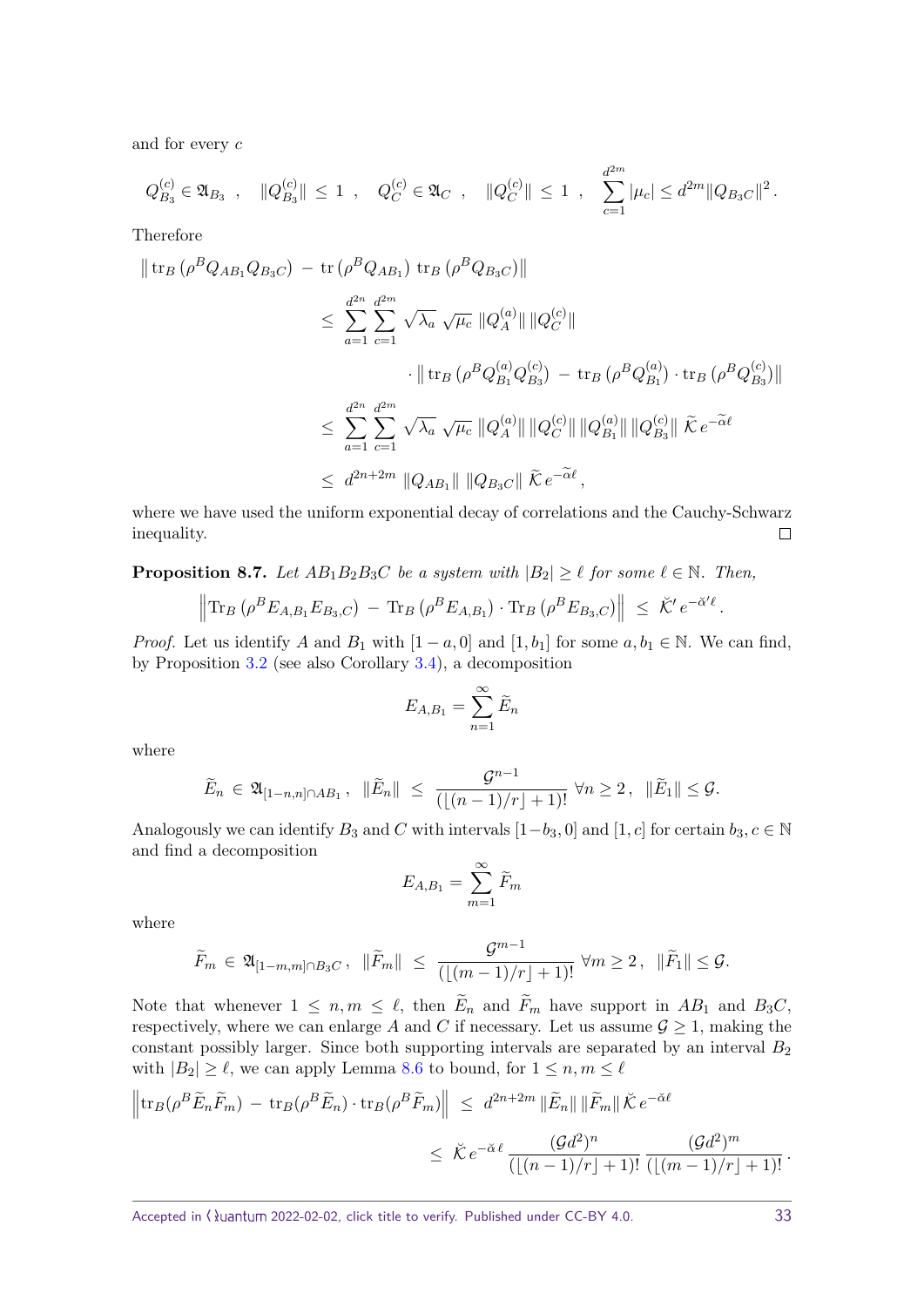<span id="page-33-1"></span>If  $n > \ell$  or  $m > \ell$ , we will estimate in a rudimentary way

$$
\left\|\operatorname{tr}_{B}(\rho^{B}\widetilde{E}_{n}\widetilde{F}_{m}) - \operatorname{tr}_{B}(\rho^{B}\widetilde{E}_{n}) \cdot \operatorname{tr}_{B}(\rho^{B}\widetilde{F}_{m})\right\| \leq 2 \left\|\widetilde{E}_{n}\right\| \left\|\widetilde{F}_{m}\right\|
$$
  

$$
\leq 2 \frac{\mathcal{G}^{n-1}}{(\lfloor (n-1)/r \rfloor + 1)!} \frac{\mathcal{G}^{m-1}}{(\lfloor (m-1)/r \rfloor + 1)!}.
$$

Combining these bounds

$$
\left\| \operatorname{tr}_{B}(\rho^{B}E_{A,B_{1}}E_{B_{3},C}) - \operatorname{tr}_{B}(\rho^{B}E_{A,B_{1}}) \cdot \operatorname{tr}_{B}(\rho^{B}E_{B_{3},C}) \right\|
$$
  
\n
$$
\leq \sum_{n=1}^{\infty} \sum_{m=1}^{\infty} \left\| \operatorname{tr}_{B}(\rho^{B}\widetilde{E}_{n}\widetilde{F}_{m}) - \operatorname{tr}_{B}(\rho^{B}\widetilde{E}_{n}) \cdot \operatorname{tr}_{B}(\rho^{B}\widetilde{F}_{m}) \right\|
$$
  
\n
$$
\leq \check{K} e^{-\check{\alpha} \ell} \left( \sum_{n=1}^{\ell} \frac{(\mathcal{G}d^{2})^{n}}{(\lfloor (n-1)/r \rfloor + 1)!} \right)^{2}
$$
  
\n
$$
+ 4 \left( \sum_{n=1}^{\infty} \frac{\mathcal{G}^{n}}{(\lfloor (n-1)/r \rfloor + 1)!} \right) \left( \sum_{n=\ell+1}^{\infty} \frac{\mathcal{G}^{n}}{(\lfloor (n-1)/r \rfloor + 1)!} \right)
$$
  
\n
$$
\leq \check{K} \left( e^{-\check{\alpha} \ell} + \sum_{n=\ell+1}^{\infty} \frac{\mathcal{G}^{n}}{(\lfloor n/r \rfloor + 1)!} \right).
$$

The fact that the series decays superexponentially in  $\ell$  can be seen by considering the remainder term of the Taylor expansion of the exponential function.  $\Box$ 

 $\Box$ *Proof of Step [5.](#page-29-2)* This follows directly from an application of Proposition [8.7.](#page-32-0)

# <span id="page-33-0"></span>9 Final remarks and Conclusions

In this paper, we have proven some new results related to the decay of correlations between spatially separated regions for Gibbs states of local, finite-range, translation-invariant Hamiltonians in 1D. The main tools employed in their proofs have been derived from Araki's expansionals and the BS-entropy.

First, we have shown that the distance of a Gibbs state in the previous setting from being BS-recoverable between three adjacent intervals decays superexponentially with the size of the middle interval. This result can be compared to  $[30,$  Theorem 4], where the distance from a Gibbs state in the same context to a recovery map is shown to decay subexponentially instead.

Furthermore, we have proven that such Gibbs states exhibit exponential decay of correlations over any finite interval, as opposed to Araki's original result, which concerns exponential decay of correlations over an infinite chain. This result has subsequently allowed us to show exponential decay of the mutual information for any Gibbs state of a local, finite-range, translation-invariant Hamiltonian in 1D, for any temperature. These results allow us to close a cycle by obtaining the equivalence between several well-known properties in the context of decay of correlations (see Figure [7\)](#page-35-0), namely:

- (i) Exponential decay of correlations for thermal states on the infinite chain.
- (ii) Exponential uniform clustering.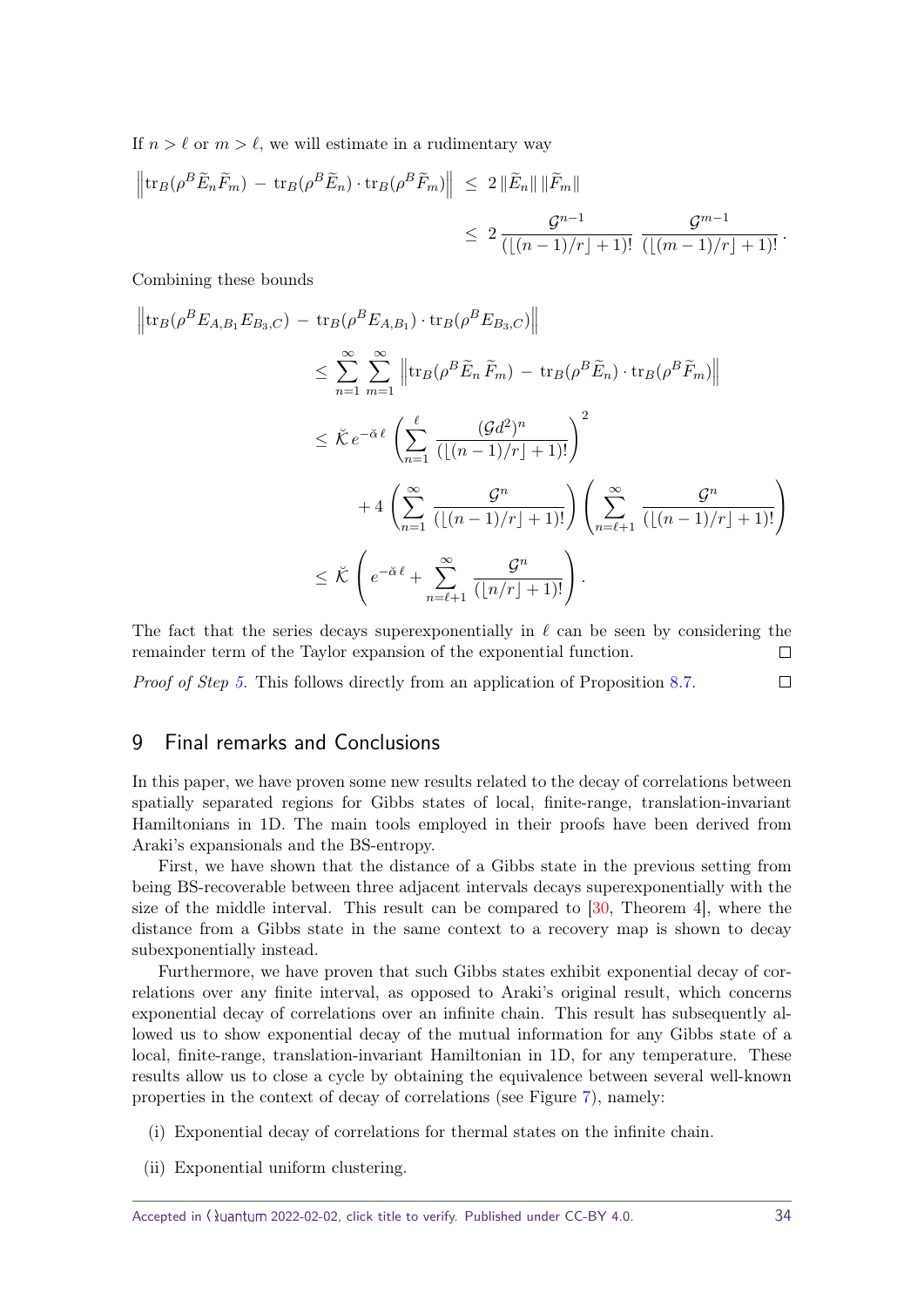<span id="page-34-4"></span>(iii) Exponential decay of the mutual information.

It might be interesting to remark here the relation between exponential uniform clustering and local indinguishability as it was introduced by Brandão and Kastoryano in [\[13\]](#page-37-12) as a consequence of the exponential uniform clustering condition. Particularizing [\[13,](#page-37-12) Theorem 5] to 1D, we have that for every finite subsets  $A \subset X \subset Y$  with  $dist(A, Y \setminus X) \geq \ell$ and every observable *Q* with support in *A*

<span id="page-34-0"></span>
$$
|\operatorname{Tr}_X(\rho^X Q) - \operatorname{Tr}_Y(\rho^Y Q)| \le |\partial X| \mathcal{K} e^{-\alpha \ell} ||Q|| \tag{42}
$$

where  $\partial X$  is the set of nodes in X with a neighbouring site in  $X^c$ , and where  $\mathcal{K}, \alpha$  are constants independent of the supporting sets. This local indistinguishability property is more general than the one we consider in Proposition [7.1](#page-22-4) (the supporting sets are not necessarily intervals, but arbitrary finite subsets). Indeed, it can be easily shown that this condition implies exponential uniform clustering, hence both conditions are equivalent. For that, consider a finite interval  $I \subset \mathbb{Z}$  split into  $I = ABC$ , where *B* shields *A* from *C*, and for which  $|B| > 3\ell$  for some  $\ell \in \mathbb{N}$  with  $\ell \geq r$ . We can then split  $B = B_1 B_2 B_3$ , where  $B_2$ shields  $B_1$  from  $B_3$  and  $|B_j| \geq \ell$  for  $j = 1, 2, 3$ . Let  $\tilde{A} = AB_1$ ,  $\tilde{C} = B_3 C$  and  $X = \tilde{A} \cup \tilde{C}$ . Then, for each  $Q_A \in \mathfrak{A}_A$  and  $Q_C \in \mathfrak{A}_C$ ,

<span id="page-34-1"></span>
$$
|\operatorname{Tr}_I(\rho^I Q_A Q_C) - \operatorname{Tr}_X(\rho^X Q_A Q_C)| \leq 4\mathcal{K} e^{-\alpha \ell} ||Q_A|| ||Q_C||. \tag{43}
$$

We observe that  $H_X = H_{\widetilde{A}} + H_{\widetilde{C}}$  since the distance between *A* and *C* is larger than  $\ell \geq r$ , so that  $\rho^X = \rho^A \rho^C$  and hence

<span id="page-34-2"></span>
$$
\operatorname{Tr}_X(\rho^X Q_A Q_C) = \operatorname{Tr}_{\widetilde{A}}(\rho^{\widetilde{A}} Q_A) \operatorname{Tr}_{\widetilde{C}}(\rho^{\widetilde{C}} Q_C). \tag{44}
$$

Moreover, using again the local indistinguishability condition  $(42)$ , we can estimate

<span id="page-34-3"></span>
$$
|\operatorname{Tr}_{\widetilde{A}}(\rho^{\widetilde{A}}Q_{A}) - \operatorname{Tr}_{I}(\rho^{I}Q_{A})| \leq 2\mathcal{K}e^{-\alpha\ell} \|Q_{A}\|, \ |\operatorname{Tr}_{\widetilde{C}}(\rho^{\widetilde{C}}Q_{C}) - \operatorname{Tr}_{I}(\rho^{I}Q_{C})| \leq 2\mathcal{K}e^{-\alpha\ell} \|Q_{C}\|.
$$
\n
$$
(45)
$$

Combining  $(43),(44)$  $(43),(44)$  $(43),(44)$ , and  $(45)$  we conclude that

$$
\left|\text{Tr}_I(\rho^I Q_A Q_C) - \text{Tr}_I(\rho^I Q_A) \text{Tr}_I(\rho^I Q_C)\right| \leq 8\mathcal{K}e^{-\alpha \ell} \|Q_A\| \|Q_C\|.
$$

This finishes the proof of the statement.

Regarding the decay of mutual information for Gibbs states, it was proven in [\[29\]](#page-38-3) that systems satisfying the property of rapid mixing exhibit exponential decay of correlations. In particular, Theorem 12 in that reference shows that, under the assumption of a positive modified logarithmic Sobolev constant (MLSI constant) for a certain dissipative system, the mutual information between spatially separated regions on a Gibbs state decays exponentially with the distance between those regions, with a mutiplicative factor depending polynomially on the system size. This result, together with the main findings of [\[16\]](#page-37-17) (in which it is shown that for local, finite-range, commuting Hamiltonians in 1D or with nearest-neighbour interactions, at high enough temperature, there is a certain evolution, satisfying the conditions of [\[29,](#page-38-3) Theorem 12], with the Gibbs state of such a Hamiltonian as a fixed point, that has a positive MLSI constant) yield an exponential decay for the mutual information on Gibbs states in their setting. However, the main drawback of this result is the polynomial dependence on the system size. Our Theorem [8.2](#page-25-1) is a clear improvement to the latter in 1D, since we have no dependence with the system size and our result holds for non-commuting Hamiltonians and for any temperature.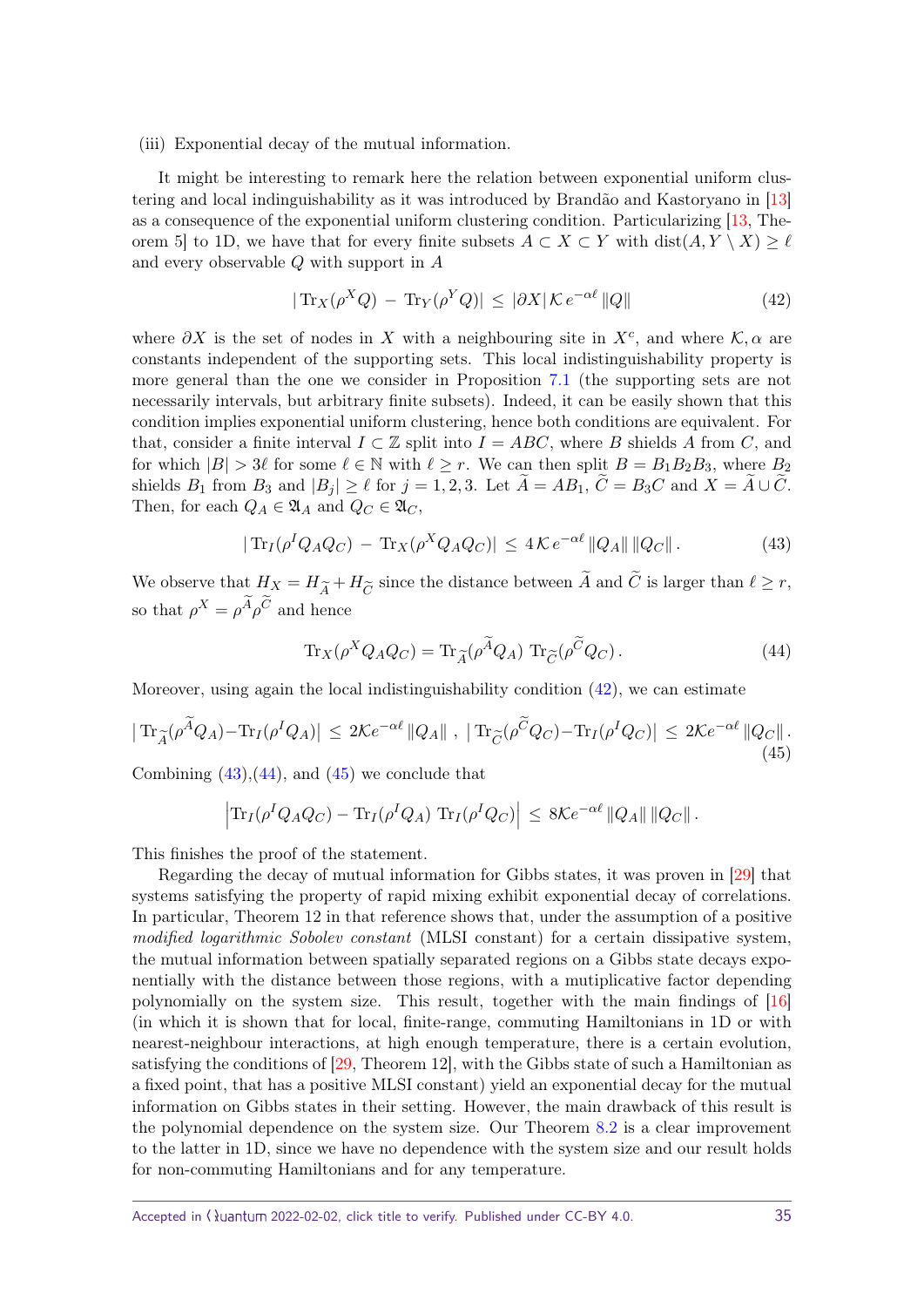<span id="page-35-1"></span><span id="page-35-0"></span>

Figure 7: Here we show the connections between several properties and results in 1D that have appeared in the paper. We represent by red ellipsoids some assumptions on the temperature and interactions on the system under study, by blue rounded rectangles some results on decay of correlations and by green rhombi some conditions on approximation of observables. The dashed arrows stand for results that were previously known (or easily obtained from previously-known results), and the solid ones, for original outcomes of this paper.

One motivation to find a decay rate for the mutual information on Gibbs states of certain systems is that of employing them to prove area laws. Indeed, it might be possible to extend Theorem [8.2](#page-25-1) to larger dimensions for high enough temperature by using [\[13,](#page-37-12) Theorem 5], which is based on Quantum Belief Propagation [\[25\]](#page-38-17), instead of our Proposition [7.1](#page-22-4) based on Araki's expansionals. Recall that the former presents the advantage with respect to the latter that it holds for any dimension, and the drawback that it only works for high-enough temperature. The possible extension of our result might then yield in particular exponential decay of the mutual information on Gibbs states of local, finite-range, non-commuting Hamiltonians at high-enough temperature, a setting already explored in [\[33\]](#page-38-10) for the conditional mutual information. Note that the authors of [\[33\]](#page-38-10) point out that their results extend to the mutual information. However, as we would actually be estimating geometric Rényi divergences, it might also be possible to use it to obtain an area law for the mutual information that arises from such quantities. This direction has recently been explored in [\[42\]](#page-38-8).

To conclude, we expect that the results and techniques developed in the current manuscript find applications in the fields of quantum information theory and quantum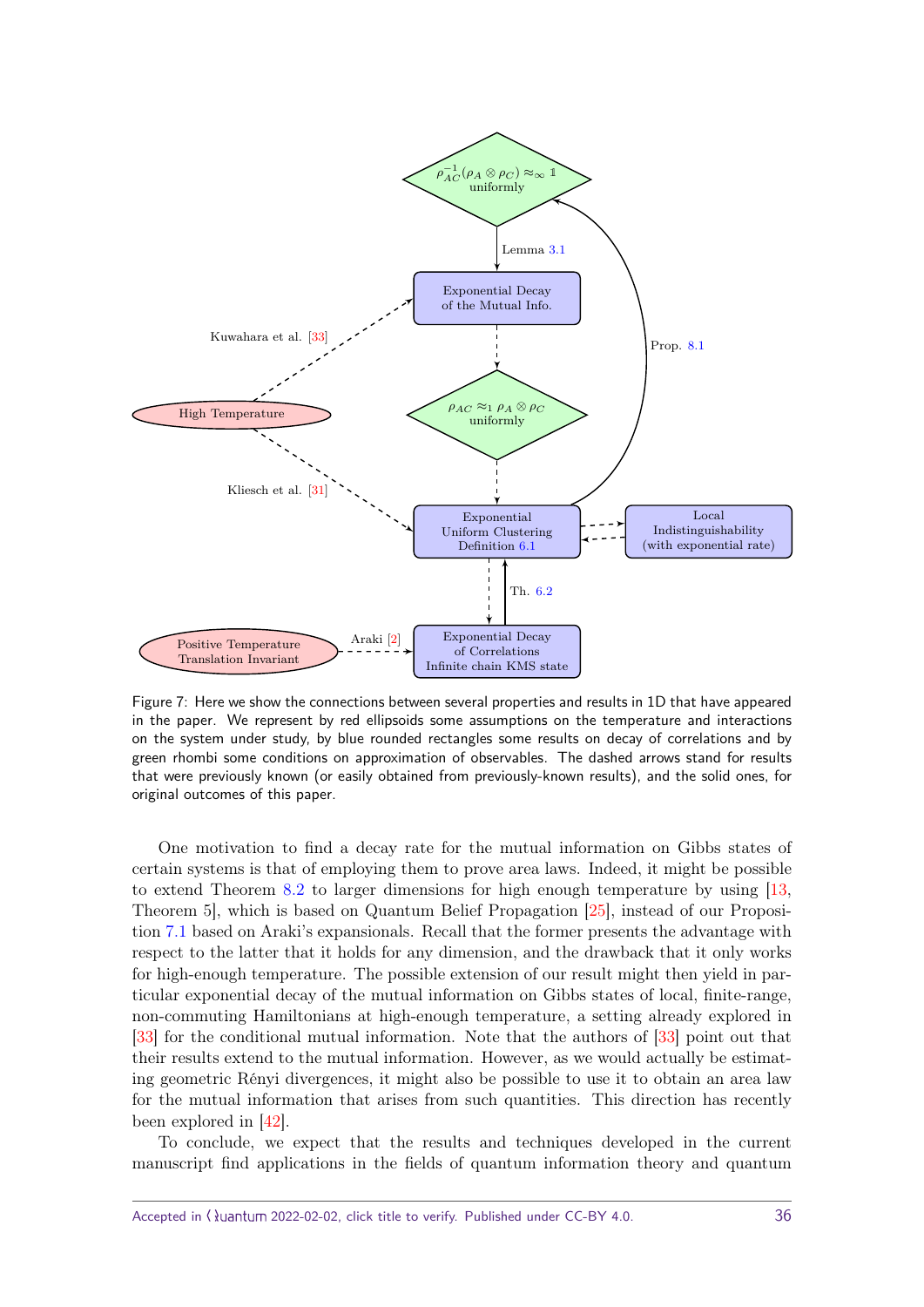<span id="page-36-6"></span>many-body systems beyond those already mentioned here. For instance, to illustrate the potential of Theorem [8.2,](#page-25-1) it can actually be used in the context of quantum functional inequalities to prove examples of positivity of a modified logarithmic Sobolev inequality (MLSI). Indeed, the norm that is upper bounded in Proposition [8.1](#page-25-2) can be interpreted as a mixing condition for a Gibbs state, as stated in [\[5,](#page-36-5) Assumption 1]. In that paper, the authors show that such a condition needs to be assumed in order to prove that the heat-bath dynamics in 1D has a positive MLSI constant. Our Proposition [8.1](#page-25-2) can then be used to show that such an assumption holds for any Gibbs state of a local, finite-range, translation-invariant Hamiltonian in 1D, for any temperature. Jointly with some other recent techniques, it yields that Davies generators in 1D converging to such a Gibbs state, at any temperature, have a positive MLSI constant, and hence exhibit rapid mixing [\[3,](#page-36-3) [4\]](#page-36-4).

Acknowledgements: The authors would like to thank Álvaro M. Alhambra, in particular for suggesting the use of the geometric Rényi divergences that improved the presentation of Section [3.1;](#page-5-1) Yoshiko Ogata, whose comments inspired the proof of Theorem [6.2;](#page-19-0) and also Kohtaro Kato, Angelo Lucia and David Pérez-García for insightful discussions. AB acknowledges support from the VILLUM FONDEN via the QMATH Centre of Excellence (Grant no. 10059) and from the QuantERA ERA-NET Cofund in Quantum Technologies implemented within the European Union's Horizon 2020 Programme (QuantAlgo project) via the Innovation Fund Denmark. AC is partially supported by a MCQST Distinguished PostDoc fellowship, by the Seed Funding Program of the MCQST and by the Deutsche Forschungsgemeinschaft (DFG, German Research Foundation) under Germany's Excellence Strategy EXC-2111 390814868. APH is partially supported by the grants "Juan de la Cierva Formación" (FJC2018-036519-I) and 2021-MAT11 (ETSI Industriales, UNED), as well as by the Spanish Ministerio de Ciencia e Innovación project PID2020-113523GB-I00, by Comunidad de Madrid project QUITEMAD-CM P2018/TCS4342, and by the European Research Council (ERC) under the European Union's Horizon 2020 research and innovation programme (grant agreement No 648913).

## References

- <span id="page-36-1"></span>[1] Y. Aragonés-Soria, J. Aberg, C.-Y. Park, and M. J. Kastoryano. Classical restrictions of generic matrix product states are quasi-locally Gibbsian. J. Math. Phys., 62:093511, 2021. [DOI: 10.1063/5.0040256.](https://doi.org/10.1063/5.0040256) [3](#page-2-0)
- <span id="page-36-0"></span>[2] H. Araki. Gibbs states of the one-dimensional quantum spin chain. Commun. Math. Phys., 14:120–157, 1969. [DOI: 10.1007/BF01645134.](https://doi.org/10.1007/BF01645134) [2,](#page-1-2) [3,](#page-2-0) [5,](#page-4-0) [9,](#page-8-3) [12,](#page-11-4) [19,](#page-18-1) [26,](#page-25-3) [36](#page-35-1)
- <span id="page-36-3"></span>[3] I. Bardet, Á. Capel, L. Gao, A. Lucia, D. Pérez-García, and C. Rouzé. Entropy decay for Davies semigroups of a one dimensional quantum lattice.  $arXiv$  preprint, arXiv:2112.00601, 2021. URL <https://arxiv.org/abs/2112.00601>. [6,](#page-5-2) [37](#page-36-6)
- <span id="page-36-4"></span>[4] I. Bardet, Á. Capel, L. Gao, A. Lucia, D. Pérez-García, and C. Rouzé. Rapid thermalization of spin chain commuting Hamiltonians.  $a_rXiv$  preprint,  $a_rXiv:2112.00593$ . 2021. URL <https://arxiv.org/abs/2112.00593>. [6,](#page-5-2) [37](#page-36-6)
- <span id="page-36-5"></span>[5] I. Bardet, Á. Capel, A. Lucia, D. Pérez-García, and C. Rouzé. On the modified logarithmic Sobolev inequality for the heat-bath dynamics for 1D systems. J. Math. Phys., 62:061901, 2021. [DOI: 10.1063/1.5142186.](https://doi.org/10.1063/1.5142186) [37](#page-36-6)
- <span id="page-36-2"></span>[6] V. P. Belavkin and P. Staszewski. *C* ∗ -algebraic generalization of relative entropy and entropy. Ann. Inst. Henri Poincaré, section A, 37(1):51–58, 1982. URL [http:](http://www.numdam.org/item/?id=AIHPA_1982__37_1_51_0) [//www.numdam.org/item/?id=AIHPA\\_1982\\_\\_37\\_1\\_51\\_0](http://www.numdam.org/item/?id=AIHPA_1982__37_1_51_0). [3,](#page-2-0) [7](#page-6-4)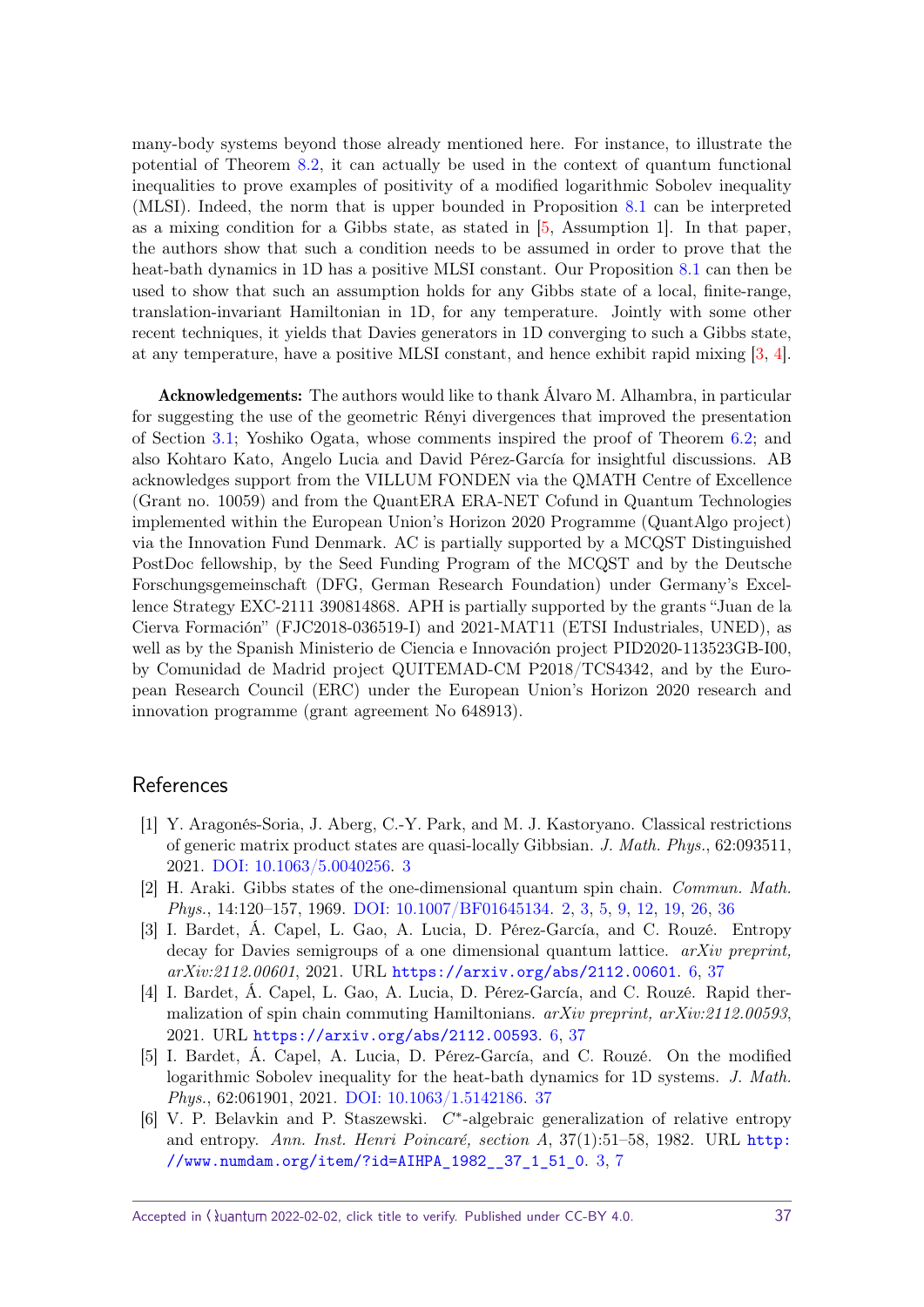- <span id="page-37-13"></span>[7] F. Benatti. Dynamics, Information and Complexity in Quantum Systems. Theoretical and Mathematical Physics. Springer, 2009. [DOI: 10.1007/978-1-4020-9306-7.](https://doi.org/10.1007/978-1-4020-9306-7) [11](#page-10-2)
- <span id="page-37-4"></span>[8] R. Bhatia. Matrix Analysis, volume 169 of Graduate texts in mathematics. Springer, 1997. [DOI: 10.1007/978-1-4612-0653-8.](https://doi.org/10.1007/978-1-4612-0653-8) [3,](#page-2-0) [8](#page-7-0)
- <span id="page-37-9"></span>[9] A. Bluhm and Á. Capel. A strengthened data processing inequality for the Belavkin-Staszewski relative entropy. Rev. Math. Phys., 32(2):2050005, 2020. [DOI:](https://doi.org/10.1142/S0129055X20500051) [10.1142/S0129055X20500051.](https://doi.org/10.1142/S0129055X20500051) [3,](#page-2-0) [5,](#page-4-0) [6,](#page-5-2) [16](#page-15-3)
- <span id="page-37-10"></span>[10] A. Bluhm, Á. Capel, and A. Pérez-Hernández. Weak quasi-factorization for the Belavkin-Staszewski relative entropy. In 2021 IEEE International Symposium on Information Theory (ISIT), pages 118–123, 2021. [DOI:](https://doi.org/10.1109/ISIT45174.2021.9517893) [10.1109/ISIT45174.2021.9517893.](https://doi.org/10.1109/ISIT45174.2021.9517893) [3](#page-2-0)
- <span id="page-37-5"></span>[11] F. G. S. L. Brandão and M. Horodecki. An area law for entanglement from exponential decay of correlations. Nat. Phys., 9:721–726, 2013. [DOI: 10.1038/nphys2747.](https://doi.org/10.1038/nphys2747) [3](#page-2-0)
- <span id="page-37-6"></span>[12] F. G. S. L. Brandão and M. Horodecki. Exponential decay of correlations implies area law. Commun. Math. Phys., 333:761–798, 2015. [DOI: 10.1007/s00220-014-2213-8.](https://doi.org/10.1007/s00220-014-2213-8) [3](#page-2-0)
- <span id="page-37-12"></span>[13] F. G. S. L. Brandão and M. J. Kastoryano. Finite correlation length implies efficient preparation of quantum thermal states. Commun. Math. Phys., 365:1–16, 2019. [DOI:](https://doi.org/10.1007/s00220-018-3150-8) [10.1007/s00220-018-3150-8.](https://doi.org/10.1007/s00220-018-3150-8) [5,](#page-4-0) [20,](#page-19-5) [23,](#page-22-5) [35,](#page-34-4) [36](#page-35-1)
- <span id="page-37-16"></span>[14] O. Bratteli and D. W. Robinson. Operator algebras and quantum-statistical mechanics I. C<sup>\*</sup> and W<sup>\*</sup>-algebras. Symmetry groups. Decompositions of states. Texts and Monographs in Physics. Springer, 1979. [DOI: 10.1007/978-3-662-02313-6.](https://doi.org/10.1007/978-3-662-02313-6) [19](#page-18-1)
- <span id="page-37-15"></span>[15] O. Bratteli and D. W. Robinson. Operator algebras and quantum-statistical mechanics II. Equilibrium states. Models in quantum statistical mechanics. Texts and Monographs in Physics. Springer, 1981. [DOI: 10.1007/978-3-662-09089-3.](https://doi.org/10.1007/978-3-662-09089-3) [19](#page-18-1)
- <span id="page-37-17"></span>[16] A. Capel, C. Rouzé, and D. Stilck França. The modified logarithmic Sobolev inequality for quantum spin systems: classical and commuting nearest neighbour interactions. arXiv preprint, arXiv:2009.11817, 2020. URL <https://arxiv.org/abs/2009.11817>. [35](#page-34-4)
- <span id="page-37-8"></span>[17] C.-F. Chen, K. Kato, and F. G. S. L. Brandão. Matrix Product Density Operators: when do they have a local parent Hamiltonian?  $arXiv$  preprint,  $arXiv:2010.14682$ , 2020. URL <https://arxiv.org/abs/2010.14682>. [3](#page-2-0)
- <span id="page-37-0"></span>[18] J. I. Cirac, D. Pérez-García, N. Schuch, and F. Verstraete. Matrix product states and projected entangled pair states: Concepts, symmetries, and theorems. Rev. Mod. Phys., 93:045003, 2021. [DOI: 10.1103/RevModPhys.93.045003.](https://doi.org/10.1103/RevModPhys.93.045003) [2](#page-1-2)
- <span id="page-37-11"></span>[19] K. Fang and H. Fawzi. Geometric Rényi divergence and its applications in quantum channel capacities. Commun. Math. Phys., 384:1615–1677, 2021. [DOI:](https://doi.org/10.1007/s00220-021-04064-4) [10.1007/s00220-021-04064-4.](https://doi.org/10.1007/s00220-021-04064-4) [3](#page-2-0)
- <span id="page-37-7"></span>[20] O. Fawzi and R. Renner. Quantum conditional mutual information and approximate Markov chains. Commun. Math. Phys., 340:575–611, 2015. [DOI: 10.1007/s00220-015-](https://doi.org/10.1007/s00220-015-2466-x) [2466-x.](https://doi.org/10.1007/s00220-015-2466-x) [3](#page-2-0)
- <span id="page-37-3"></span>[21] B. Groisman, S. Popescu, and A. Winter. Quantum, classical, and total amount of correlations in a quantum state. Phys. Rev. A, 72:032317, 2005. DOI:  $10.1103$ /Phys-[RevA.72.032317.](https://doi.org/10.1103/PhysRevA.72.032317) [2](#page-1-2)
- <span id="page-37-1"></span>[22] L. Gross. Decay of correlations in classical lattice models at high temperature. Commun. Math. Phys., 68:9–27, 1979. [DOI: 10.1007/BF01562538.](https://doi.org/10.1007/BF01562538) [2](#page-1-2)
- <span id="page-37-14"></span>[23] F. Hansen and G. K. Pedersen. Jensen's Operator Inequality. Bull. London Math. Soc., 35:553–564, 2003. [DOI: 10.1112/S0024609303002200.](https://doi.org/10.1112/S0024609303002200) [18](#page-17-2)
- <span id="page-37-2"></span>[24] A. Harrow, S. Mehraban, and M. Soleimanifar. Classical algorithms, correlation decay, and complex zeros of partition functions of quantum many-body systems. In

Accepted in  $\lambda$ uantum 2022-02-02, click title to verify. Published under CC-BY 4.0. 38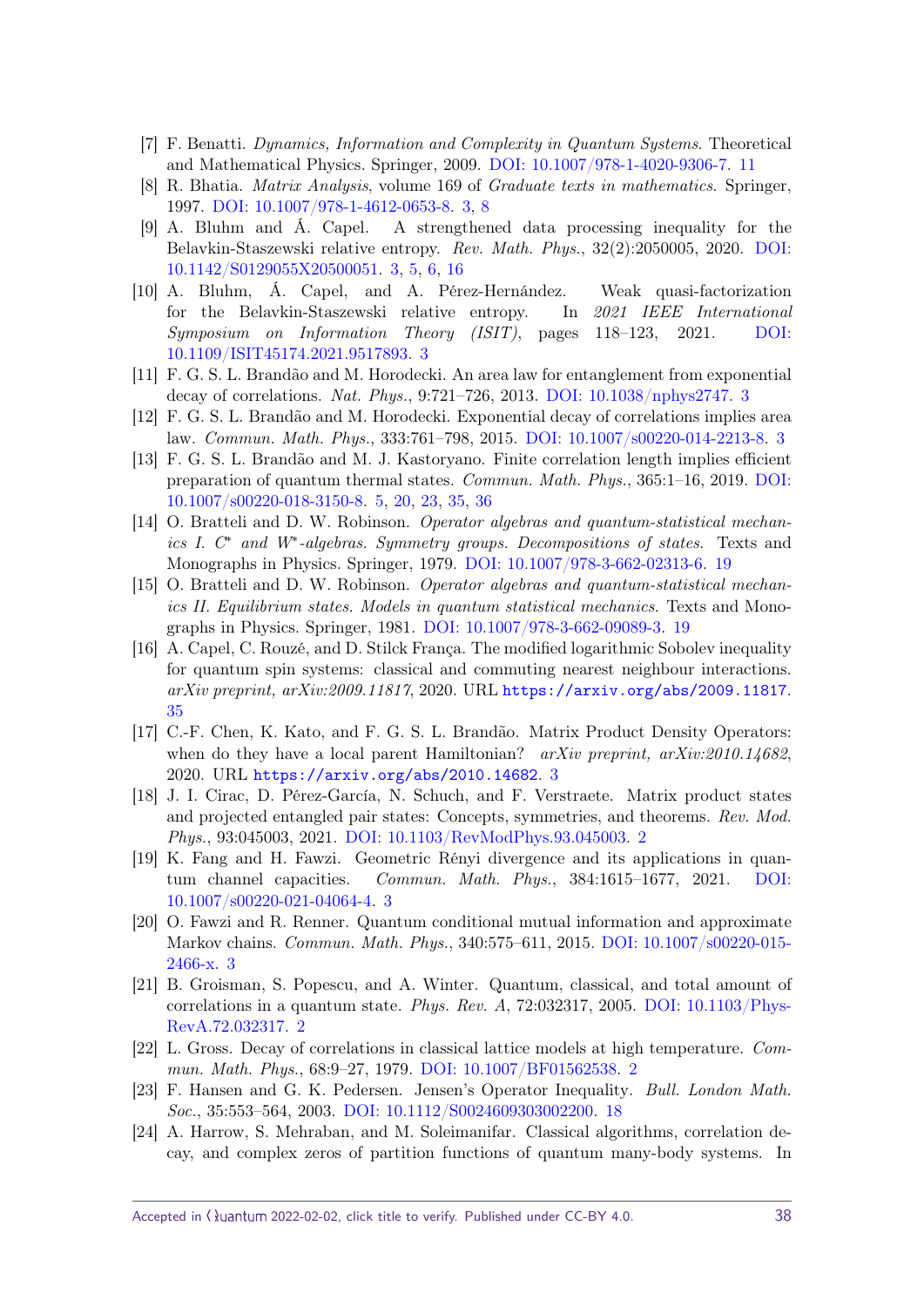STOC 2020: Proceedings of the 52nd Annual ACM SIGACT Symposium on Theory of Computing, pages 378–386, 2020. [DOI: 10.1145/3357713.3384322.](https://doi.org/10.1145/3357713.3384322) [2](#page-1-2)

- <span id="page-38-17"></span>[25] M. B. Hastings. Quantum belief propagation: an algorithm for thermal quantum systems. Phys. Rev. B, 76(20):201102, 2007. [DOI: 10.1103/PhysRevB.76.201102.](https://doi.org/10.1103/PhysRevB.76.201102) [23,](#page-22-5) [36](#page-35-1)
- <span id="page-38-5"></span>[26] M. B. Hastings. Entropy and entanglement in quantum ground states. Phys. Rev. B, 76:035114, 2007. [DOI: 10.1103/PhysRevB.76.035114.](https://doi.org/10.1103/PhysRevB.76.035114) [3](#page-2-0)
- <span id="page-38-6"></span>[27] P. Hayden, D. Leung, P. W. Shor, and A. Winter. Randomizing quantum states: Constructions and applications. Commun. Math. Phys., 250:371–391, 2004. [DOI:](https://doi.org/10.1007/s00220-004-1087-6) [10.1007/s00220-004-1087-6.](https://doi.org/10.1007/s00220-004-1087-6) [3](#page-2-0)
- <span id="page-38-11"></span>[28] F. Hiai and M. Mosonyi. Different quantum f-divergencies and the reversibility of quantum operations. Rev. Math. Phys., 29(7):1750023, 2017. [DOI:](https://doi.org/10.1142/S0129055X17500234) [10.1142/S0129055X17500234.](https://doi.org/10.1142/S0129055X17500234) [3,](#page-2-0) [4,](#page-3-2) [7,](#page-6-4) [16](#page-15-3)
- <span id="page-38-3"></span>[29] M. J. Kastoryano and J. Eisert. Rapid mixing implies exponential decay of correlations. J. Math. Phys., 54:102201, 2013. [DOI: 10.1063/1.4822481.](https://doi.org/10.1063/1.4822481) [2,](#page-1-2) [3,](#page-2-0) [35](#page-34-4)
- <span id="page-38-9"></span>[30] K. Kato and F. G. S. L. Brandão. Quantum approximate Markov chains are thermal. Commun. Math. Phys., 370:117–149, 2019. [DOI: 10.1007/s00220-019-03485-6.](https://doi.org/10.1007/s00220-019-03485-6) [3,](#page-2-0) [5,](#page-4-0) [6,](#page-5-2) [16,](#page-15-3) [34](#page-33-1)
- <span id="page-38-1"></span>[31] M. Kliesch, C. Gogolin, M. J. Kastoryano, A. Riera, and J. Eisert. Locality of temperature. Phys. Rev. X, 4:031019, 2014. [DOI: 10.1103/PhysRevX.4.031019.](https://doi.org/10.1103/PhysRevX.4.031019) [2,](#page-1-2) [4,](#page-3-2) [36](#page-35-1)
- <span id="page-38-15"></span>[32] S. Kullback and R. A. Leibler. On information and sufficiency. Annals of Math. Stat., 22(1):79–86, 1951. [DOI: 10.1214/aoms/1177729694.](https://doi.org/10.1214/aoms/1177729694) [6](#page-5-2)
- <span id="page-38-10"></span>[33] T. Kuwahara, K. Kato, and F. G. S. L. Brandão. Clustering of conditional mutual information for quantum gibbs states above a threshold temperature. Phys. Rev. Lett., 124:220601, 2020. [DOI: 10.1103/PhysRevLett.124.220601.](https://doi.org/10.1103/PhysRevLett.124.220601) [3,](#page-2-0) [36](#page-35-1)
- <span id="page-38-7"></span>[34] T. Kuwahara, Á. M. Alhambra, and A. Anshu. Improved thermal area law and quasilinear time algorithm for quantum gibbs states. Phys. Rev. X, 11:011047, 2021. [DOI: 10.1103/PhysRevX.11.011047.](https://doi.org/10.1103/PhysRevX.11.011047) [3](#page-2-0)
- <span id="page-38-16"></span>[35] E. H. Lieb and D. W. Robinson. The finite group velocity of quantum spin systems. Commun. Math. Phys., 28:251–257, 1972. [DOI: 10.1007/BF01645779.](https://doi.org/10.1007/BF01645779) [10](#page-9-2)
- <span id="page-38-12"></span>[36] K. Matsumoto. A new quantum version of *f*-divergence. In Reality and Measurement in Algebraic Quantum Theory, pages 229–273. Springer, 2018. [DOI: 10.1007/978-981-](https://doi.org/10.1007/978-981-13-2487-1_10) [13-2487-1\\_10.](https://doi.org/10.1007/978-981-13-2487-1_10) [3,](#page-2-0) [7](#page-6-4)
- <span id="page-38-0"></span>[37] A. Molnar, N. Schuch, F. Verstraete, and J. I. Cirac. Approximating Gibbs states of local Hamiltonians efficiently with projected entangled pair states. Phys. Rev. B, 91: 045138, 2015. [DOI: 10.1103/PhysRevB.91.045138.](https://doi.org/10.1103/PhysRevB.91.045138) [2](#page-1-2)
- <span id="page-38-13"></span>[38] M. Ohya and D. Petz. Quantum Entropy and Its Use. Texts and Monographs in Physics. Springer, 1993. [4,](#page-3-2) [7,](#page-6-4) [11](#page-10-2)
- <span id="page-38-2"></span>[39] Y. M. Park and H. J. Yoo. Uniqueness and Clustering Properties of Gibbs States for Classical and Quantum Unbounded Spin Systems. J. Stat. Phys., 80:223–271, 1995. [DOI: 10.1007/BF02178359.](https://doi.org/10.1007/BF02178359) [2](#page-1-2)
- <span id="page-38-4"></span>[40] M. S. Pinsker. Information and Information Stability of Random Variables and Processes. Holden Day, 1964. [3](#page-2-0)
- <span id="page-38-14"></span>[41] D. Pérez-García and A. Pérez-Hernández. Locality estimates for complex-time evolution in 1D.  $arXiv$  preprint,  $arXiv:2004.10516$ , 2020. URL [https://arxiv.org/abs/](https://arxiv.org/abs/2004.10516) [2004.10516](https://arxiv.org/abs/2004.10516). [5,](#page-4-0) [9](#page-8-3)
- <span id="page-38-8"></span>[42] S. O. Scalet, Á. M. Alhambra, G. Styliaris, and J. I. Cirac. Computable Rényi mutual